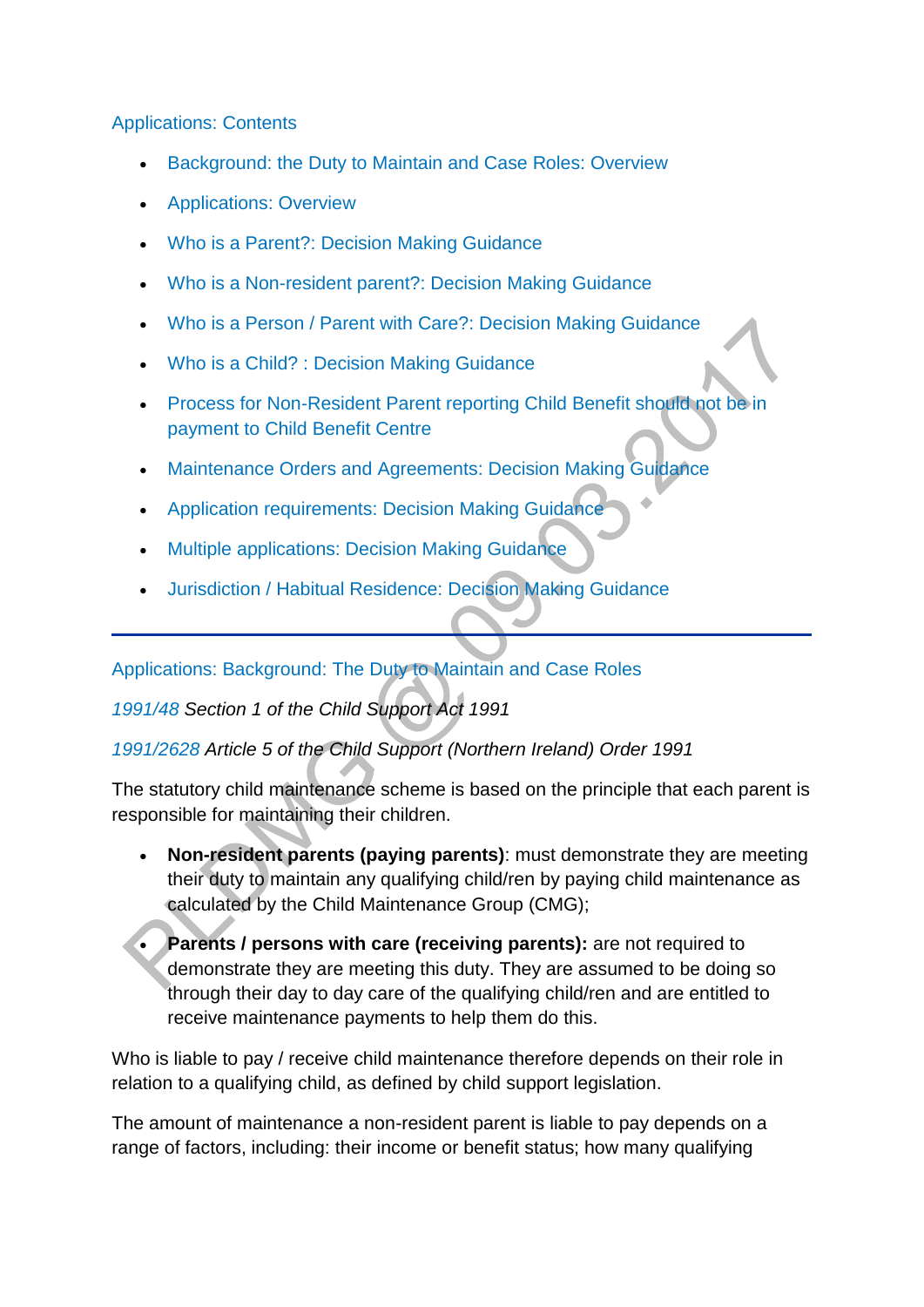children there are; and whether they are responsible for supporting other children, who are not included in the maintenance calculation.

When you are dealing with a maintenance application, it is therefore important that you understand each of the different case roles and can: identify who is the parent with care and who should be treated as the non-resident parent; confirm how many qualifying children there are; and check whether there are other children that must be taken into account.

Use the following drop-downs for a brief description of each case-role.

### **Parent**

A person does not have to be a parent to be a person / parent with care to receive child maintenance. However, only parents have a statutory duty to support their children and are potentially liable to pay child maintenance. You may therefore need to consider who is a parent for child support purposes, if parentage is disputed. This will normally be where a non-resident parent states they are not a parent of the qualifying child and are therefore not liable to maintain them.

Being a parent is not the same thing as having parental responsibility. A person may have parental responsibility for a child under a court order, but this does not make them a parent of the child. A 'parent' for child support purposes is a person who is legally the mother or father of the child. This includes:

- a biological parent, unless the child has been adopted;
- a parent by adoption;
- a parent under a Parental Order (used in surrogacy cases).

Refer to the [Decision Making Guidance](http://np-cmg-sharepoint.link2.gpn.gov.uk/sites/policy-law-and-decision-making-guidance/Pages/Applications/Applications.aspx#dmgwhoisaparent) for advice on cases where a child has been conceived by artificial insemination or in vitro fertilisation (IVF treatment).

Refer to the chapter on [Parentage Disputes](http://np-cmg-sharepoint.link2.gpn.gov.uk/sites/policy-law-and-decision-making-guidance/Pages/Parentage/Parentage-disputes.aspx) for cases where a non-resident parent states they are not a parent of the qualifying child/ren.

# **Person / parent with care**

*[1991/48 S](http://www.legislation.gov.uk/ukpga/1991/48)ection 3(3) of the Child Support Act 1991*

*[1991/2628 A](http://www.legislation.gov.uk/nisi/1991/2628/contents)rticle 4(3) of the Child Support (Northern Ireland) Order 1991*

A person with care does not have to be a parent of the qualifying child, or be in receipt of child benefit for them. A person with care is the person:

- with whom the child has their home; and
- who usually provides day to day care for the child; unless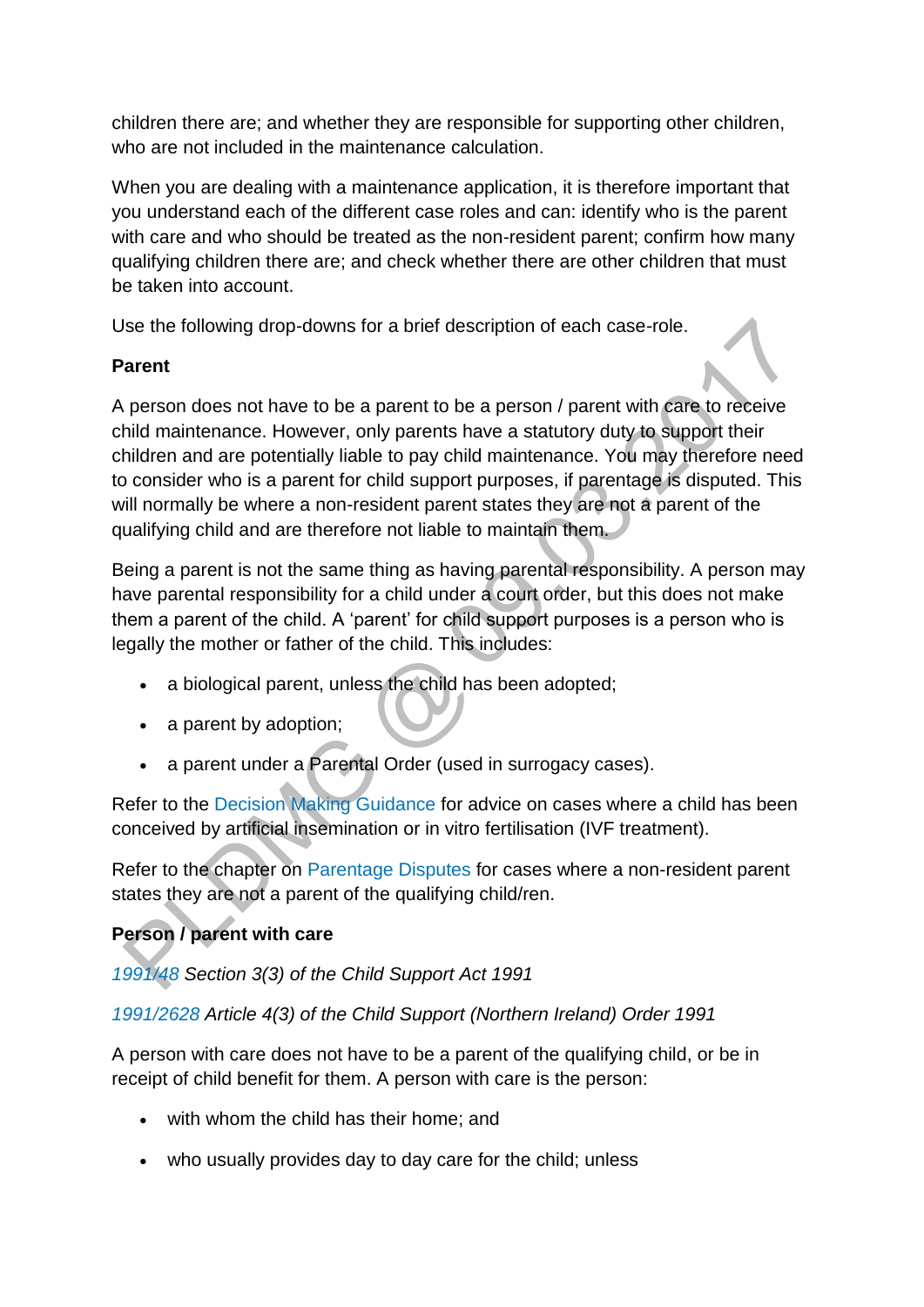• they fall within a category of persons excluded by child maintenance legislation. (for example a local authority who has the child in its legal care).

Refer to the [Decision Making Guidance](http://np-cmg-sharepoint.link2.gpn.gov.uk/sites/policy-law-and-decision-making-guidance/Pages/Applications/Applications.aspx#dmgpwc) for advice on the above points.

REMEMBER: a person with care does not have to be a parent of the child. They can be a relative or any other person, providing they meet the above requirements. However, the person with care will usually be a parent of the qualifying child. We will therefore normally refer to the 'person with care' as the 'parent with care' for the purposes of this guidance.

### **Qualifying child**

*[1991/48 S](http://www.legislation.gov.uk/ukpga/1991/48)ection 3(1) of the Child Support Act 1991*

*[1991/2628 A](http://www.legislation.gov.uk/nisi/1991/2628/contents)rticle 4(1) of the Child Support (Northern Ireland) Order 1991*

A child will be a qualifying child for maintenance purposes if:

- one or both of their parents is a non-resident parent in relation to them;
- they are a child within the meaning set out in child support legislation; and
- an application for statutory maintenance has been made in respect of them.

Refer to the [Decision Making Guidance](http://np-cmg-sharepoint.link2.gpn.gov.uk/sites/policy-law-and-decision-making-guidance/Pages/Applications/Applications.aspx#dmgchild) for further advice.

### **Relevant other child**

*[1991/48 S](http://www.legislation.gov.uk/ukpga/1991/48)chedule 1, Paragraph 10C(2) of the Child Support Act 1991; and*

*[2012/2677 R](http://www.legislation.gov.uk/uksi/2012/2677/pdfs/uksi_20122677_301114_en.pdf)egulation 77 of the Child Support Maintenance Calculation Regulations 2012*

*[1991/2628 S](http://www.legislation.gov.uk/nisi/1991/2628/schedule/1)chedule 1, Paragraph 10C(2) of the Child Support Northern Ireland Order 1991; and*

*[2012/427 R](http://www.legislation.gov.uk/nisr/2012/427/contents/made)egulation 76 of the Child Support Maintenance Calculation Regulations (Northern Ireland) 2012*

A child will be a Relevant other Child for maintenance purposes if they are not a qualifying child (in the case concerned) but they:

- are a child for whom the non-resident parent or their partner receives Child Benefit; or
- are a child for whom the non-resident parent or their partner would receive Child Benefit but are not doing so, solely because the child is temporarily out of the country.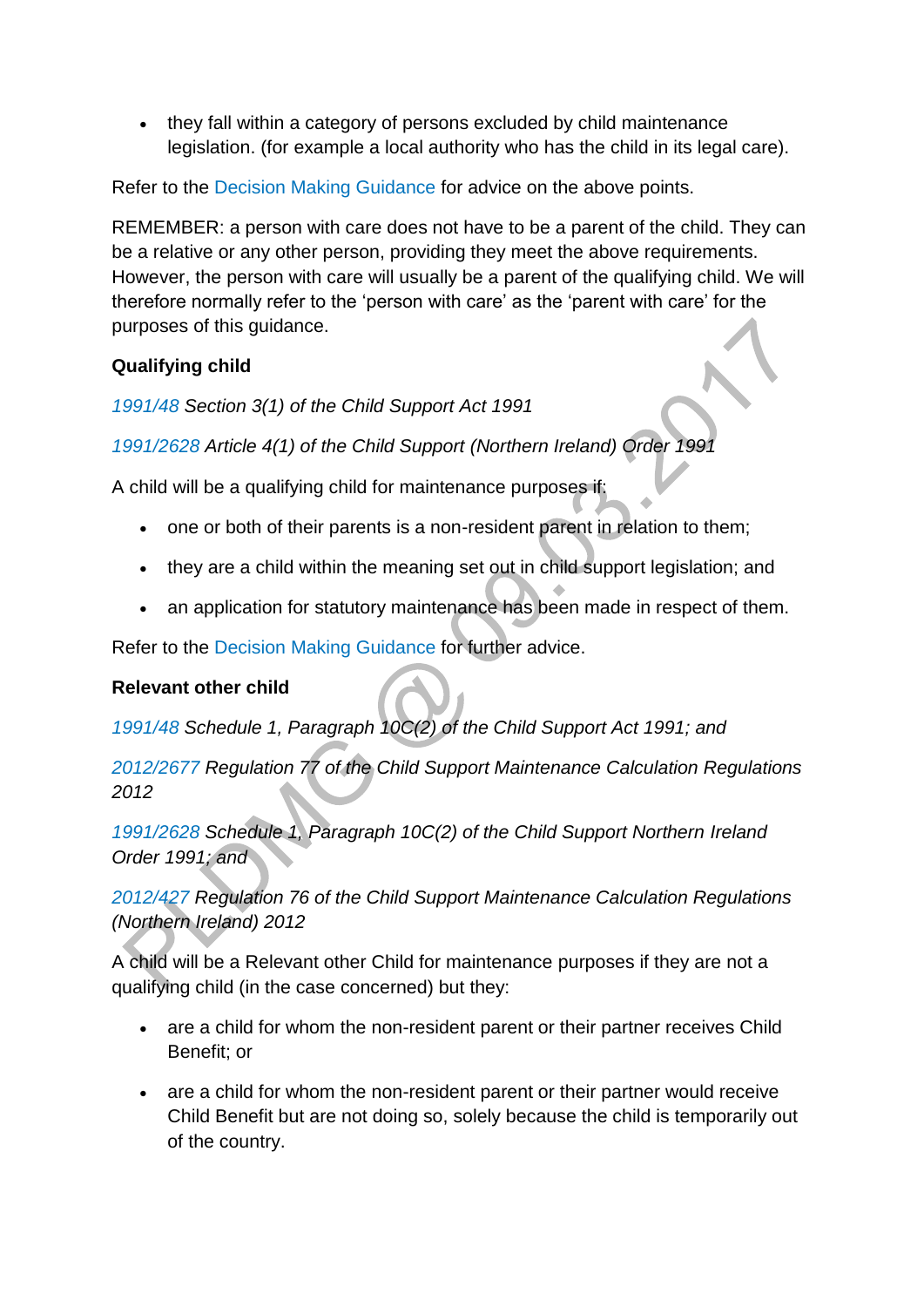NOTE: if the non-resident's partner is receiving Child Benefit, then they (the partner) must be living in the same household as the non-resident parent. The Relevant other Child will normally live in the same household as the non-resident parent, but this will not always be the case.

Refer to the chapter on [Other Factors](http://np-cmg-sharepoint.link2.gpn.gov.uk/sites/policy-law-and-decision-making-guidance/Pages/Calculations/Other-Factors-affecting-.aspx) affecting the Maintenance Calculation for further advice.

#### **Child in a family based arrangement**

A child in a family based arrangement is a child who the non-resident parent supports financially, outside the statutory scheme.

Refer to the chapter on [Other Factors](http://np-cmg-sharepoint.link2.gpn.gov.uk/sites/policy-law-and-decision-making-guidance/Pages/Calculations/Other-Factors-affecting-.aspx) affecting the Maintenance Calculation for further advice.

### **Child supported abroad**

A child supported abroad is a child living outside the UK who the non-resident parent supports outside the statutory scheme, but under a UK or foreign court order, or under another country's child maintenance scheme.

Refer to the chapter on [Other Factors](http://np-cmg-sharepoint.link2.gpn.gov.uk/sites/policy-law-and-decision-making-guidance/Pages/Calculations/Other-Factors-affecting-.aspx) affecting the Maintenance Calculation for further advice.

### [Applications: Overview](http://np-cmg-sharepoint.link2.gpn.gov.uk/sites/policy-law-and-decision-making-guidance/Pages/Applications/Applications.aspx)

A statutory child maintenance application can only proceed if:

- it has been made by an individual who is entitled to apply for a maintenance calculation; and
- it satisfies certain minimum requirements; and
- it has been made by an accepted method; and
- the CMG has jurisdiction to make a Maintenance Calculation.

It is also necessary to determine:

 **The date an application is treated as made:** This may be important if more than one application is made for the same child. You will regard the application as made when you are satisfied that the applicant is entitled to claim maintenance for the child and has given enough details about the alleged non-resident parent to give a reasonable chance of identifying them; and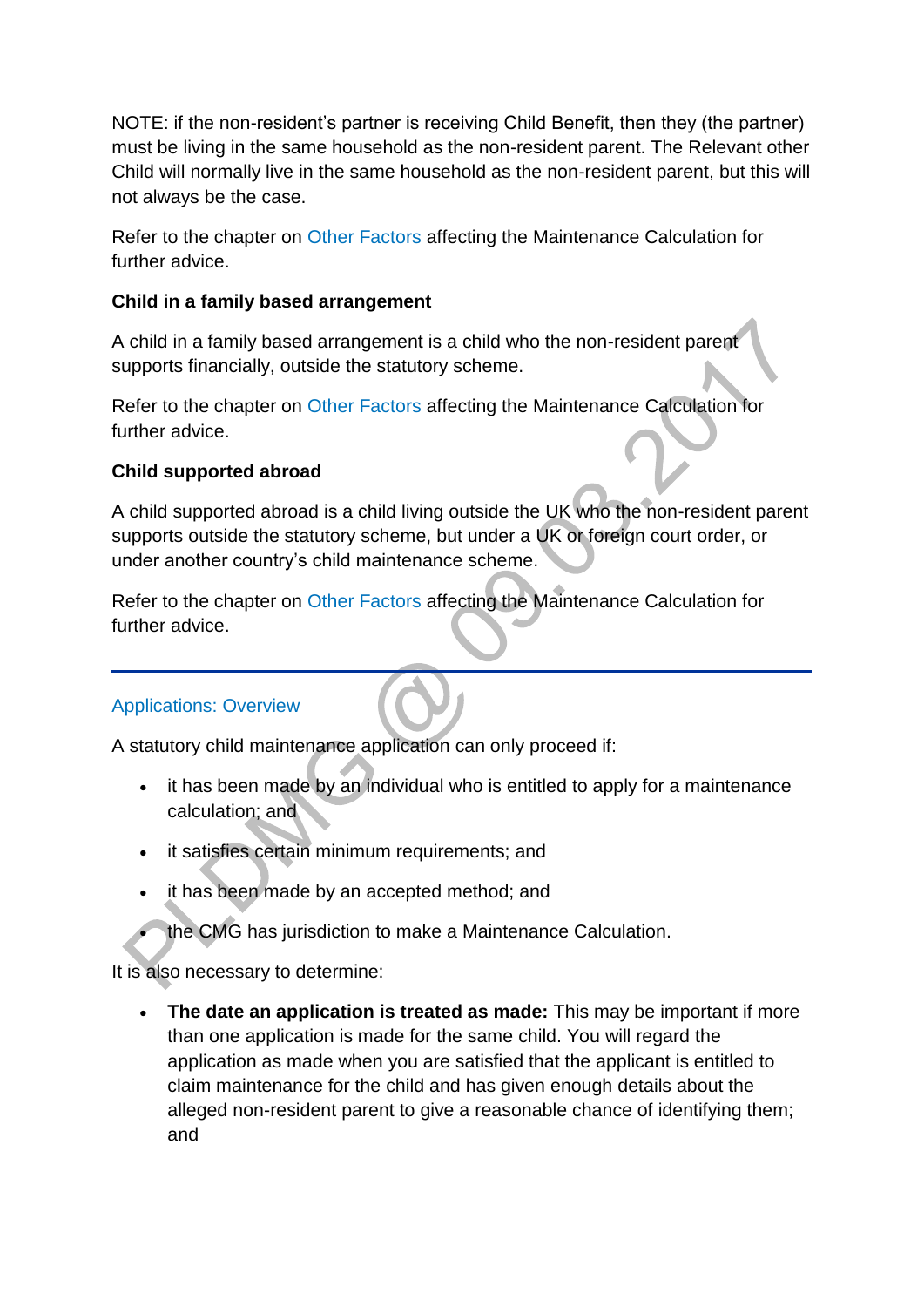**The date the application will take effect from:** This determines the date that the non-resident parent's liability to pay child maintenance starts. The effective date of the application will be set automatically when written notification is issued to the non-resident parent notifying them of the application.

NOTE: The date the application is made is not the same as the date when liability begins. Liability only begins when the non-resident parent has been formally notified of the application.

The following drop-downs provide basic information about each of the above points and include links to additional decision-making guidance.

#### **Who can apply**

*[1991/48 S](http://www.legislation.gov.uk/ukpga/1991/48)ections 4 and 7 of the Child Support Act 1991*

*[1991/2628](http://www.legislation.gov.uk/nisi/1991/2628/contents) Article 7 of the Child Support (Northern Ireland) Order 1991*

Applications can be made by:

- a person / parent with care;
- a non-resident parent;
- a child in Scotland, aged 12 or over

NOTE: we cannot accept applications if certain Maintenance Orders / Agreements are already in place. When you are dealing with a maintenance application, you will therefore need to establish whether such an order or agreement exists.

[Refer to the Decision Making Guidance for advice about Maintenance Orders and](http://np-cmg-sharepoint.link2.gpn.gov.uk/sites/policy-law-and-decision-making-guidance/Pages/Applications/Applications.aspx#dmgmosandagreements)  [Agreements.](http://np-cmg-sharepoint.link2.gpn.gov.uk/sites/policy-law-and-decision-making-guidance/Pages/Applications/Applications.aspx#dmgmosandagreements)

#### **What are the minimum requirements for an application**

*[1991/48 S](http://www.legislation.gov.uk/ukpga/1991/48)ection 3 of the Child Support Act 1991*

*[1991/2628 A](http://www.legislation.gov.uk/nisi/1991/2628/contents)rticle 4 of the Child Support (Northern Ireland) Order 1991*

### **Minimum Requirements: All Cases**

All applications for statutory child maintenance must demonstrate that:

- the child is a qualifying child;
- the qualifying child has their home with the person named as the parent with care; and
- the parent with care has day to day care of the qualifying child.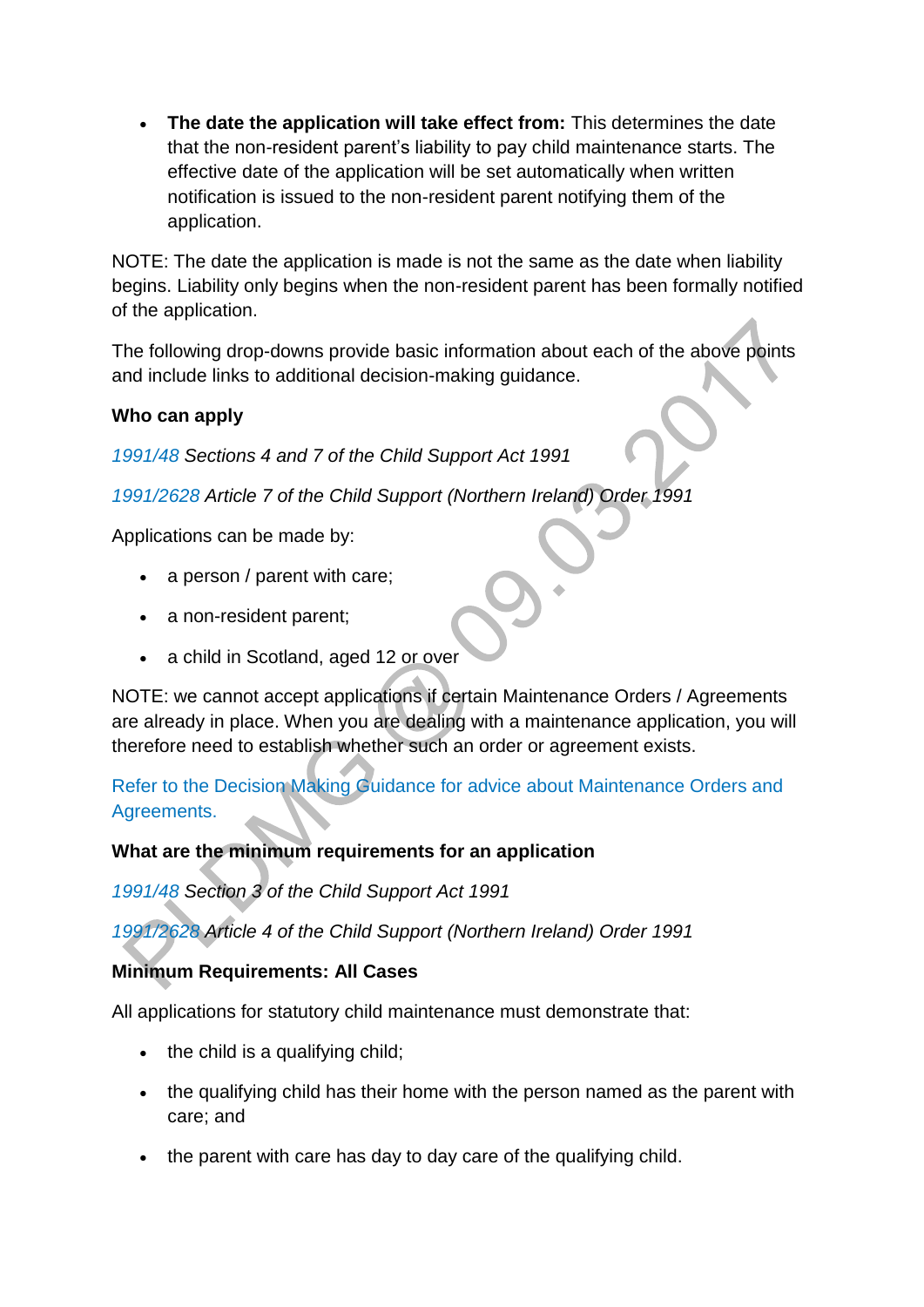At the application stage, you can normally accept the applicant's statement that the above criteria are satisfied (subject to some basic checks to confirm identity etc.). It is only if the other party disputes that one or more of these requirements are met that you would need to investigate further.

[Refer to the Decision Making Guidance on who is a qualifying](http://np-cmg-sharepoint.link2.gpn.gov.uk/sites/policy-law-and-decision-making-guidance/Pages/Applications/Applications.aspx#dmgapplicationrequirements) child and who is a [parent with care for further advice.](http://np-cmg-sharepoint.link2.gpn.gov.uk/sites/policy-law-and-decision-making-guidance/Pages/Applications/Applications.aspx#dmgapplicationrequirements)

#### **Minimum Requirements: Applications by a parent with care**

In addition to the above, applications by the parent with care must include sufficient information for the CMG to identify the non-resident parent.

Generally speaking, the more information the applicant has about the non-resident parent, the better. But if an applicant cannot provide at least a first and surname, then the application usually cannot proceed.

NOTE: It is not a requirement for the applicant to have the NINO of the non-resident parent in order for the application to proceed.

[Refer to the Decision Making Guidance for additional advice about these](http://np-cmg-sharepoint.link2.gpn.gov.uk/sites/policy-law-and-decision-making-guidance/Pages/Applications/Applications.aspx#dmgapplicationrequirements)  [requirements.](http://np-cmg-sharepoint.link2.gpn.gov.uk/sites/policy-law-and-decision-making-guidance/Pages/Applications/Applications.aspx#dmgapplicationrequirements)

#### **How can an application for child maintenance be made**

*[2012/2677 R](http://www.legislation.gov.uk/uksi/2012/2677/pdfs/uksi_20122677_301114_en.pdf)egulation 9 of the Child Support Maintenance Calculation Regulations 2012*

*[2012/427 R](http://www.legislation.gov.uk/nisr/2012/427/contents/made)egulation 9 of the Child Support Maintenance Calculation Regulations (Northern Ireland) 2012*

Applications for child maintenance can be made:

- in writing; or
- by phone

NOTE: It is intended that Self-Service (e.g. web based) applications will ultimately be able to be made, but this option will not be available from the start of this new scheme.

The CMG's preferred method is phone, but you can require an application in writing in appropriate circumstances. For example: if a client wishes to apply over the phone, but has a lot of detailed information they want to provide.

If an application is made by phone, you must ask the applicant to declare that the information they have provided is correct and complete to the best of their knowledge.

#### **When can an application be treated as made**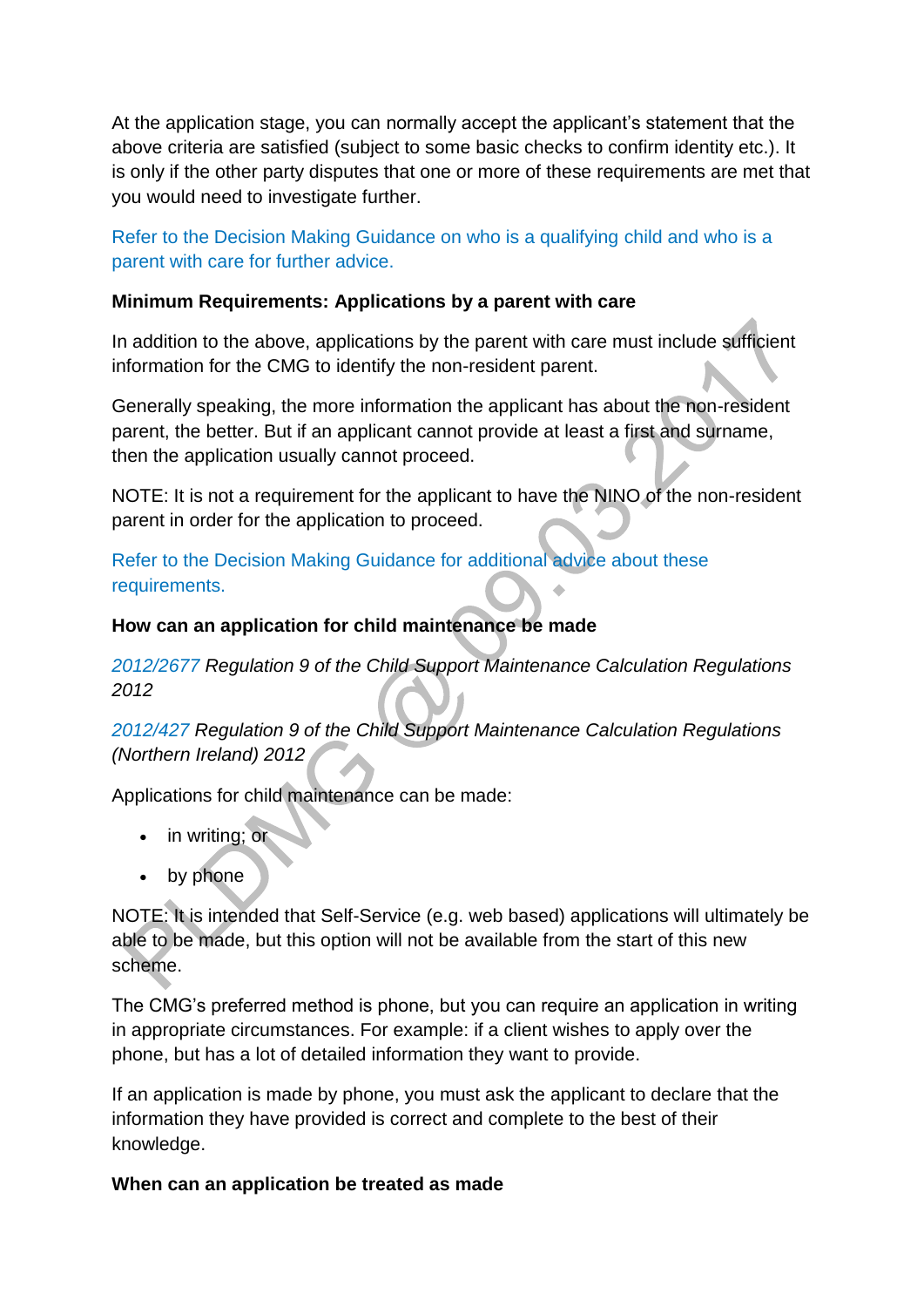### *[2012/2677 R](http://www.legislation.gov.uk/uksi/2012/2677/pdfs/uksi_20122677_301114_en.pdf)egulation 9(2) of the Child Support Maintenance Calculation Regulations 2012*

*[2012/427 R](http://www.legislation.gov.uk/nisr/2012/427/contents/made)egulation 9(2) of the Child Support Maintenance Calculation Regulations (Northern Ireland) 2012* 

Applications for child maintenance will be recorded as received on the day they are received by the CMG.

- For written applications this will mean the date shown on the office date stamp.
- For telephone applications this will mean the date that the telephone conversation takes place.

NOTE: if a client applies over the phone, but you need to request the full application is made in writing, the application should be treated as received on the date of the original phone call.

The application will be treated as an enquiry until the non-resident parent has been successfully identified through CIS. At this stage, the application will be treated as made. This will normally be the same date as the day the application is received, but may be different. For example: in cases where the parent with care does not initially provide sufficient information for the non-resident parent to be identified. The application will only be treated as made when they do this.

If the non-resident parent cannot be identified through CIS, then the application will have two 3 month reviews. If, at the end of the two reviews, the non-resident parent has still not been identified, then the case will be closed.

### **What date does an application take effect from (Notice of applications)**

*[2012/2677 R](http://www.legislation.gov.uk/uksi/2012/2677/pdfs/uksi_20122677_301114_en.pdf)egulations 7, 11 and 12 of the Child Support Maintenance Calculation Regulations 2012*

## *[2012/427 R](http://www.legislation.gov.uk/nisr/2012/427/contents/made)egulation 7, 11 and 12 of the Child Support Maintenance Calculation Regulations (Northern Ireland) 2012*

When an application for child maintenance has been made, the non-resident parent must be 'notified' of the application in writing as soon as possible. This requirement applies even if it is the non-resident parent that has made the application.

The manner in which an initial effective date is set in a 2012 scheme case in Phase 2 which took effect from  $30<sup>th</sup>$  June 2014 varies depending on whether that case is the result of a brand new application or an application arising as the result of either the proactive or reactive case closure process. Full guidance can be found here [http://np-cmg-sharepoint.link2.gpn.gov.uk/sites/policy-law-and-decision-making](http://np-cmg-sharepoint.link2.gpn.gov.uk/sites/policy-law-and-decision-making-guidance/Pages/Initial-Effective-Dates.aspx)[guidance/Pages/Initial-Effective-Dates.aspx](http://np-cmg-sharepoint.link2.gpn.gov.uk/sites/policy-law-and-decision-making-guidance/Pages/Initial-Effective-Dates.aspx)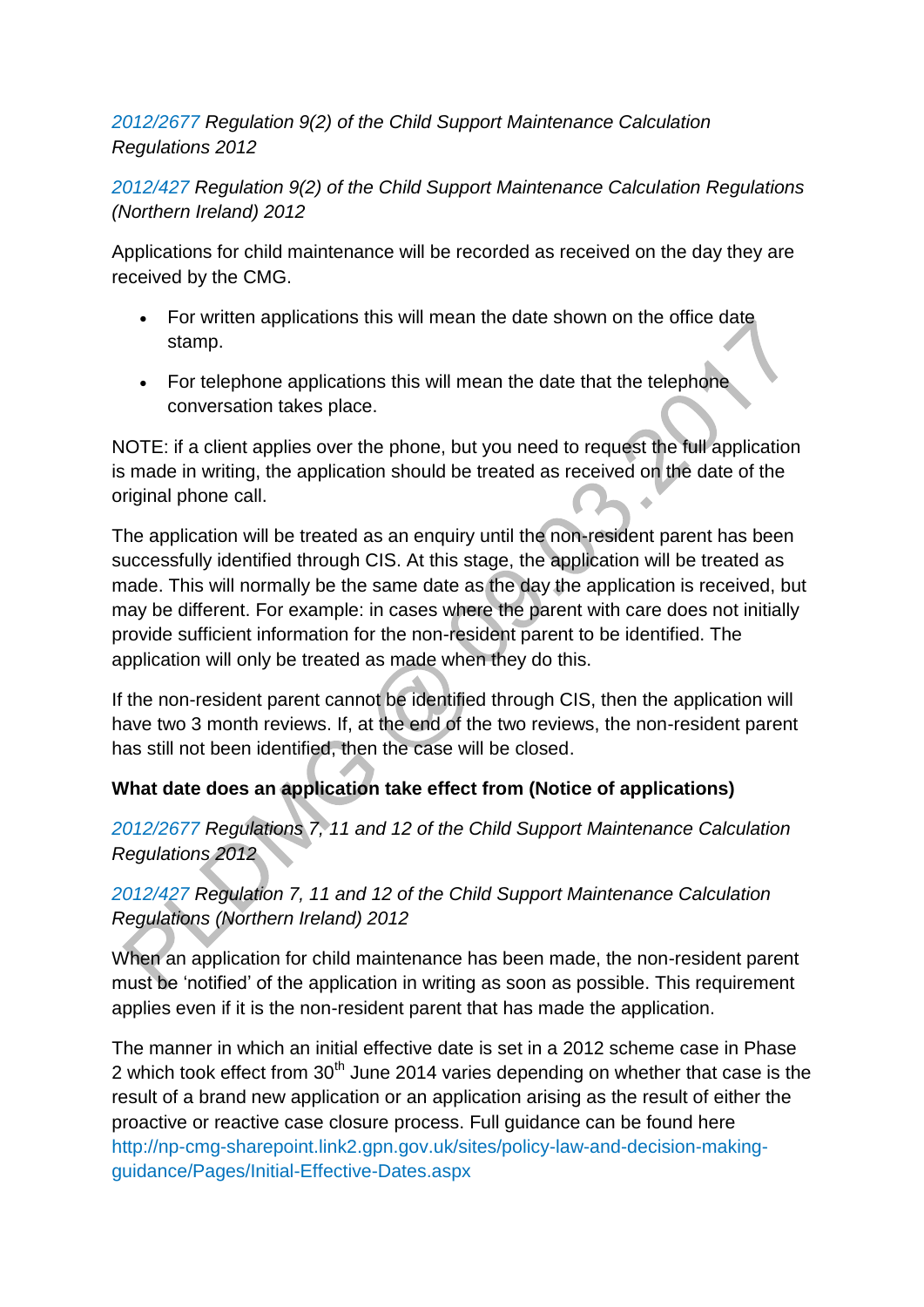For cases in Phase 1 pre  $30<sup>th</sup>$  June 2014 effective dates were set differently and full guidance on this can be found here [http://np-cmg](http://np-cmg-sharepoint.link2.gpn.gov.uk/sites/policy-law-and-decision-making-guidance/Pages/Effective%20Dates/Effective-Dates.aspx)[sharepoint.link2.gpn.gov.uk/sites/policy-law-and-decision-making](http://np-cmg-sharepoint.link2.gpn.gov.uk/sites/policy-law-and-decision-making-guidance/Pages/Effective%20Dates/Effective-Dates.aspx)[guidance/Pages/Effective%20Dates/Effective-Dates.aspx](http://np-cmg-sharepoint.link2.gpn.gov.uk/sites/policy-law-and-decision-making-guidance/Pages/Effective%20Dates/Effective-Dates.aspx)

In most cases, notice of the application will include a Provisional Calculation, which will be based on Historic Income information from HMRC. However, this will not be possible if there is no income information available. In these cases, the non-resident parent will be asked for details of their current income. The notice of application must inform the non-resident parent of the CMG's power to estimate income or apply a Default Maintenance Decision if they fail to provide the information needed.

### **What happens if more than one application is made for the same child?**

*[1991/48 S](http://www.legislation.gov.uk/ukpga/1991/48)ection 5 of the Child Support Act 1991; and*

*[2012/2677 R](http://www.legislation.gov.uk/uksi/2012/2677/pdfs/uksi_20122677_301114_en.pdf)egulation 10 of the Child Support Maintenance Calculation Regulations 2012*

*[1991/628 A](http://www.legislation.gov.uk/nisi/1991/2628/contents)rticle 8 of the Child Support (Northern Ireland) Order 1991; and*

*[2012/427](http://www.legislation.gov.uk/nisr/2012/427/contents/made) Regulation 10 of the Child Support Maintenance Calculation Regulations (Northern Ireland) 2012* 

If the CMG receives more than one application for the same qualifying child/ren, then only one of the applications can proceed.

In these circumstances, you must decide which application to proceed with.

Refer to the Applications Decision Making Guidance for further advice.

NOTE: If a person with care who is not a parent (for example, a grandparent applies for maintenance from both of the qualifying child's parents, they will usually do this in a single application. But if they make these applications separately, both applications should proceed.

#### **When does the CMG have jurisdiction?**

*[1991/48 S](http://www.legislation.gov.uk/ukpga/1991/48)ection 44 of the Child Support Act 1991*

*[1992/2645 R](http://www.legislation.gov.uk/uksi/1992/2645)egulation 7A of the Child Support (Maintenance Arrangements and Jurisdiction) Regulations 1992*

*[1991/2628 A](http://www.legislation.gov.uk/nisi/1991/2628/contents)rticles 41 and 41(2A) of the Child Support (Northern Ireland) Order 1991; and* 

*Regulation 7A of the Child Support (Maintenance Arrangements and Jurisdiction) Regulations (Northern Ireland) 1992*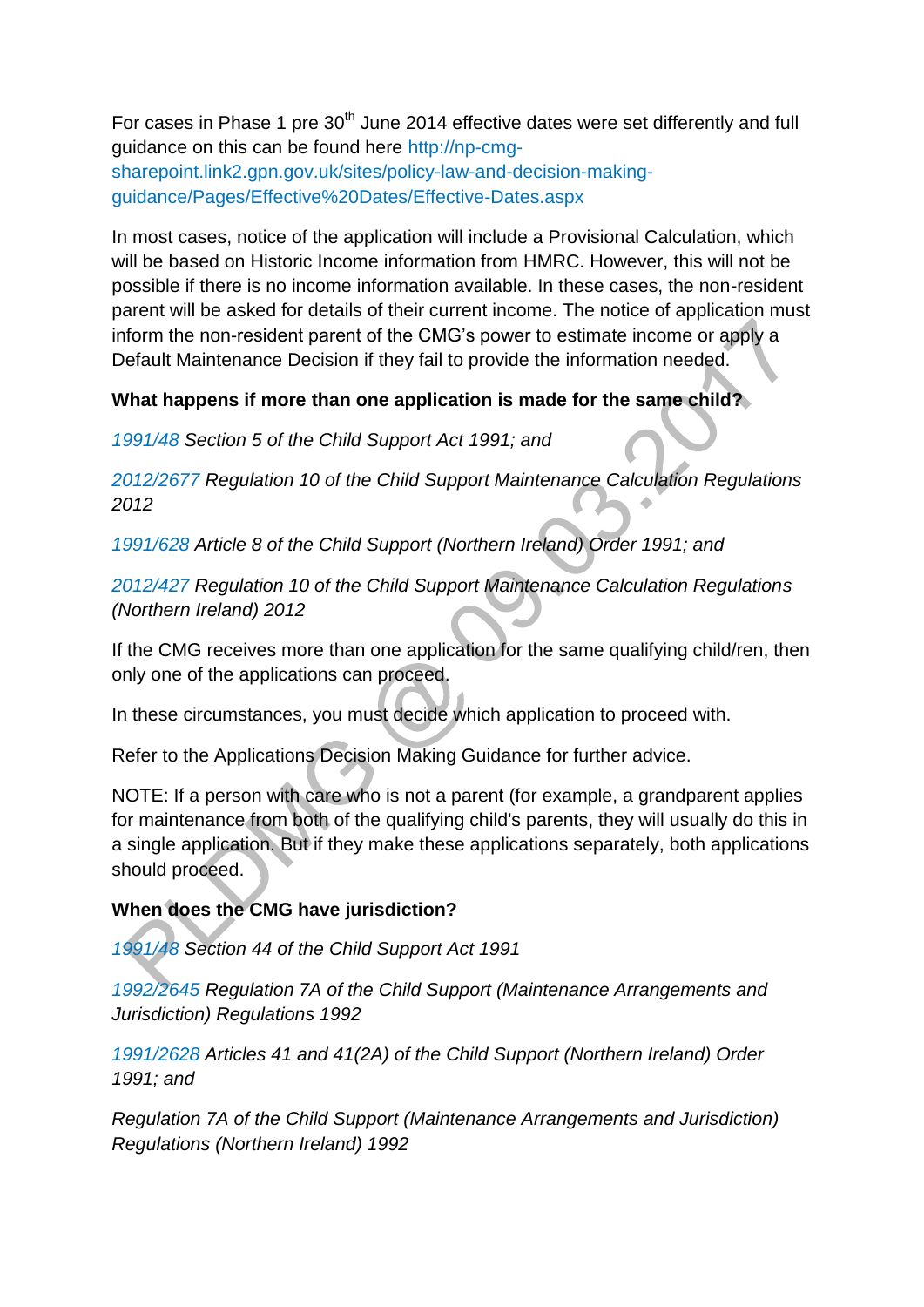The CMG only has jurisdiction to make a maintenance calculation if the non-resident parent, parent with care and qualifying child are all habitually resident in the UK.

NOTE: Remember that there may very exceptionally be cases where there is no parent with care of a child, because the main carer is a foster parent or a local authority. Refer to the guidance on Parent with Care Excluded Categories for further advice.

In such cases, which will only arise if the application has been made by the nonresident parent or a child in Scotland, the habitual residence requirement only applies to the child and the non-resident parent.

There is an exception for non-resident parents who are not habitually resident, but are employed abroad by:

- the armed forces; or
- the civil service; or
- a company registered in the UK, whose payroll is UK based; or
- employed by the NHS or a Local Authority

In these cases, the CMG has jurisdiction to make a Maintenance Calculation Section 44(2A) of the Child Support Act 1991 and regulation 7A, Child Support (Maintenance Arrangements and Jurisdiction) Regulations 1992 / Article 41(2A) of the Child Support (Northern Ireland) Order 1991 and regulation 7A of the Child Support (Maintenance Arrangements and Jurisdiction) Regulations (Northern Ireland) 1992.

Refer to the [Decision Making Guidance](http://np-cmg-sharepoint.link2.gpn.gov.uk/sites/policy-law-and-decision-making-guidance/Pages/Applications/Applications.aspx#dmgjurishabres) for further information about Habitual Residence

### [Return to Contents](http://np-cmg-sharepoint.link2.gpn.gov.uk/sites/policy-law-and-decision-making-guidance/Pages/Applications/Applications.aspx#DMGcontents)

[Decision Making Guidance: Who is a Parent?](http://np-cmg-sharepoint.link2.gpn.gov.uk/sites/policy-law-and-decision-making-guidance/Pages/Applications/Applications.aspx)

*[1991/48 S](http://www.legislation.gov.uk/ukpga/1991/48)ection 54 of the Child Support Act 1991*

#### *[1991/2628 A](http://www.legislation.gov.uk/nisi/1991/2628/contents)rticle 2 of the Child Support (Northern Ireland) Order 1991*

A person does not have to be a parent to be a 'parent / person with care' and receive child maintenance. But only 'parents' have a statutory duty to support their children and are potentially liable to pay child maintenance.

**You may therefore need to be able to identify who can be treated as a parent, if parentage is disputed.**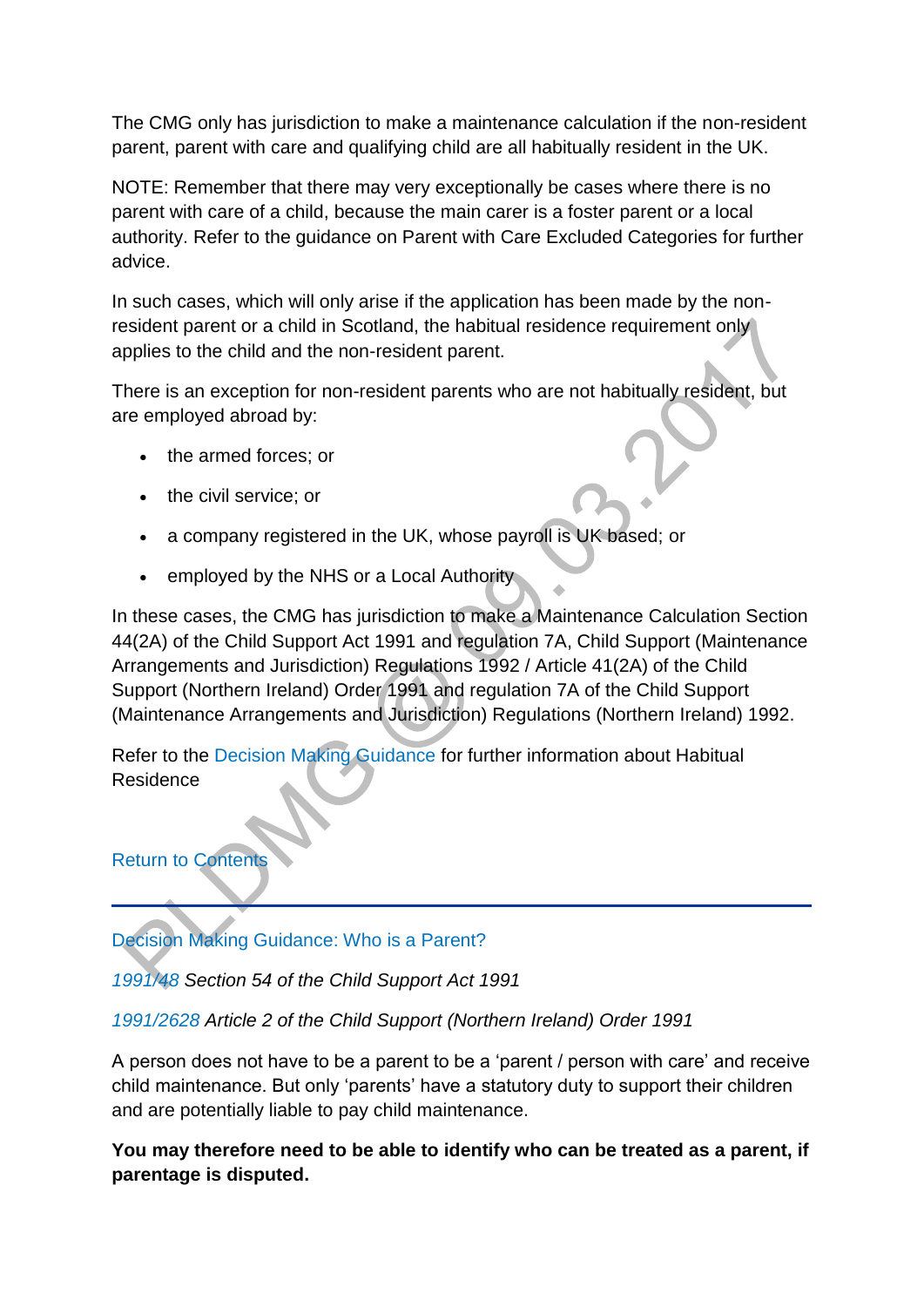Note: For **NRP applications** where the NRP disputes parentage pre-initial MC, DNA testing should not automatically be offered. Only if the NRP raises a particularly novel reason (e.g. since applying, the PWC has told him he's not the father) should an offer be considered, and only after discussion with Advice and Guidance.

Being a parent is not the same thing as having parental responsibility. A person may have parental responsibility for a child under a court order or a residence order, but this does not make them a parent of that child.

A parent is a person who is **legally** the mother or father of a child. This includes:

- a biological parent (unless the child has been adopted;
- a parent by adoption;
- a parent under a parental order (used in surrogacy cases).

Children conceived by artificial insemination / in vitro fertilisation (IVF)

*[1991/48 S](http://www.legislation.gov.uk/ukpga/1991/48)ection 26(2) of the Child Support Act 1991*

*[1991/2628 A](http://www.legislation.gov.uk/nisi/1991/2628/contents)rticle 27(2) of the Child Support (Northern Ireland) Order 1991* 

*[1990/37 S](http://www.legislation.gov.uk/ukpga/1990/37/contents)ection 27[,](http://www.legislation.gov.uk/ukpga/1990/37/section/28) Section 28 of the Human Fertilisation and Embryology Act 1990; or*

*[2008/22](http://www.legislation.gov.uk/ukpga/2008/22/contents) Sections 33-46 of the Human Fertilisation and Embryology Act 2008 (which relate to children conceived by assisted conception)*

If a child was conceived by artificial insemination or IVF in the UK or elsewhere:

- the mother is the woman who gave birth to the child, unless an adoption or parental order is subsequently made;
- the father is the man who provided the sperm;
- since April 2009, a female partner of the child's mother will be treated as a parent if they have, or are treated as having, consented to the relevant treatment.

There are exceptions to the above depending on when the treatment took place.

#### **Insemination took place on / after 1 August 1991 but before 6 April 2009**

- If the mother is married, the father is the mother's husband, unless:
- He did not consent to, or died before, insemination.
- In these situations, the mother's husband cannot be treated as the father of the child.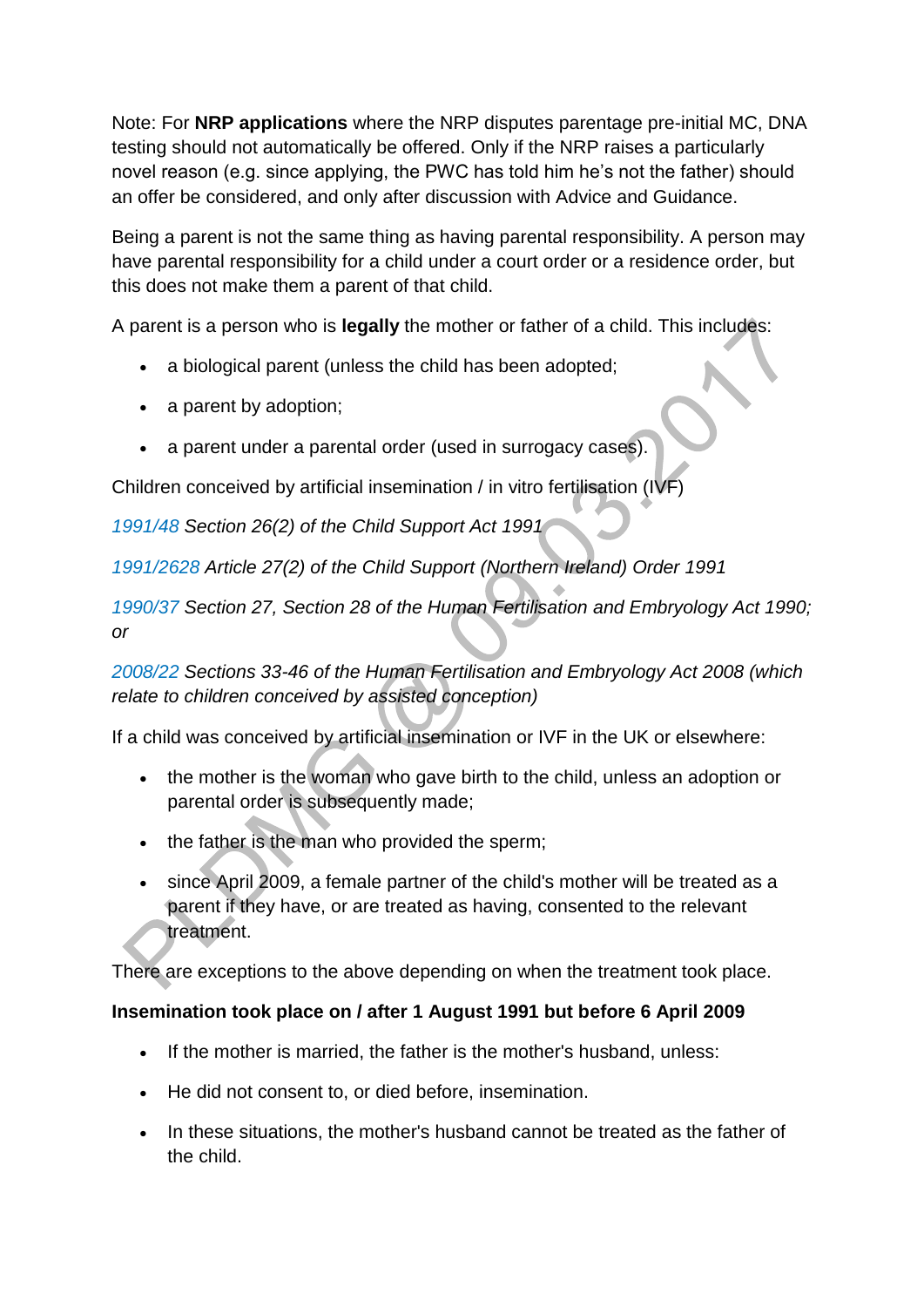• If the insemination was during licensed treatment services provided for the mother and a man, that man is the father.

NOTE: the man and woman must have received treatment services together. The rule does not apply to a woman inseminated / fertilised outside the UK.

#### **From 6 April 2009**

- If the mother is married, the father is the mother's husband; unless
- He did not consent to the treatment. In this situation, the mother's husband cannot be treated as the father of the child.
- If a man and a woman are not married and the woman has a child as the result of licensed treatment, the man is the father if there is a notice of consent between them.
- Female civil partners are treated the same way as married couples. If one partner gives birth to a child as a result of donor insemination (anywhere in the world), she is the mother of the child and her civil partner is automatically the other parent; unless

She did not consent to the mother's treatment.

[Return to Contents](http://np-cmg-sharepoint.link2.gpn.gov.uk/sites/policy-law-and-decision-making-guidance/Pages/Applications/Applications.aspx#DMGcontents)

[Decision Making Guidance: Who is a Non-resident Parent?](http://np-cmg-sharepoint.link2.gpn.gov.uk/sites/policy-law-and-decision-making-guidance/Pages/Applications/Applications.aspx)

*[1991/48 S](http://www.legislation.gov.uk/ukpga/1991/48)ection 3(2) of the Child Support Act 1991*

*[2012/2677 R](http://www.legislation.gov.uk/uksi/2012/2677/pdfs/uksi_20122677_301114_en.pdf)egulation 50 of the Child Support Maintenance Calculation Regulations 2012*

*[1991/2628 A](http://www.legislation.gov.uk/nisi/1991/2628/contents)rticle 4(2) of the Child Support (Northern Ireland) Order 1991*

*[2012/427 R](http://www.legislation.gov.uk/nisr/2012/427/contents/made)egulation 49 of the Child Support Maintenance Calculations Regulations (Northern Ireland) 2012*

A parent of a qualifying child will be a non-resident parent if:

- they do not live in the same household as the child; and
- the child has their home with a parent with care.

If the application is made by a non-resident parent, and they state they **are** a nonresident parent in relation to the child, you can accept this statement.

OR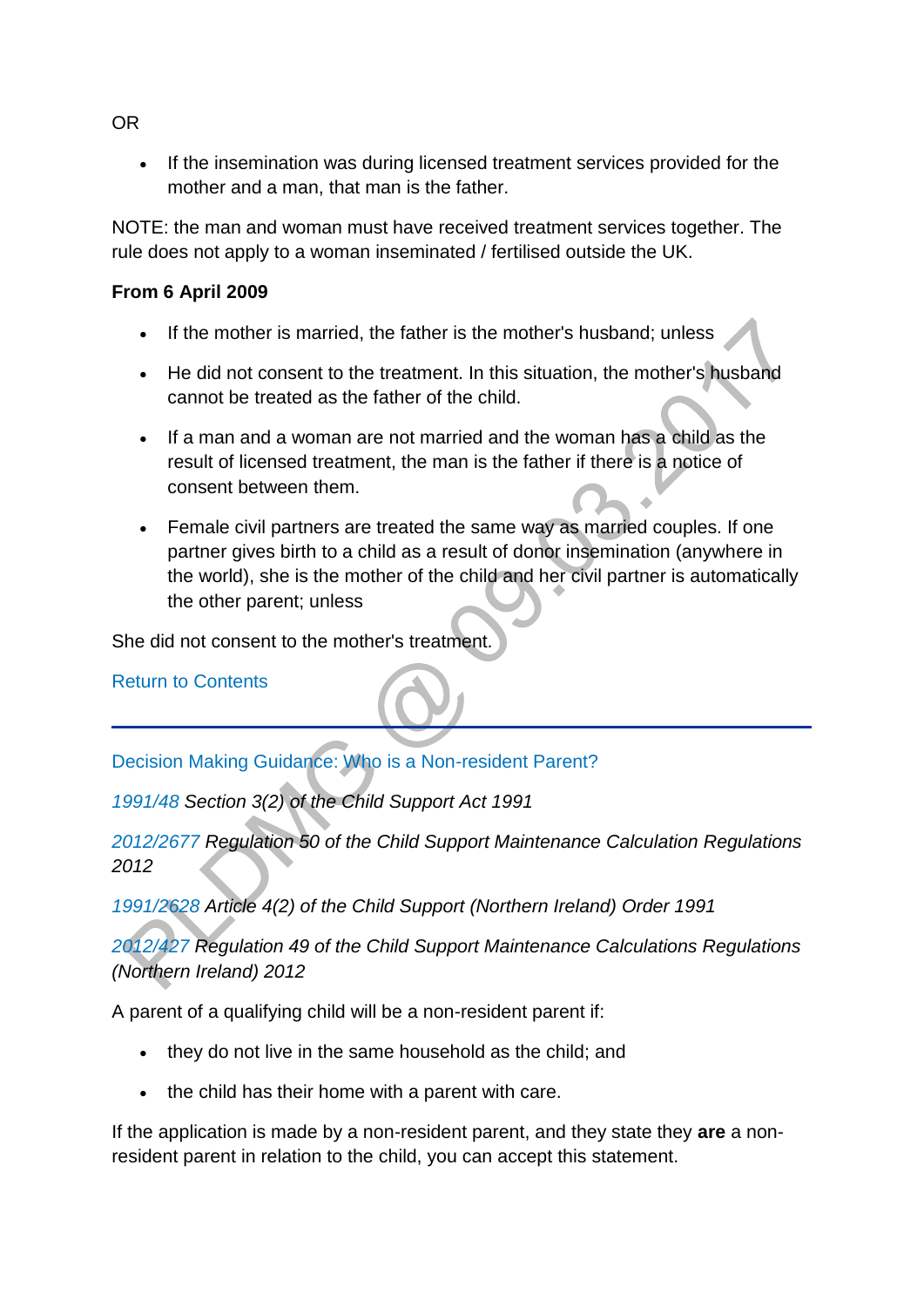If the application is made by the parent with care, the person named as the nonresident parent may dispute that they are this on the basis that:

- they are not a parent of the qualifying child/ren; or
- they live in the same household as the qualifying child; or
- they provide equal / greater day to day care for the qualifying child/ren; or
- they provide night time care for the qualifying children.

Refer to the appropriate section below for further advice.

#### **Non-resident parent claims they are not the parent**

Refer to the guidance on [Parentage Disputes](http://np-cmg-sharepoint.link2.gpn.gov.uk/sites/policy-law-and-decision-making-guidance/Pages/Parentage/Parentage-disputes.aspx) if the person named as the nonresident parent states they are not a parent of the qualifying child.

### **Non-resident parent claims they live in the same household**

If the non-resident parent claims that they live in the same household as the qualifying child/ren, you will need to ask them to provide a range of evidence concerning their living arrangements. You should also request comments from the parent with care. The sections below provide advice on the type of information you will need.

When the non-resident parent and parent with care have both had the opportunity to provide information / evidence, you will need to decide on the balance of probabilities whether the non-resident parent does live in the same household as the qualifying child/ren.

#### **Household Examples**

### **Example of a non-resident parent living in the same household as the qualifying child/ren**

The non-resident parent shares the same address as the parent with care and qualifying child. The house is a 3-bedroom semi-detached. The non-resident parent has their own bedroom, but shares the same bathroom, kitchen, living and dining room. They sometimes sit and eat dinner together with the qualifying child and they sometimes prepare and cook the child's dinner. They share the household bills with the parent with care, although the parent with care does pay out more on these bills because they earn more money than the non-resident parent.

### **Example of a non-resident parent not living in the same household as the qualifying child/ren**

The non-resident parent shares the same address as the parent with care and qualifying child. The house is a 3 bedroom semi-detached. The non-resident parent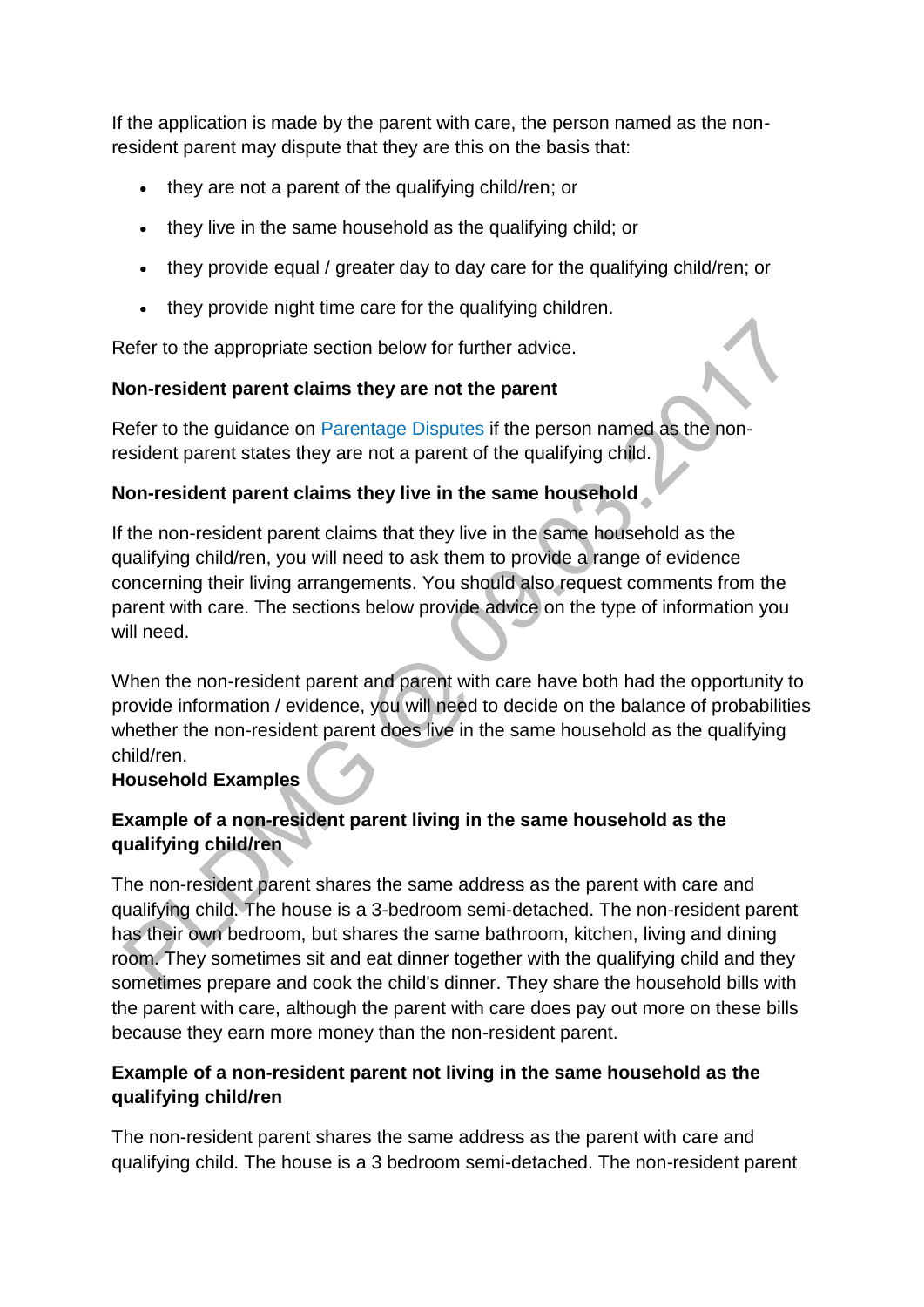has their own bedroom, but shares the same bathroom and kitchen. The nonresident parent always buys, prepares and cooks their own dinner and always eats in their bedroom. They never prepare or cook food for the qualifying child. They do not use the living or dining room and do not share the household bills.

#### **Non-resident parent claims they have equal / greater day to day care**

Refer to the guidance on [Who is the Parent with Care](http://np-cmg-sharepoint.link2.gpn.gov.uk/sites/policy-law-and-decision-making-guidance/Pages/Applications/Applications.aspx#dmgpwc) for advice on cases where a person named as the non-resident parent states that they are doing this.

### **Non-resident parent claims they provide overnight care**

If the person named as the non-resident parent states they are providing night time care for the qualifying child/ren, you should advise them that this does not mean they can be treated as the parent with care, as this is based on day to day care, that is, the overall care of the child. However, they may be entitled to a reduction in their child maintenance liability. Refer to the guidance on [Shared Care](http://np-cmg-sharepoint.link2.gpn.gov.uk/sites/policy-law-and-decision-making-guidance/Pages/Calculations/Other%20Factors/Shared-Care.aspx) for additional information.

#### [Return to Contents](http://np-cmg-sharepoint.link2.gpn.gov.uk/sites/policy-law-and-decision-making-guidance/Pages/Applications/Applications.aspx#DMGcontents)

[Decision Making Guidance: Who is a Parent / Person with Care?](http://np-cmg-sharepoint.link2.gpn.gov.uk/sites/policy-law-and-decision-making-guidance/Pages/Applications/Applications.aspx)

*[1991/48 S](http://www.legislation.gov.uk/ukpga/1991/48)ection 3(3) and Section 42 of the Child Support Act 1991*

*[1991/2628 A](http://www.legislation.gov.uk/nisi/1991/2628/contents)rticle 4(3) and Article 39 of the Child Support (Northern Ireland) Order 1991* 

*Regulation 8 (4) Child Support (Miscellaneous Amendment) Regulations*

Child support legislation states the person with care is the person:

- with whom the child has their home;
- who usually provides day to day care of the child (exclusively or with another person); and
- who does not fall into a category excluded by child maintenance legislation (see the specific section below for details).

The Child Benefit Presumption

It is not necessary for a person to be receiving Child Benefit for them to be treated as a parent with care. However, entitlement to Child Benefit is based on an overall care test which is broadly similar to the CMG's policy on day to day care. Payment of Child Benefit is therefore a very good indicator of who should be treated as the parent with care.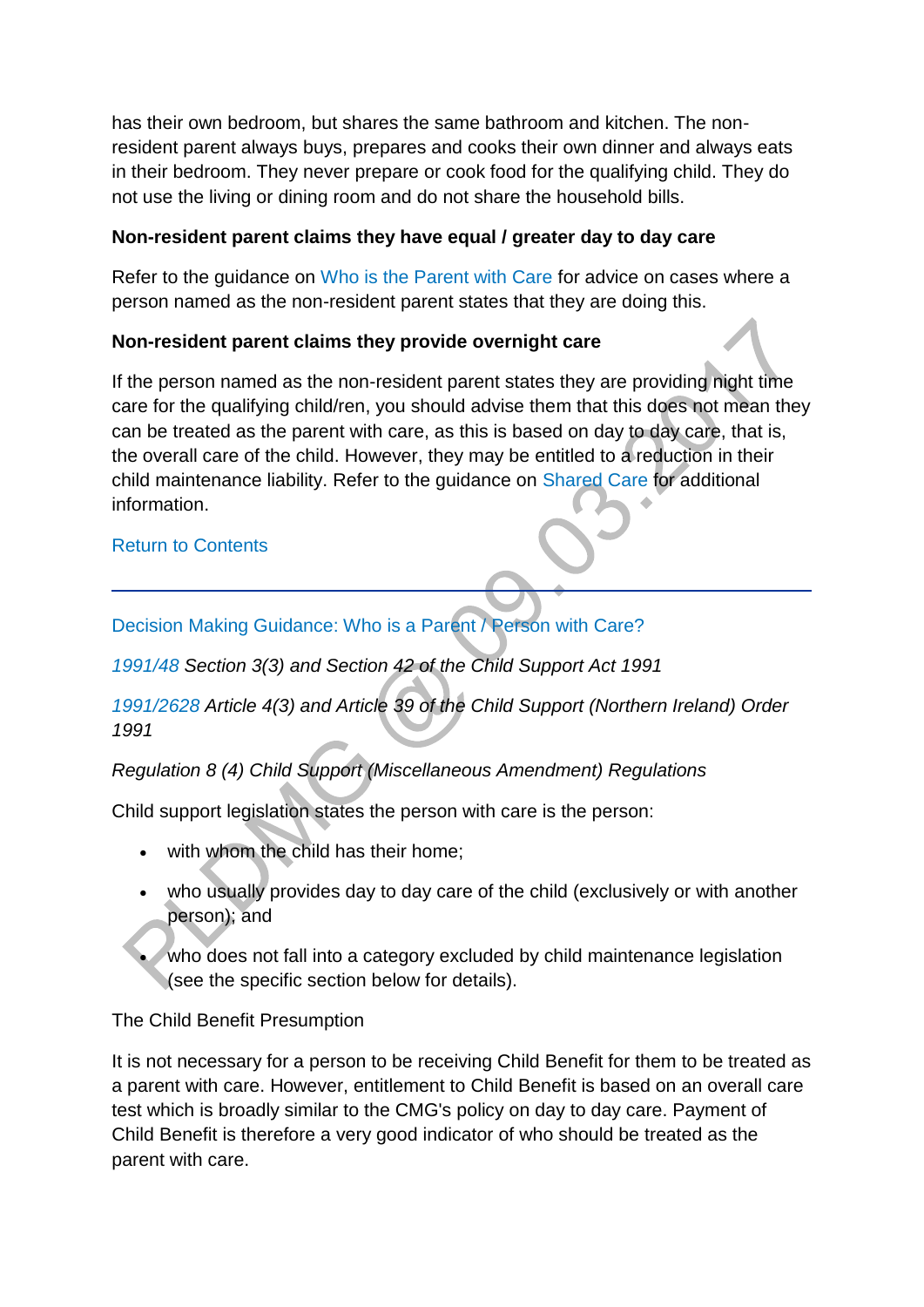**Note:** If a person applies for child benefit but elects NOT to receive any payments, we can regard that person as though they *were in receipt* of child benefit (i.e. **as though child benefit is in payment**).

Because of this, and the administrative burden it would place on the CMG if every application had to be checked to ensure the parent with care requirements are satisfied, we apply a Child Benefit presumption.

This means that at the application stage, we will initially just check (via automated system check) if Child Benefit is in payment, or an election not to receive child benefit payments has been made in respect of the qualifying child to the person named as the parent with care. If so, we can **presume** that they are providing day to day care for the qualifying child and should be treated as the parent with care.

You will therefore only need to consider whether the parent with care requirements are satisfied if:

- Child Benefit is in payment, or an election made not to receive child benefit payments has been made by to the parent with care, but the other party says they should not be treated as the parent with care. For example: because the child no longer has their home with them; or
- Child Benefit is not in payment for the qualifying child/ren; or
- Child Benefit is in payment but to someone other than the party named as the parent with care; or
- an election not to receive.

The following sections provide advice on each of these scenarios:

#### **Child Benefit is in payment, but parent with care status is disputed**

**Remember**: where the person elects not to receive child benefit payments that person is to be treated as receiving child benefit

If who should be treated as the parent with care is disputed, you should:

- presume that whoever is receiving Child Benefit for the qualifying child/ren is providing the greatest level of day to day care for them; and
- treat that person as the parent with care unless evidence is received to prove that this is not the case;
- the onus will be on the party disputing who should be treated as the parent with care to provide this evidence;refer to the meaning of home and the meaning of day to day care for further advice.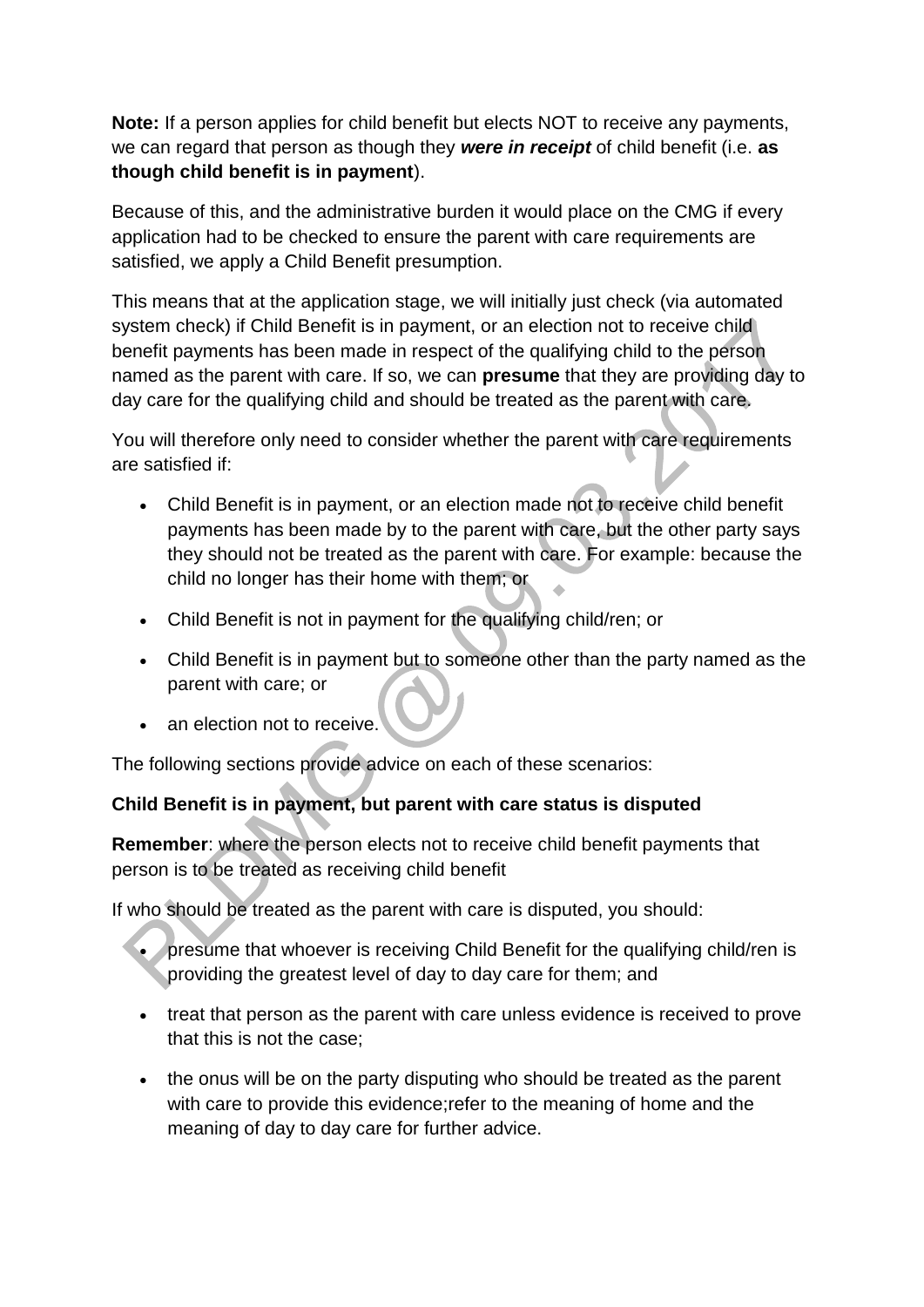• refer to the meaning of home and the meaning of day to day care (below) for further advice.

The other party should be given the opportunity to comment on any evidence submitted and to provide evidence of their own.

NOTe: if the evidence shows that both parties are effectively providing equeal day to day care of the qualifying child/ren. then neither parent can be treated as the nonresident parent. In that event, you would need to close the case or reject the application.

### **Child Benefit is not in payment**

**Remember**: where the person elects not to receive child benefit payments that person is to be treated as receiving child benefit.

If Child Benefit is not in payment for the qualifying child at all, you should ask the parent with care why this is the case. It may simply be that they don't want to receive Child Benefit. However, it could be because they are no longer considered to be a child. It is therefore important in these circumstances to ensure they can be treated as a child for maintenance purposes. Refer to the guidance on ["The Definition of a](http://np-cmg-sharepoint.link2.gpn.gov.uk/sites/policy-law-and-decision-making-guidance/Pages/Applications/Applications.aspx#childdefinition)  [Child" f](http://np-cmg-sharepoint.link2.gpn.gov.uk/sites/policy-law-and-decision-making-guidance/Pages/Applications/Applications.aspx#childdefinition)or additional information.

- If you are satisfied that they can be treated as a child then you should proceed with the Maintenance Calculation.
- If you are satisfied that they cannot be treated as a child then you should close the case.

### **Child Benefit is in payment but to someone else**

**Remember**: where the person elects not to receive child benefit payments that person is to be treated as receiving child benefit.

If Child Benefit is in payment for the qualifying child/ren, but to someone other than the person named as the parent with care, or an election not to receive child benefit payments has been made by someone other than the parent with care, you should advise them that we cannot treat them as the parent with care, unless the provide evidence confirming that they are the person with whom the child has their home and who provides greater day to day care for the qualifying child.

Refer to the individual sections on the meaning of home and day to day care (below) for further guidance.

 If you are satisfied that the qualifying child does not have their home with the person being treated as the parent with care, or that they do not provide the greatest level of day to day care then you should close the case.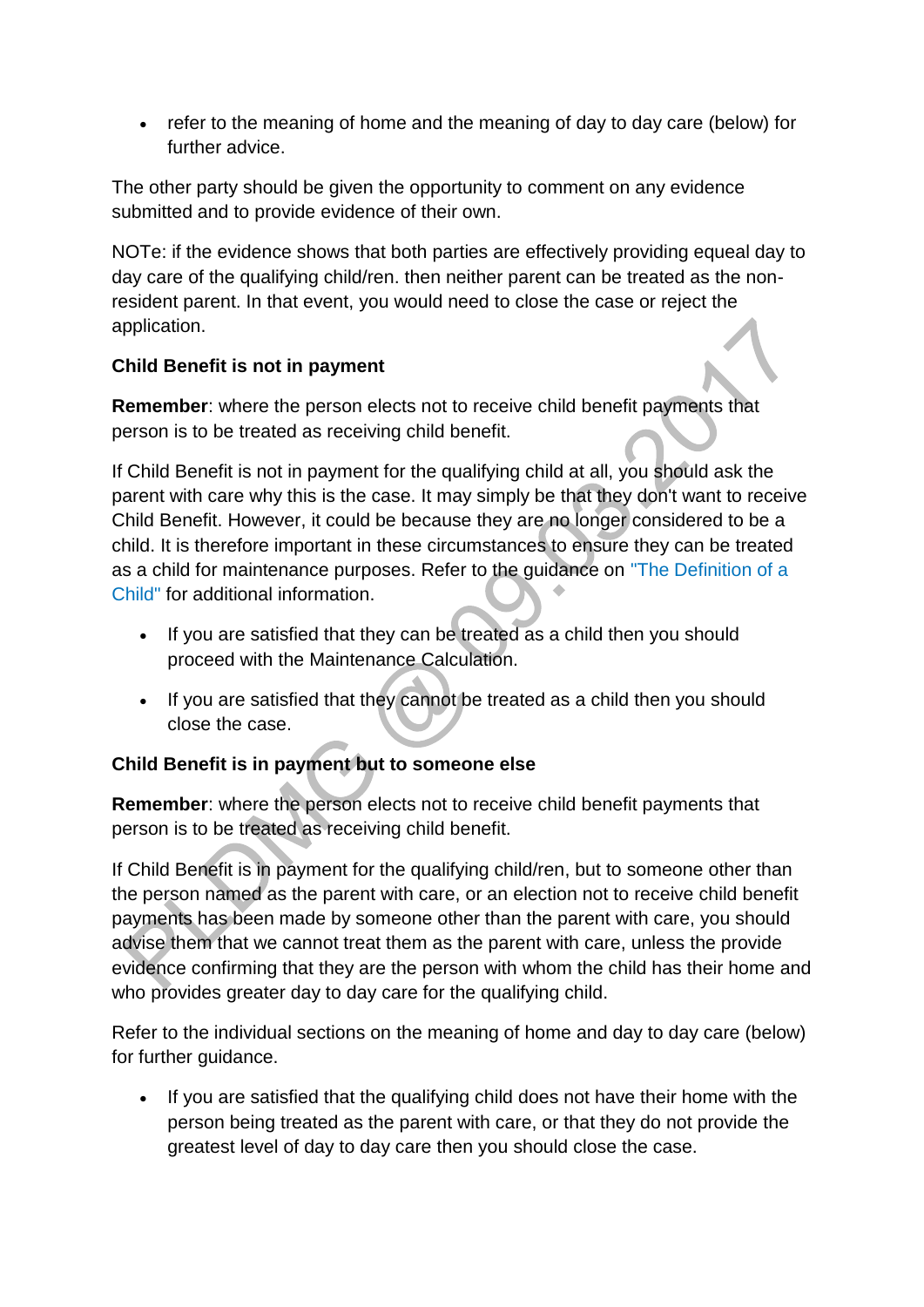If you are satisfied that the qualifying child does have their home with the parent with care and that they do provide the greatest level of day to day care then you should proceed with the Maintenance Calculation.

### **Home and Day to Day Care**

The following sections provide guidance on the points you will need to consider and the evidence you will need to obtain where the Child Benefit presumption:

- does not apply (because Child Benefit is not in payment / is not in payment to the party claiming to be the parent with care / election not to receive payments was not made by the parent with care): or
- is disputed (because Child Benefit is in payment to the party claiming to be the parent with care, but the other party disputes that they are the parent with care);

and you need to confirm who the parent with care is.

REMEMBER: Child support legislation states the person with care is the person:

- with whom the child has their **home**; and
- who usually provides **day to day care** of the child (exclusively or with another person); and
- who does not fall into a category excluded by child maintenance legislation (see the specific section below for details)

### **Who does the child have their home with**

The child's home must be with the parent with care, however, there is no legal definition of home for these purposes. When deciding whether a child has their home with a particular person, you should take the following guidance into account, which is based on Social Security Commissioner / Upper Tribunal decisions.

- You should concentrate on the nature and extent of the child's association with the person alleged to be the parent with care, rather than on the child's association with particular premises;
- It is possible for a child to have their home with a particular person, despite considerable absences from them. Regulations make it clear that a child's home can be with a particular person, even though they live elsewhere for part of the year. The fact a child is separated from a person for lengthy periods therefore does not, of itself, prevent the child's home from being with that person;
- If a child is absent from home because they are attending boarding school or are in hospital, it will usually be obvious who they would otherwise be living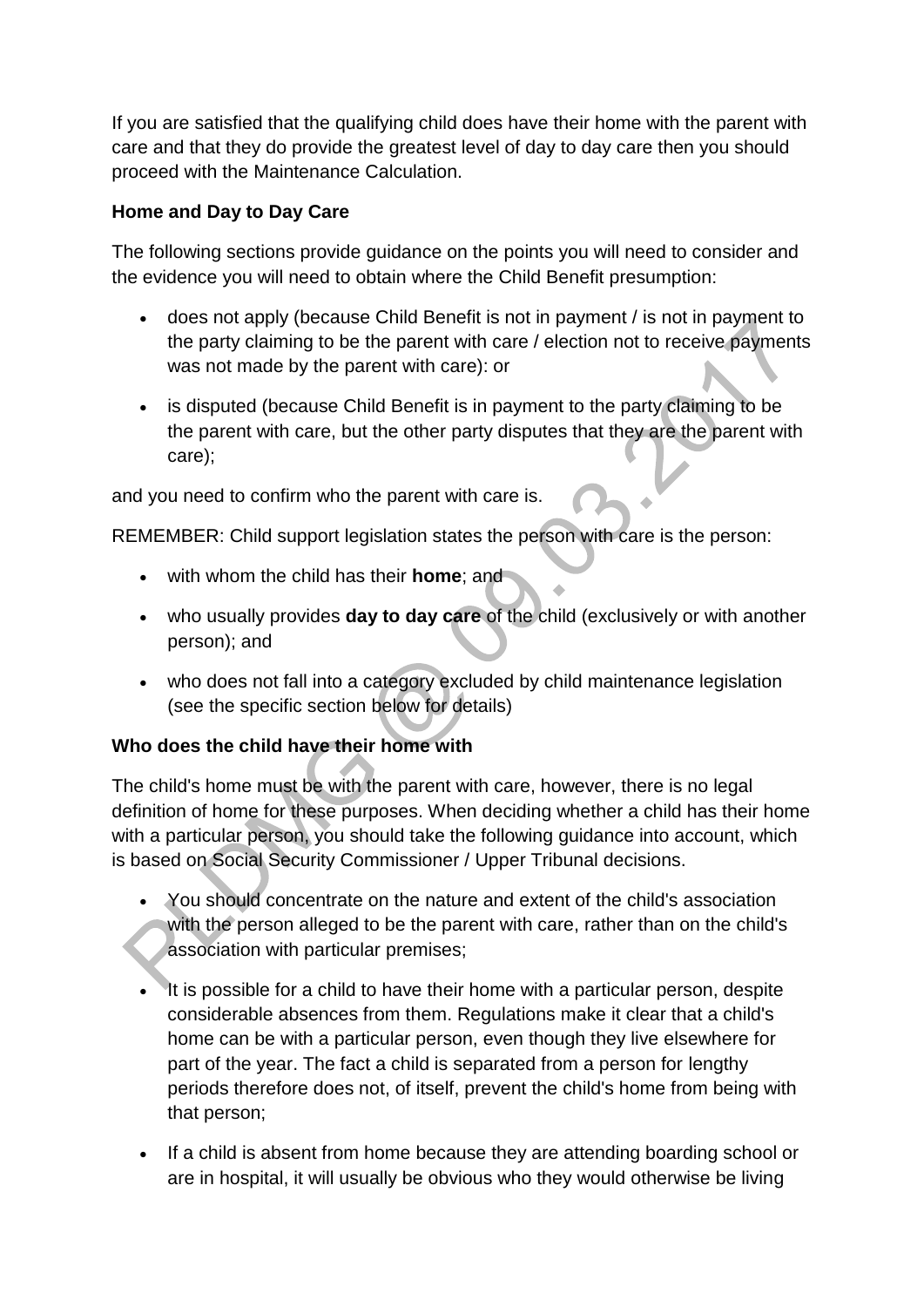with. Usually the person who would otherwise have provided day to day care but for the absence should be treated as continuing to do so. However, there may be exceptional cases in which there is no clear answer and which will require a careful analysis of all the circumstances of the case.

If a non-resident parent and parent with care do not agree on who the child has their home with and you are unable to reach a decision on the information provide, you should contact the Advice and Guidance Team for advice.

#### **Who usually provides day to day care**

REMEMBER: day to day care is not the same as the "nights of care" test, which is used to determine whether a Shared Care reduction should apply.

There is no statutory definition of day to day care for these purposes. What it broadly means are the general things that go on, whether regularly or less frequently, which together would give a picture of how a child is cared for.

When deciding whether a person provides day to day care, you should consider the following questions:

- who does the child spend most of their time with when they are not at school / nursery / childcare
- who pays for most of the child's clothes and meals?
- who arranges and pays for any childcare costs?
- who is the usual contact for the child's school / child-minder etc.?
- whose GP / dentist is the child registered with and who arranges appointments / accompanies the child?
- who has the greatest involvement with the child's recreational activities and is responsible for paying for them?
- who already receives financial support (if any) such as benefits or local authority assistance for the child?

The aim of these questions is to try and determine who is taking responsibility for a child's care and whether, where more than one person has care, one of them can be viewed as having primary responsibility. In many cases, the need for this action won't arise, as many parents will accept our presumption that the person receiving Child Benefit for the child is the one with primary responsibility for day to day care.

In cases where the Child Benefit presumption is challenged, the onus is on the person making the challenge to support their claim. Any party disputing who should be treated as the parent with care should be required to submit evidence on the above points and any other factors that they wish to be considered. The other party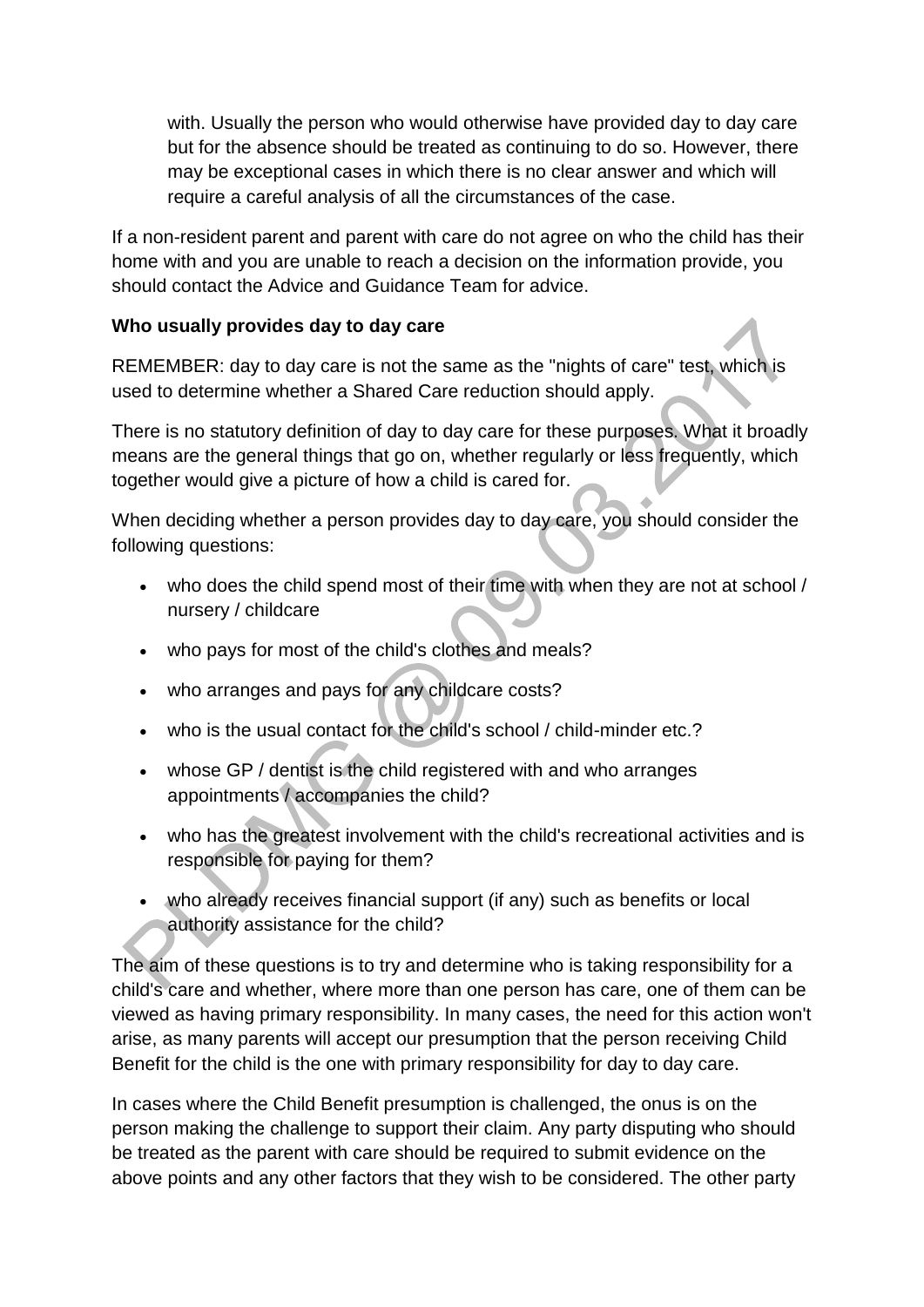should be given the opportunity to comment on any evidence provided and to submit their own information.

Verbal evidence can be accepted if it is agreed by the other parent. If verbal evidence is not agreed, the person making the challenge will be required to provide further evidence. Examples include the following:

- schools, GPs, dentists: evidence from these showing that they are the main contact, or an equal contact with the parent with care;
- child care: written evidence from the care provider showing they are the main or equal contact or had a main or equal part in the drawing up of any childcare contract;
- evidence from bank statements, receipts, contracts etc. which shows they have a main or equal involvement in major spending decisions on the child.

You should use the information provided by both parties to decide who, on the balance of probabilities, is providing the greatest level of day to day care for the qualifying child/ren. This person should be treated as the parent with care.

### **What if there are Temporary Absences from the home?**

*[2012/2677 R](http://www.legislation.gov.uk/uksi/2012/2677/pdfs/uksi_20122677_301114_en.pdf)egulation 55 of the Child Support Maintenance Calculation Regulations 2012*

### *[2012/427 R](http://www.legislation.gov.uk/nisr/2012/427/contents/made)egulation 54 of the Child Support Maintenance Calculation Regulations (Northern Ireland) 2012*

*If a qualifying child is temporarily living away from the home because they are at a boarding school or have been admitted to hospital, the person with care should be regarded as continuing to have day to day care of the child.*

*If the non-resident parent does dispute that the liability should be continuing, you will need evidence that the absence is one which does entitle the parent with care to continue receiving maintenance. The parent with care should be asked for the following:*

- *qualifying child is in hospital: written evidence from the hospital to the parent that their child has been admitted;*
- *qualifying child is at boarding school: evidence from the school that the child is registered with them as a boarder and the school's term dates. NOTE: if the non-resident parent already receives a special expense variation for boarding school fees for the child in question, no further evidence is needed. If the nonresident parent continues his dispute, you should ask them if that variation ground still applies.*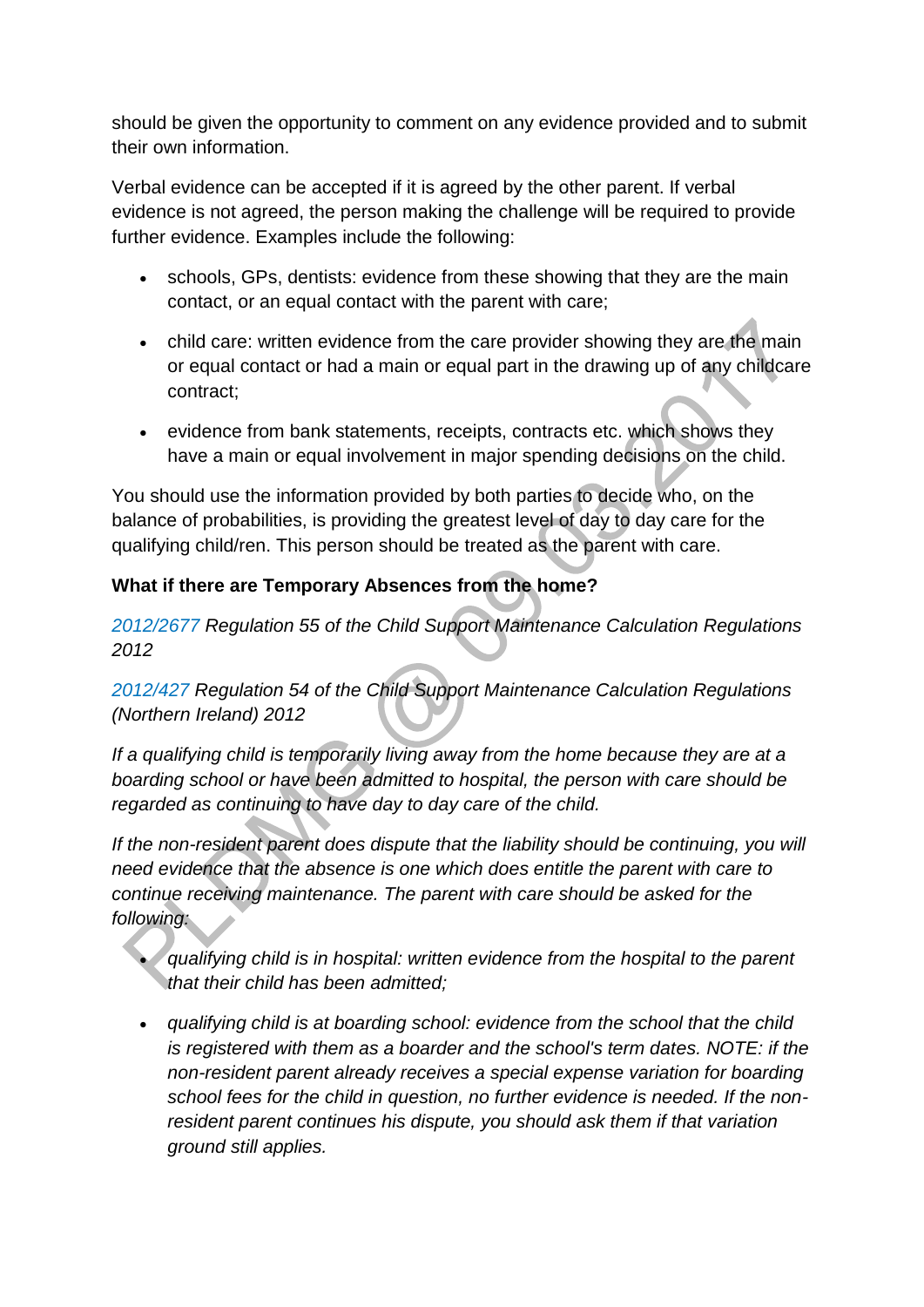*If the parent with care does not supply evidence, or gives another reason for the child's absence, consider if they are still likely to be providing day to day care for the child.* 

NOTE: if the absence is due to the fact that the child is in local authority care, consider if the liability needs to be adjusted to reflect this.

#### **Parent with care: excluded categories**

*[2012/2677 R](http://www.legislation.gov.uk/uksi/2012/2677/pdfs/uksi_20122677_301114_en.pdf)egulation 78 of the Child Support Maintenance Calculation Regulations 2012* 

*[2012/427 R](http://www.legislation.gov.uk/nisr/2012/427/contents/made)egulation 77 of the Child Support Maintenance Calculation Regulations 2012*

The following categories of person cannot be treated as a person with care:

- Local Authorities:
- A foster parent with whom the child has been placed by a Local Authority (except where that person is a parent of the child and the Local Authority allows the child to live with that parent under *S.23(5) of the Children Act 1989*;

In Scotland, a family or relative with whom a child is placed by a Local Authority.

[Return to Contents](http://np-cmg-sharepoint.link2.gpn.gov.uk/sites/policy-law-and-decision-making-guidance/Pages/Applications/Applications.aspx#DMGcontents)

[Decision Making Guidance: Who is a Child?](http://np-cmg-sharepoint.link2.gpn.gov.uk/sites/policy-law-and-decision-making-guidance/Pages/Applications/Applications.aspx)

*[1991/48 S](http://www.legislation.gov.uk/ukpga/1991/48)ection 55 of the Child Support Act 1991*

*[2012/2677 R](http://www.legislation.gov.uk/uksi/2012/2677/pdfs/uksi_20122677_301114_en.pdf)egulation 76 of the Child Support (Maintenance Calculation) Regulations 2012*

*[1991/2628 A](http://www.legislation.gov.uk/nisi/1991/2628/contents)rticle 3 of the Child Support (Northern Ireland) Order 1991*

*[2012/427 R](http://www.legislation.gov.uk/nisr/2012/427/contents/made)egulation 75 of the Child Support Maintenance Calculation Regulations (Northern Ireland) 2012*

*[1992/7](http://www.legislation.gov.uk/ukpga/1992/7/contents) Section 138(2) of the Social Security Contributions and Benefits (Northern Ireland) Act 1992*

*[1992/4](http://www.legislation.gov.uk/ukpga/1992/4/pdfs/ukpga_19920004_290216_en.pdf) Section 142(2) of the Social Security Contributions and Benefits Act 1992*

*[2006/223 P](http://www.legislation.gov.uk/uksi/2006/223/part/2/made)art 2 Child Benefit (General) Regulations 2006*

The Definition of a Child -

*[1991/48 S](http://www.legislation.gov.uk/ukpga/1991/48)ection 55 of the Child Support Act 1991*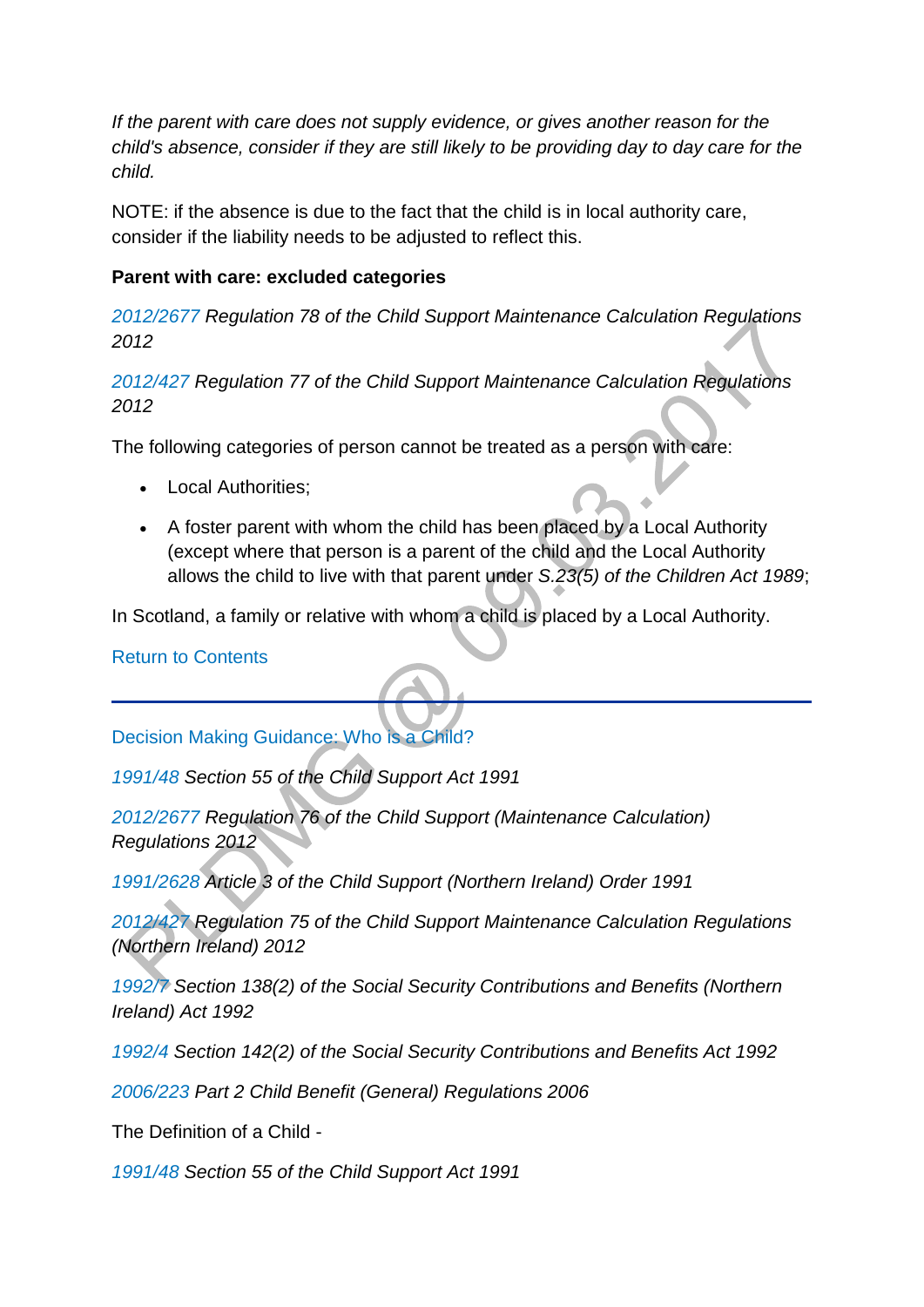*[1991/2628 A](http://www.legislation.gov.uk/nisi/1991/2628/contents)rticle 3 of the Child Support (Northern Ireland) Order 1991*

**Note:** please also refer to the [Determining 'child' status a](http://np-cmg-sharepoint.link2.gpn.gov.uk/sites/policy-law-and-decision-making-guidance/Pages/Determining-Child-Status.aspx)nd [Can the 'child' be a](http://np-cmg-sharepoint.link2.gpn.gov.uk/sites/policy-law-and-decision-making-guidance/Pages/Can-the-child-be-a-Relevant-Other-Child.aspx)  [Relevant Other Child](http://np-cmg-sharepoint.link2.gpn.gov.uk/sites/policy-law-and-decision-making-guidance/Pages/Can-the-child-be-a-Relevant-Other-Child.aspx) flowcharts

A person is considered a "child" for child maintenance purposes if:

- they are under the age of 16; or
- they are under the age of 20 and a Qualifying Young Person.

NOTE: A person is not considered a "child" if they are, or have been a party to a marriage or civil partnership, even if that marriage / civil partnership was void or has been nullified.

Who needs to satisfy the definition of a child?

Legislation defines who is a "child" for Child Support purposes. For any "child" role in a statutory case, that person must firstly fulfil the definition of a "child" before it can then be considered if they also fulfil any additional requirements of the particular child role. The role could be:

- a Qualifying Child (QC);
- a Relevant Other Child (ROC see note below too);
- a Child supported abroad;
- a Child supported under a Family Based Arrangement; or
- a child that the CMG is required to consider when making any discretionary decision (Welfare of Child consideration).

Note: For a person to be a Relevant Other Child(ROC), unlike other child roles, Child Benefit must be in payment to the NRP or the NRPs current partner (or they must be entitled to receive Child Benefit but have made an election not to because of High Income Child Benefit Charge). Even if they fulfil the other "child" criteria (e.g. under 16 or under 19 and in full-time non-advanced education), they cannot be a ROC without someone receiving (or being entitled to receive it, as per the previous line) Child Benefit in respect of them. So, in the case of ROCs specifically, decisions should be made on the basis of the Child Benefit award. Please see Relevant Other Child guidance for more information. For other child roles please see following guidance below.

Note: Child In Scotland (CIS) status relates to whether or not a person aged 12 or older, who is habitually resident in Scotland, can apply for maintenance. Within a maintenance calculation however, "Child In Scotland" is not a distinct child role (e.g. an 11 year old resident in Scotland will fulfil the definition of a "child" for Child Maintenance because of being under 16 years old. However, they would not be a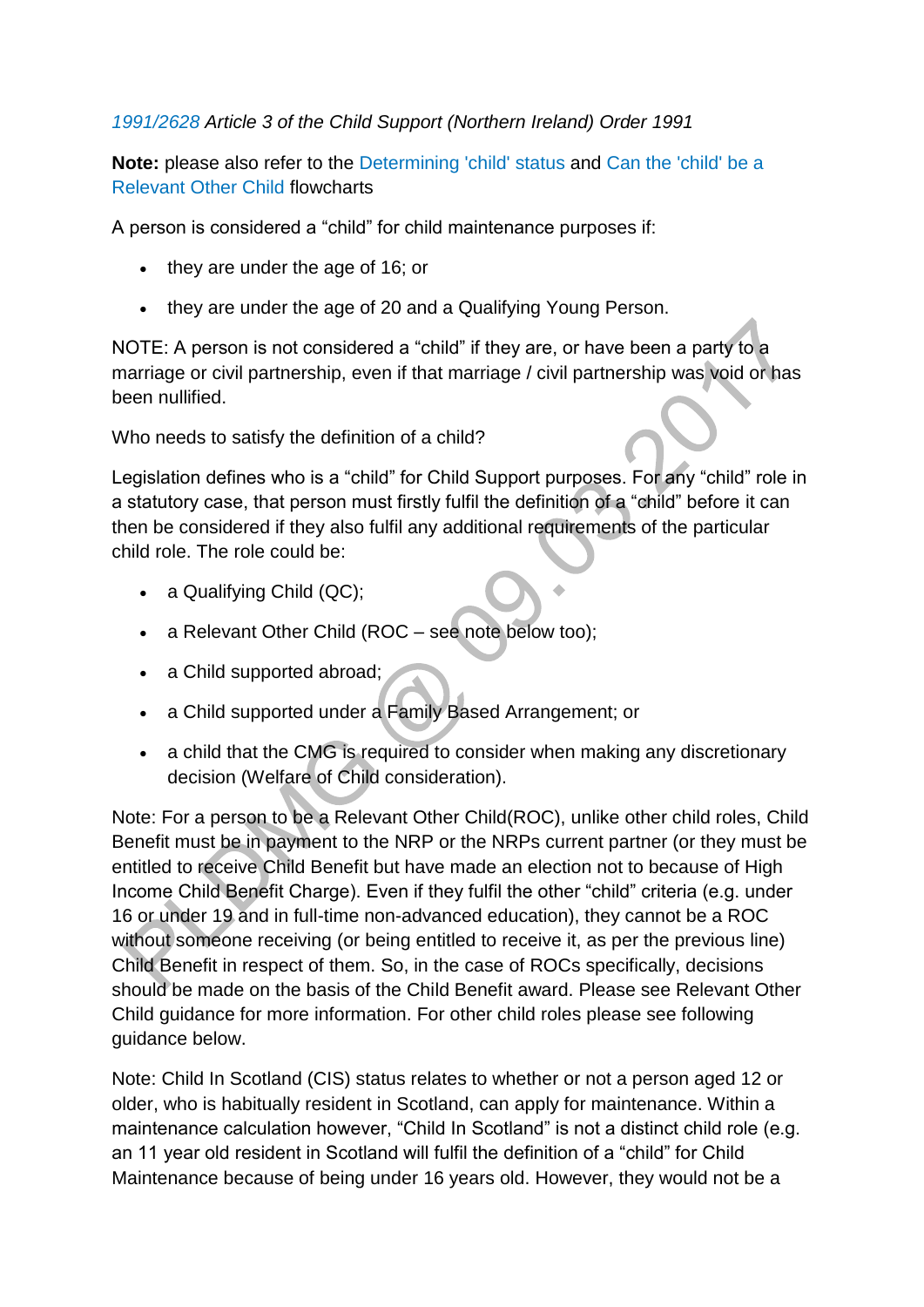Child In Scotland. A child over the age of 16 will need to satisfy the definition of a child to make a child in Scotland application).

Where the child role is:

- a Qualifying Child;
- a child supported abroad;
- a child supported under a Family Based Arrangement; or
- a child aged over 16 wishing to make a child in Scotland application

The fact that Child Benefit is in payment in respect of any particular child is not a qualifying condition for us to treat them as a child (unlike in the 1993/2003 maintenance schemes).

Note: There is nonetheless a relationship between the statutory definition of a child for Child Support purposes, and entitlement to Child Benefit, and in view of this, if Child Benefit is in payment for the child then they are likely to satisfy the definition of a child.

You will only need to make further investigations / enquiries if, following a check of Child Benefit systems:

- Child Benefit is not in payment (and an election not receive payments has not been made); or
- Child Benefit is in payment, but a party subsequently states the child should still not be treated as a child (for example: because the child has left school and started full time work).

In these circumstances, you will need to consider whether the child satisfies the statutory definition or not and may need to obtain evidence to confirm this.

Remember: where the person elects not to receive child benefit payments that person is still treated as receiving child benefit.

If Child Benefit is not in payment for the child, this does not automatically mean that they cannot be treated as a child. However, you would need to ask the applicant for further information and / or evidence to confirm that the child can be treated as a child for our purposes.

### Child Benefit in Payment but treatment as child disputed

For cases where a non-resident parent disputes that statutory maintenance should be paid in respect of their child, the fact that Child Benefit is still being paid could mean that their child is still in relevant education or training, and therefore a "child" for child maintenance purposes. You should put this to the non-resident parent, and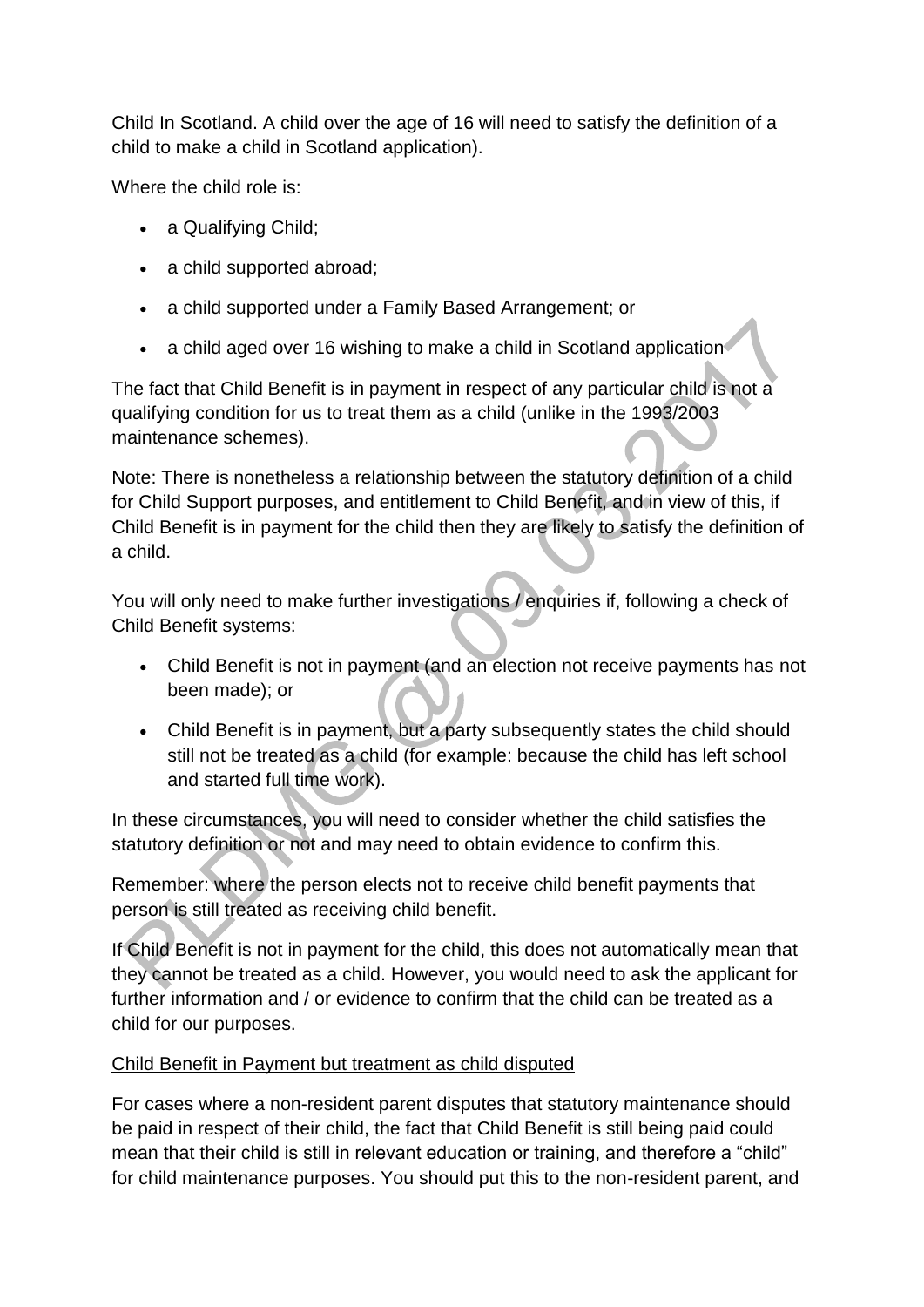ask them if they think this is not correct. If they have reasonable grounds for disputing this (for example, "my child left school 9 months ago") consider taking further action and asking the parent with care for evidence confirming whether the child is a Qualifying Young Person.

When ending a child role it is important to remember the effective date will be the date conditions detailed below are no longer met rather than the date that Child Benefit is paid until. This is because Child Benefit is a weekly benefit and maintenance is calculated on a daily basis.

HMRC and confirmation of Child Benefit awards ending

CMS2012 will make automated monthly requests to HMRC asking, for all children aged 16-19 who are included in its caseload and establish whether Child Benefit is still in payment.

If Child Benefit for a child has ceased, HMRC will provide the award end date and the reason why the award ended (HMRC describes it as the "Exclusion Reason"). This will be one of the following:

- death of child;
- abroad;
- child not Living with responsible person;
- no longer in Full Time Education (FTE);
- miscellaneous.

#### Child aged under 16

Any child under the age of 16 is a child for the purposes of Child Support law. If there is doubt over the existence of a child or treatment as a child is disputed you should check CIS to see if the child's full name, date of birth and address (with the parent with care) can be confirmed.

 If so, this can be accepted as good evidence of the child's age / identity. Providing they are under 16, you can treat them as a child. See the section below if the CIS check indicates they are aged 16 or over.

 If not, you should ask the client to supply evidence of the child's age and identity. The ideal evidence is a birth certificate or passport, but other evidence can be accepted if it enables the child to be identified and their age to be confirmed. For example: a record provided by the child's school, GP or dentist, or from the NHS or a local authority if the child receives specific services from them (for example, because they are disabled).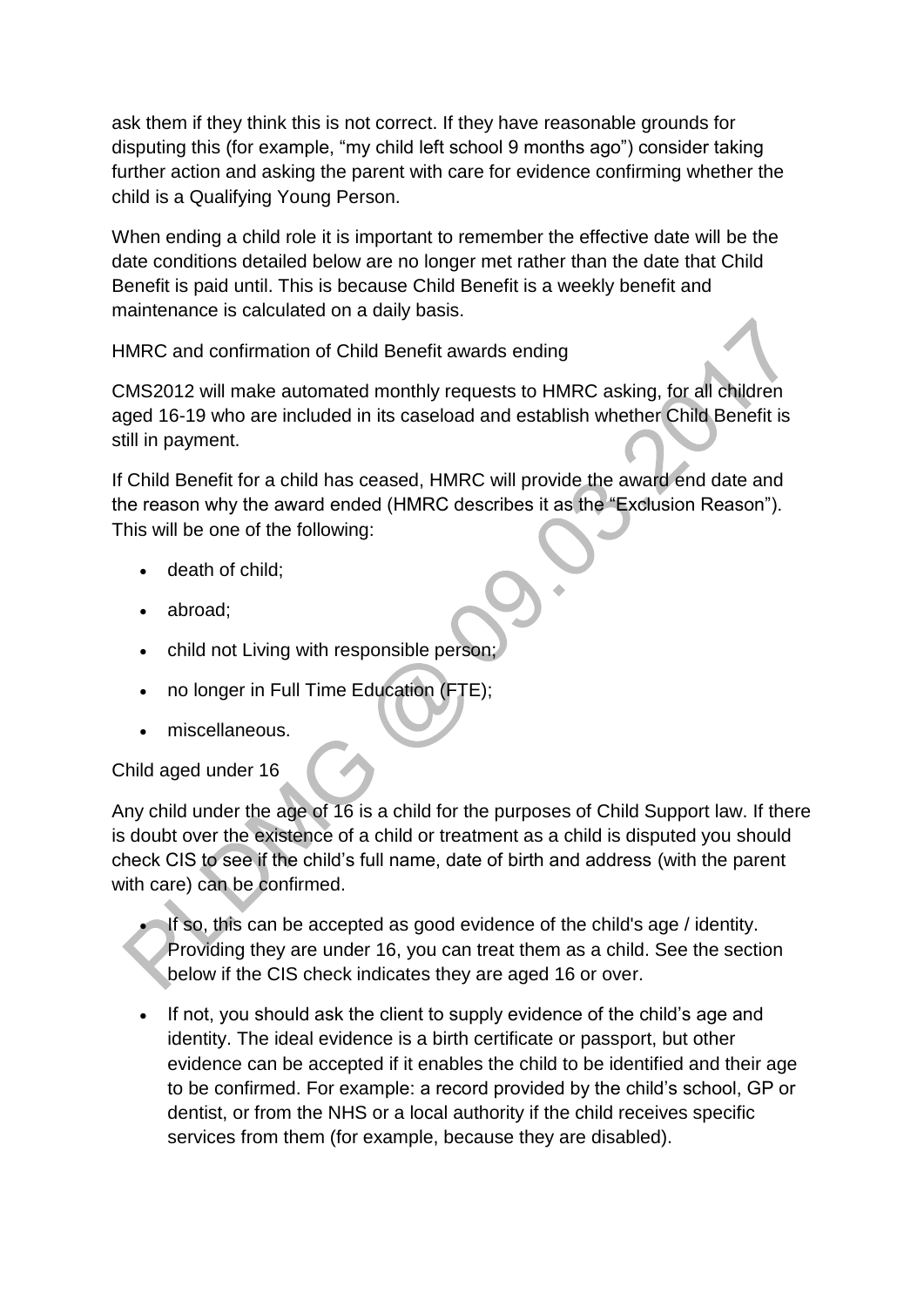If the Parent With Care / Non-Resident Parent is unable to supply any evidence to confirm the child's age and identity, you should explain that we cannot accept them as a child, until such evidence is provided or they start to receive Child Benefit.

Note: Remember that for a ROC, even if the above conditions are fulfilled, Child Benefit must still be in payment for them to fulfil that role.

#### Child over 16 but under 20: (A Qualifying Young Person)

In accordance with Reg 76 CSMC Regs 2012 (and Reg 75 CSMC Regs (NI) 2012), a person aged over 16 but under 20 must satisfy certain conditions under the Child Benefit legislation in order for them to be a child for the purpose of Child Support law (i.e. that they must be a Qualifying Young Person).

**This does not mean that Child Benefit actually has to be in payment for them**. Similarly, if Child Benefit is in payment it does not automatically mean they will cease to be a child for Child Support purposes when Child Benefit ceases. Rather, they will cease to be a child for Child Support purposes when the conditions are no longer met.

Put simply, we must apply the Child Benefit rules for determining Qualifying Young Person status ourselves, regardless of what HMRC has done in respect of any actual award of Child Benefit. The relevant conditions are set out below.

A child will be classed as a Qualifying Young Person if they satisfy one of the following conditions. Definitions of the terms used can be found at the end or use the links provided.

# A person continues to be a child if:

- **1. They are:** 
	- **aged 16 and**
	- **have left full-time non-advanced education / approved training, and**

**31 August following their sixteenth birthday has not yet been passed.**

#### **Example**

A non-resident parent reports that their 16 year old son left school on 20 June after finishing their GCSE exams.

The non-resident parent should be told that their son will continue to be treated as a child for child maintenance purposes until 1 September, the day following the terminal date.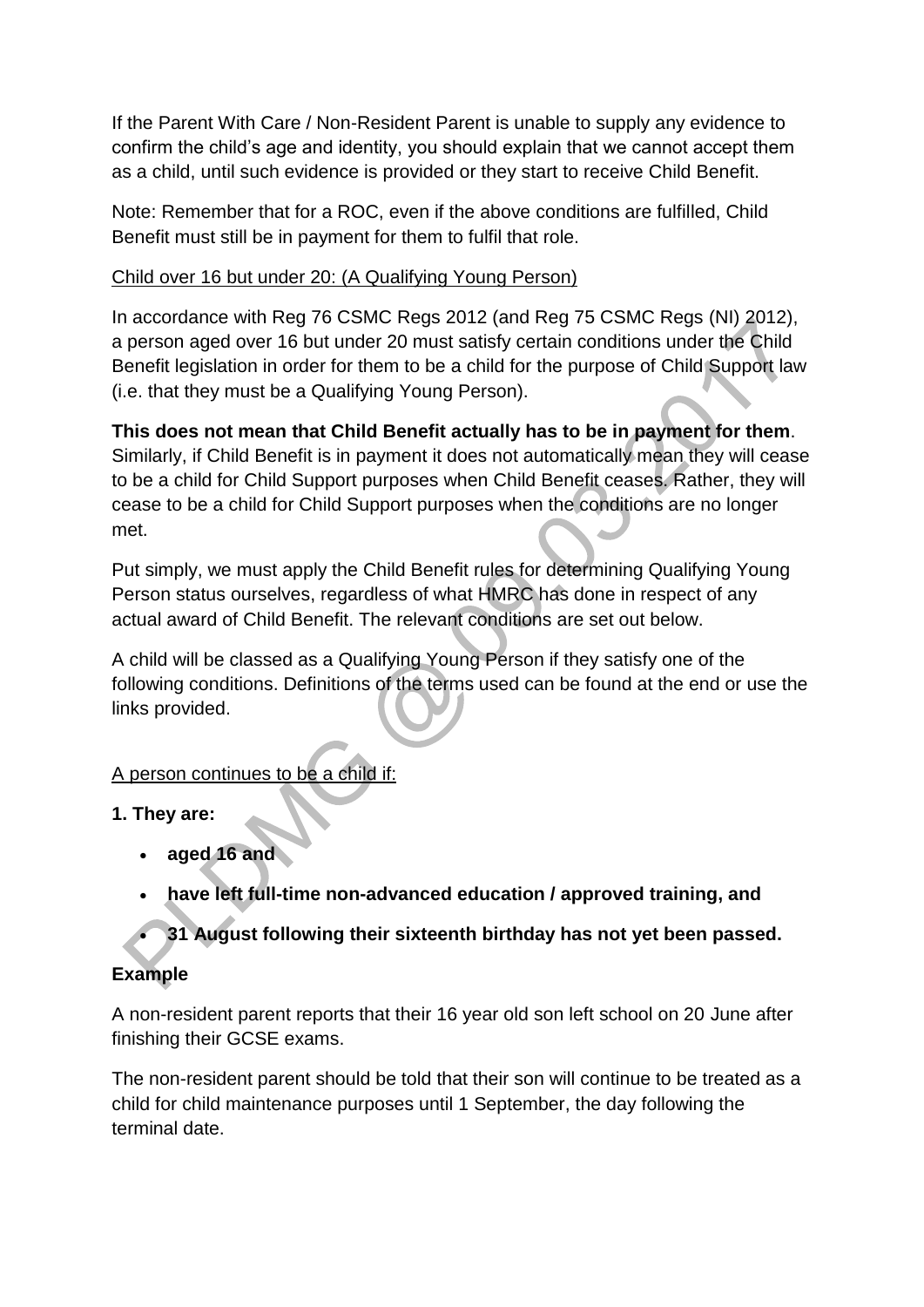Note: If the child commenced remunerative work (of not less than 24 hours each week) before their terminal date they cease to be a child on the day work commences.

### **2. They are aged:**

- **over 16 but under 20 and**
- **are in full time non-advanced education or approved training.**

A person will be a Qualifying Young Person (and therefore a "child" for child maintenance purposes) for as long as they continue to undertake full-time nonadvanced education or approved training.

Examples:

 **Studying both non advanced and advanced education**. A young person undertaking both a non advanced and advanced educational course may continue to meet the qualifying conditions providing they meet the above conditions.

**E.g.** A young person undertakes an educational course which includes both advanced and non-advanced education. Provided the time spent on non advanced education meets the full-time condition they can continue to be classed as a Qualifying Young Person.

 **Working while undertaking relevant education or training**. A young person may work and undertake relevant education or training providing they meet the above conditions.

**E.g.** A young person works 25 hours a week during the evenings. Provided they are continuing their full-time non-advanced education and that education is **not** being provided by an employer, or because of any office / position they hold, they can continue to meet the qualifying conditions.

# **3. They are:**

- **over 16 but under 20 and**
- **have finished a course of full-time non-advanced education, and**
- **are enrolled on another such course, that is not provided as a result of employment.**

If a person has completed or left a course of full-time non-advanced education or approved training, and has passed their terminal date or the end of their extension period, they will continue be a Qualifying Young Person (and therefore a child for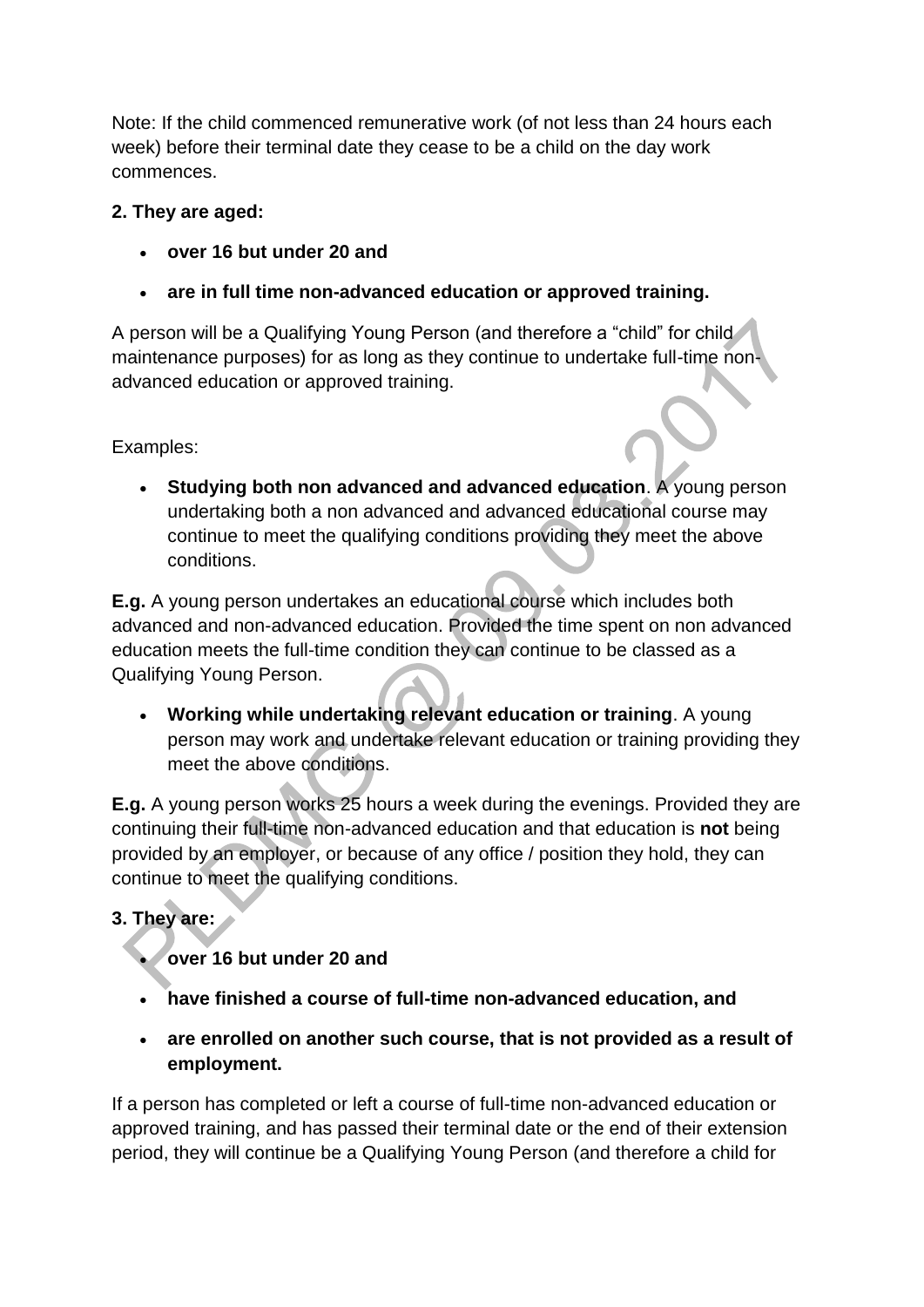child maintenance purposes) if they are enrolled on another course of qualifying education or training.

### **Example**

On 10 September, a parent with care reports that their 18 year old son, who left school in June having completed his A levels, will begin a further course of A levels at a local college on 15 September.

Their son, will continue to be treated as a child until the terminal date following them completing or leaving the new course or, if sooner, their 20th birthday.

### **4. They are:**

- **over 16 but under20, and**
- **have left full-time non-advanced education and**
- **their terminal date has not been passed**

A person who has left full time non-advanced education is treated as a child up to and including the terminal date unless they attain the age of 20 before the terminal date or if they commence remunerative work (of not less than 24 hours each week) before their terminal date.

About Terminal dates:

A person, who has left full-time non-advanced education or approved training, will continue to be a child until the day after the earliest of these dates which are known as "terminal dates":

- the last day of February.
- 31 May;
- 31 August;
- 30 November.

### Example

QC Jane is 18 and she left school on 1st April. Her terminal date will be 31st May. She ceases to be a child for the purposes of Child Support on 1st June.

### **5. They are:**

- **aged 16 or 17; and**
- **have left full-time education/approved training and**
- **their extension period has not expired**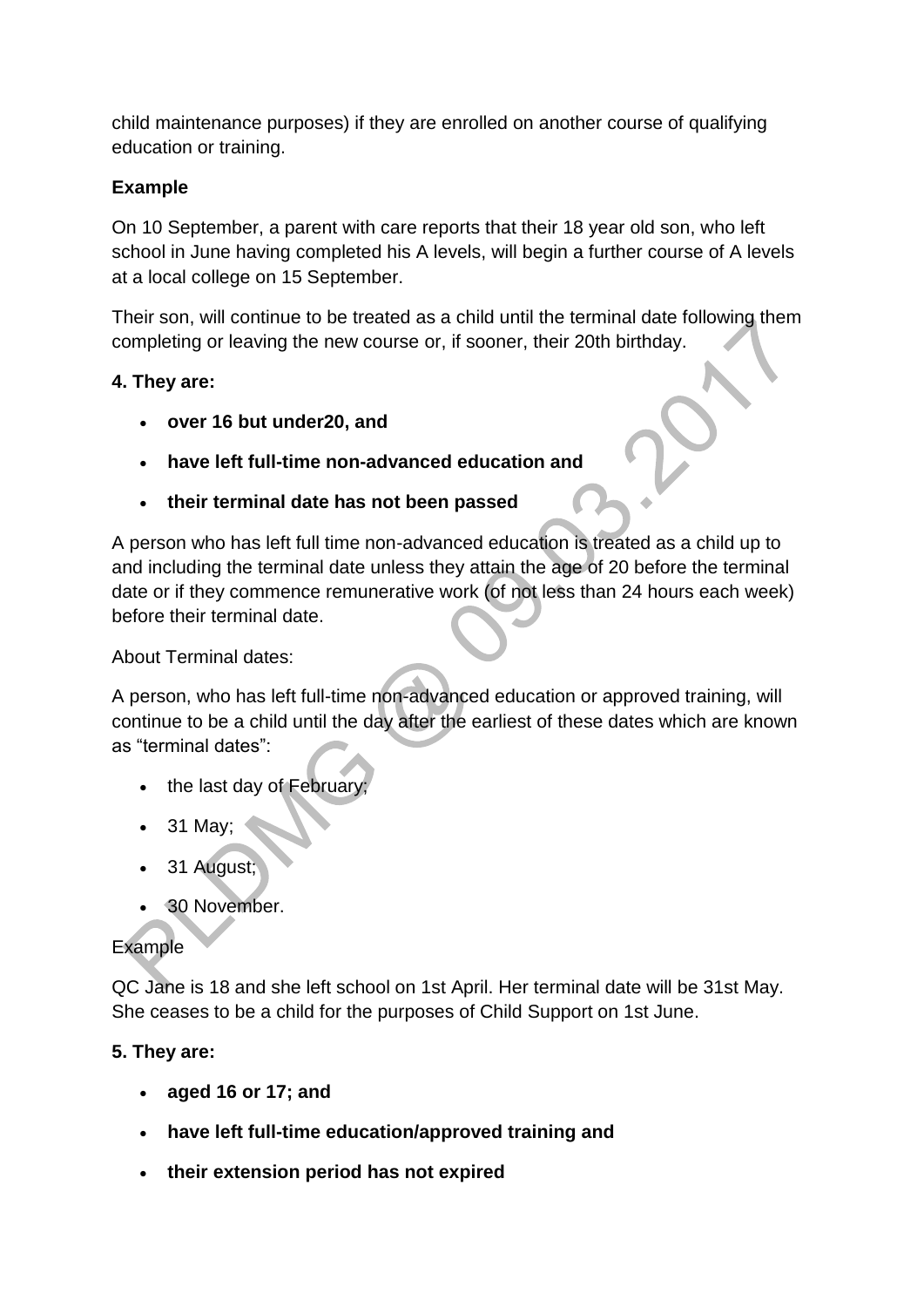A person aged 16 or 17, who has left full-time non-advanced education or approved training, will continue to be a child until the day after the earliest of these dates (which are known as "terminal dates"):

- the last day of February
- 31 May
- 31 August
- 30 November

The person may continue to be treated as a child for up to a further 20 weeks from the date a young person leaves full-time non-advanced education. This is known as "the extension period" and applies if:

Within 20 weeks of leaving full-time non-advanced education or approved training they have registered for further education, work or training with a careers service, Connexions, local authority support service or similar organisations (in Northern Ireland, the Department for Employment and Learning or an Education and Library Board) or they have been accepted to join the armed forces and are waiting for a placement.

The extension period ends when the young person:

- reaches age 18 (but consider if the terminal date applies, if it does and the terminal date is a later date then the terminal date will be used to end the child role)
- starts in remunerative work (i.e. not less than 24 hours per week), for which payment is received or expected.
- starts getting Income Support, income-based Jobseeker's Allowance, Employment Support Allowance, Incapacity Benefit or a tax credit in their own right
- stops being registered with a careers service, Connexions, local authority support service or similar organisation (in Northern Ireland, the Department for Employment and Learning or an Education and Library Board), or
- the day after the end of the 20 week extension period where it has not ended sooner as a result of the above circumstances

The child may satisfy the conditions again if:

• their paid work stops or reduces to less than 24 hours per week or,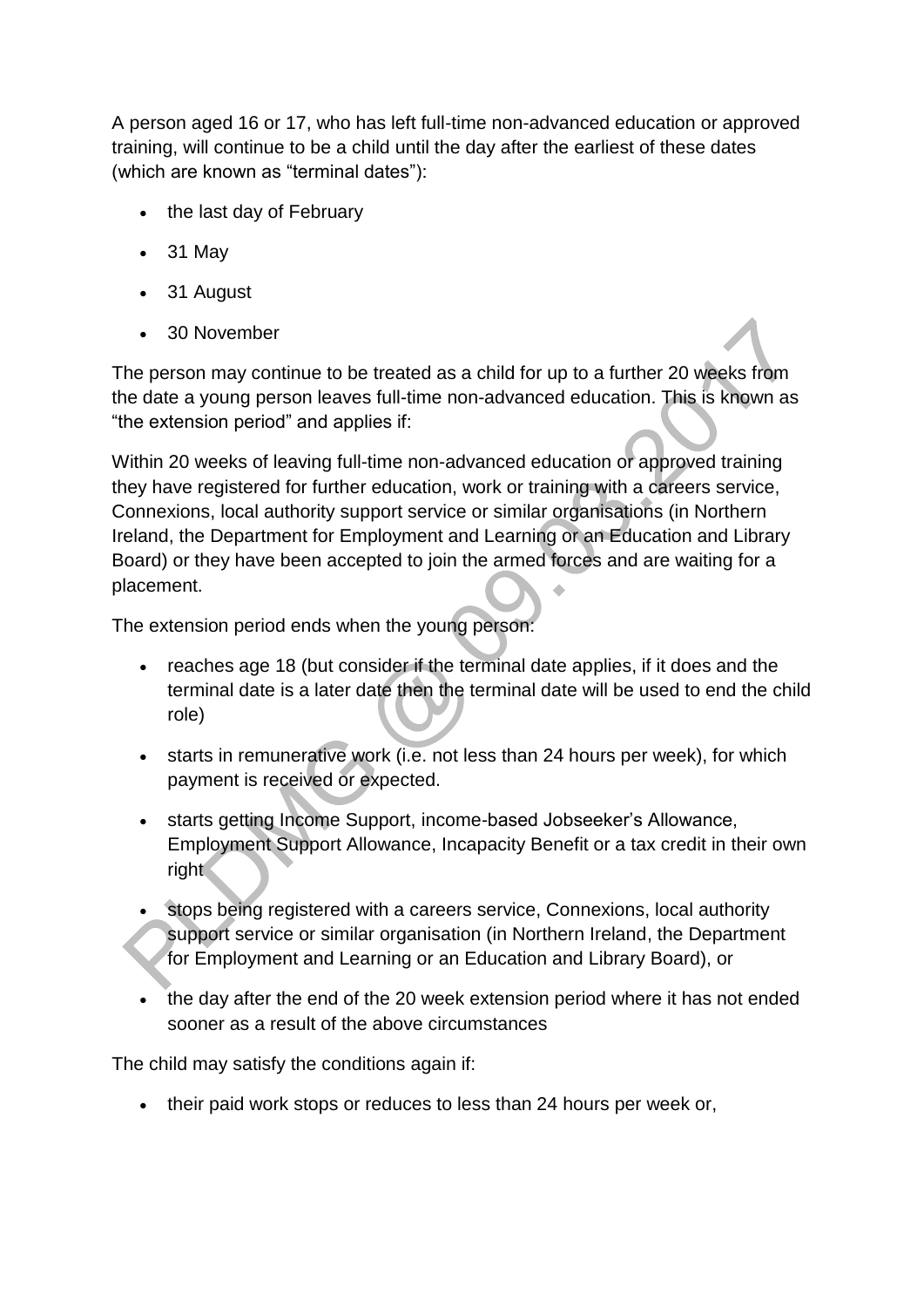• they stop getting Income Support, income-based Jobseeker's Allowance, Employment Support Allowance, Incapacity Benefit or a tax credit in their own right

#### Example 1:

John is 17 in May 2014. He left school on 25th June 2014 and he has registered with Connexions. His extension period starts on 30/6 (the Monday after education ceases) and ends on 10 November (20 weeks after it started).

### Example 2

Henry is 17 in April 2014. He left school on 25th June. His extension period starts 30/6 (the Monday after education ceases) however he did not register for connexions until 7th September. Since he registered within 20 weeks of leaving full-time nonadvanced education he will continue to be a child until the end of the extension period on 10 November. There is no break in his status as a child because he registered within 20 weeks.

#### Child Ceases to be a child

A Relevant other Child ceases to be a child when the NRP or his partner cease to receive Child Benefit in respect of the child (unless they get married or turn 20 before then). Refer to guidance on ROC for further information and the [Determining 'child'](http://np-cmg-sharepoint.link2.gpn.gov.uk/sites/policy-law-and-decision-making-guidance/Pages/Determining-Child-Status.aspx)  [status flowchart.](http://np-cmg-sharepoint.link2.gpn.gov.uk/sites/policy-law-and-decision-making-guidance/Pages/Determining-Child-Status.aspx) 

For all other child roles a child will cease to be a child when all of the conditions detailed above are not met. This will be on the date that any of the following occurs and no other qualifying conditions apply:

- for a 16 year old who has left full-time non-advanced education or approved training, the 1st September on or after their 16th birthday.
- for a 17, 18 or 19 year old, who has left full-time non-advanced education or approved training, the day following the terminal date.
- for a 16 or 17 year old, the day after the end of the extension period. The extension period ends either 20 weeks after the person left full-time education or, if earlier, their 18th birthday.
- the child starts remunerative work of not less than 24 hours a week. They cease to be a child when they commence work so long as they do not remain in full-time non-advanced education.
- the child starts to receive Income Support, Incapacity Benefit, Jobseeker's Allowance or a tax credit in their own right. Note: Where a person who was a child makes a claim to a prescribed benefit in their own right, the Child Benefit will cease only once the benefit begins in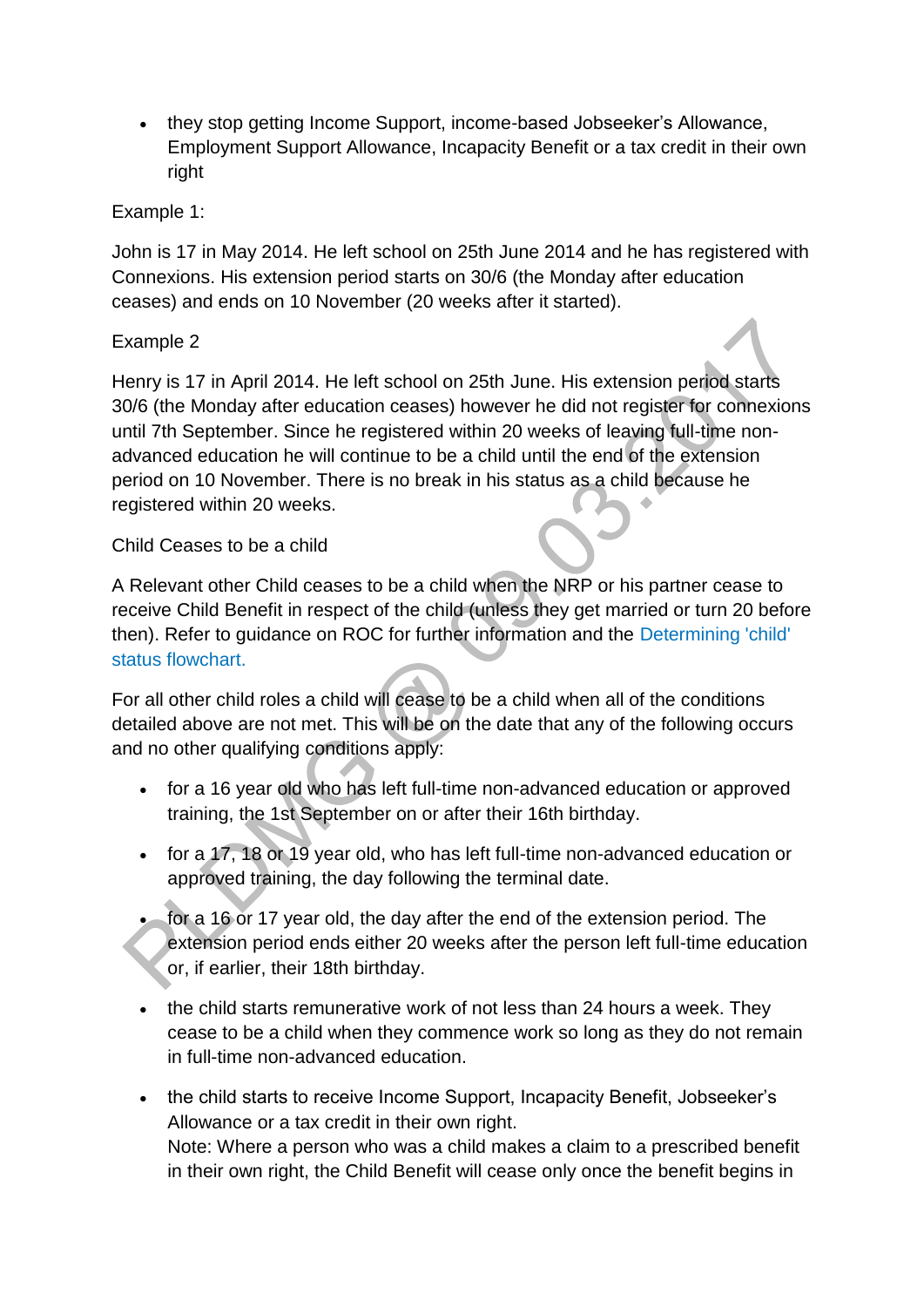payment, so they remain a child until that point (i.e. not from the date of the benefit claim itself).

• the child reaches their 20th birthday.

### **Examples**

Example 1:

On 1 July, a non-resident parent reports that their daughter left school on 20 June. The parent with care applied on 21 June for an extension of Child Benefit. The daughter is 18 on 6 August. The extension period would run up to 7 November, but the child will turn 18 before then. However, even though the extension period would expire when the child turns 18, the next terminal date will not have been reached.

Their daughter will therefore continue to be a child until **1 September** which is the first day beyond the terminal date of 31 August, after they left full-time education, because this is after their 18th birthday.

Example 2:

On 1 August the non-resident parent reported that their 16 year old son left school on 24 June.

Their son will cease to be a child on **1 September**.

Example 3:

On 1 April a non-resident parent reports that their 18 year old son (QC) has left school in the middle of March to start work. The Child Benefit check shows it still to be in payment. When the parent with care is contacted, they confirm that their son started a full time job on 12 March.

Maintenance liability for the son ceases from **12 March**.

**Remember**: Child Benefit could still be in payment even though the child is no longer entitled to it.

**It is the individual's circumstances, rather than whether or not Child Benefit is paid in respect of them which is critical to deciding if they are a child.**

Child Role Disputed

#### **Child Benefit not in payment / treatment as child disputed: child 16 or over**

If the "child" is aged 16 or over; and

Child Benefit is not in payment; or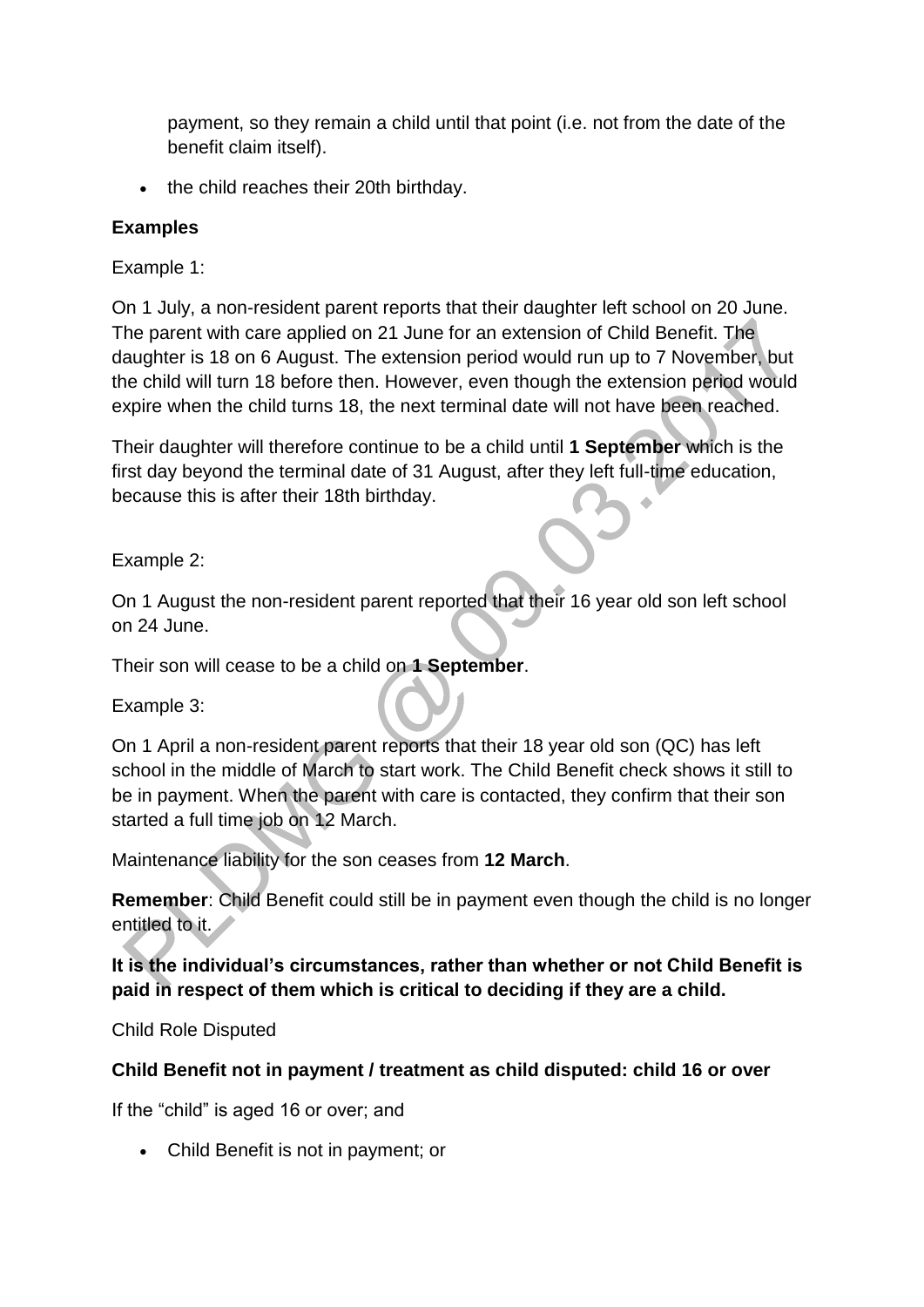Child Benefit is in payment, but a party states the individual should not be treated as a child

You will need to confirm whether the "child" meets the definition of a Qualifying Young Person.

### **Child Benefit in Payment but treatment as a "child" disputed**

For cases where a non-resident parent disputes that their child should receive statutory maintenance, the fact that Child Benefit is still being paid will usually mean that their child is still in relevant education or training, and therefore a "child" for child maintenance purposes.

You should put this to the non-resident parent, and ask them if they think this is incorrect. Only if they persist with the dispute with what appears to be reasonable grounds (for example, "my child left school 9 months ago") should you consider taking further action and asking the Parent With Care for evidence confirming whether the child in question remains a Qualifying Young Person.

#### **Evidence Requirements:**

- Check Child Benefit. If it has ceased, note the end date and reason.
- If Child Benefit does not confirm the reported change, contact the Parent with Care. Action can be taken on the case if the Parent with Care's verbal evidence agrees with what the Non-resident Parent has said.
- If parents do not agree verbally, ask the parents if they have any evidence (for example a letter from the school or college or, starting work, their employer) which might confirm the change. If the evidence cannot be supplied, the calculation should not be superseded.

Note: You are not legally entitled to contact a child's employer or school/college for information. If the Non-Resident Parent asks you to do that, you should explain that you do not have the legal authority to request that information.

## **[Process for Non-Resident Parent reporting Child Benefit should not be in](http://np-cmg-sharepoint.link2.gpn.gov.uk/sites/policy-law-and-decision-making-guidance/Pages/Applications/)  [payment to Child Benefit Centre](http://np-cmg-sharepoint.link2.gpn.gov.uk/sites/policy-law-and-decision-making-guidance/Pages/Applications/)**

At any time if the Non-Resident Parent does not believe that the child should be classed as a Child for Child Maintenance, purposes they should provide evidence to support a change in the Child Benefit circumstances directly to the HMRC Child Benefit team on: 0300 200 3100.

Tell the PP that HMRC will ask for the following information: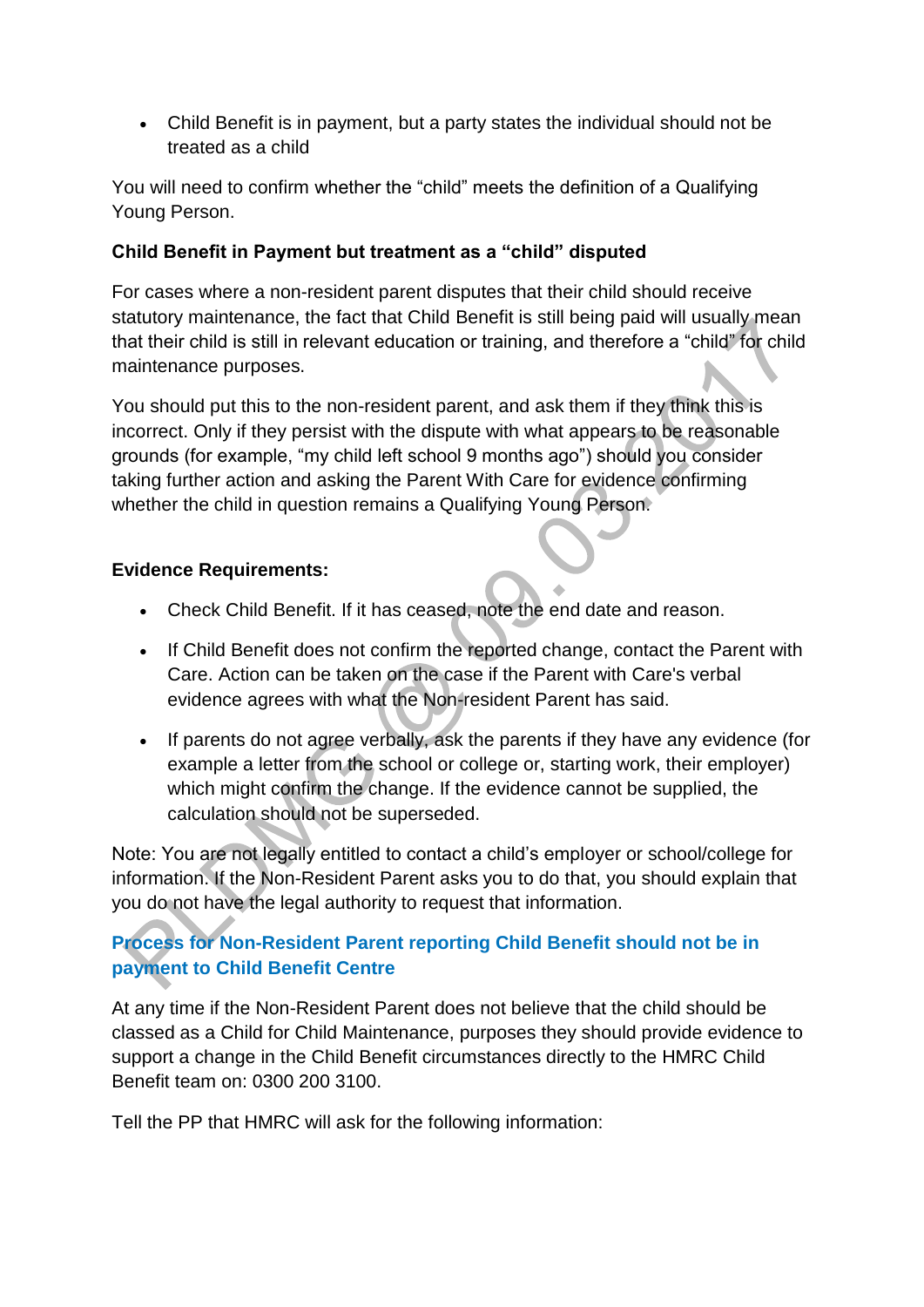- The name of the parent with care (and their address if known. You must not disclose the parent with care's address to the non-resident parent)
- The QC's name and date of birth if known
- Details of the change such as the date the child stopped education and/or the date they started work
- The non-resident parent should also mention that child support may be affected as a result of the QC stopping education or starting work (this will let HMRC know that our Service Level Agreement is applicable to return an answer within six weeks applies to this case).
- Explain to the PP that HMRC will aim to complete their investigations within six weeks of their call, and HMRC will automatically update the Child Benefit system with the outcome.
- It should be stressed to the non-resident parent that HMRC will not advise them of the outcome directly, so they should contact us again after this six week period has expired. Only then will we be able to check the Child Benefit system for any updated information.
- You should make sure that the 2012 system is updated with the details of this call to assist the caseworker who receives the non-resident parents return call.

When the non-resident parent contacts us six weeks after they contacted HMRC to report a potential change in Child Benefit, you should check the [personal details](http://intralink/2/csa/guides/srg/srg_5/v5_app9.htm)  [screen](http://intralink/2/csa/guides/srg/srg_5/v5_app9.htm) on the Child Benefit System if you have access (or request this information through your normal processes).

### **Child Benefit no longer in payment**

If the QC is no longer part of the Child Benefit claim and there is no further information to indicate that the QC is still in full-time, non-advanced education, the case should be re-assessed or closed using current guidance as appropriate.

# **Child Benefit still in payment**

If Child Benefit is still showing as being in payment and a PA (put away) date is held on the system (showing that HMRC have investigated the allegation, but did not make a change) you should advise the non-resident parent that the child maintenance claim is valid, but that they can contact HMRC again if further evidence becomes available. Any request for a supersession (to remove the 'QC' status) should be refused.

However, if the Child Benefit System information indicates the Child Benefit is still in payment and there is **no PA** date recorded on the system (indicating that HMRC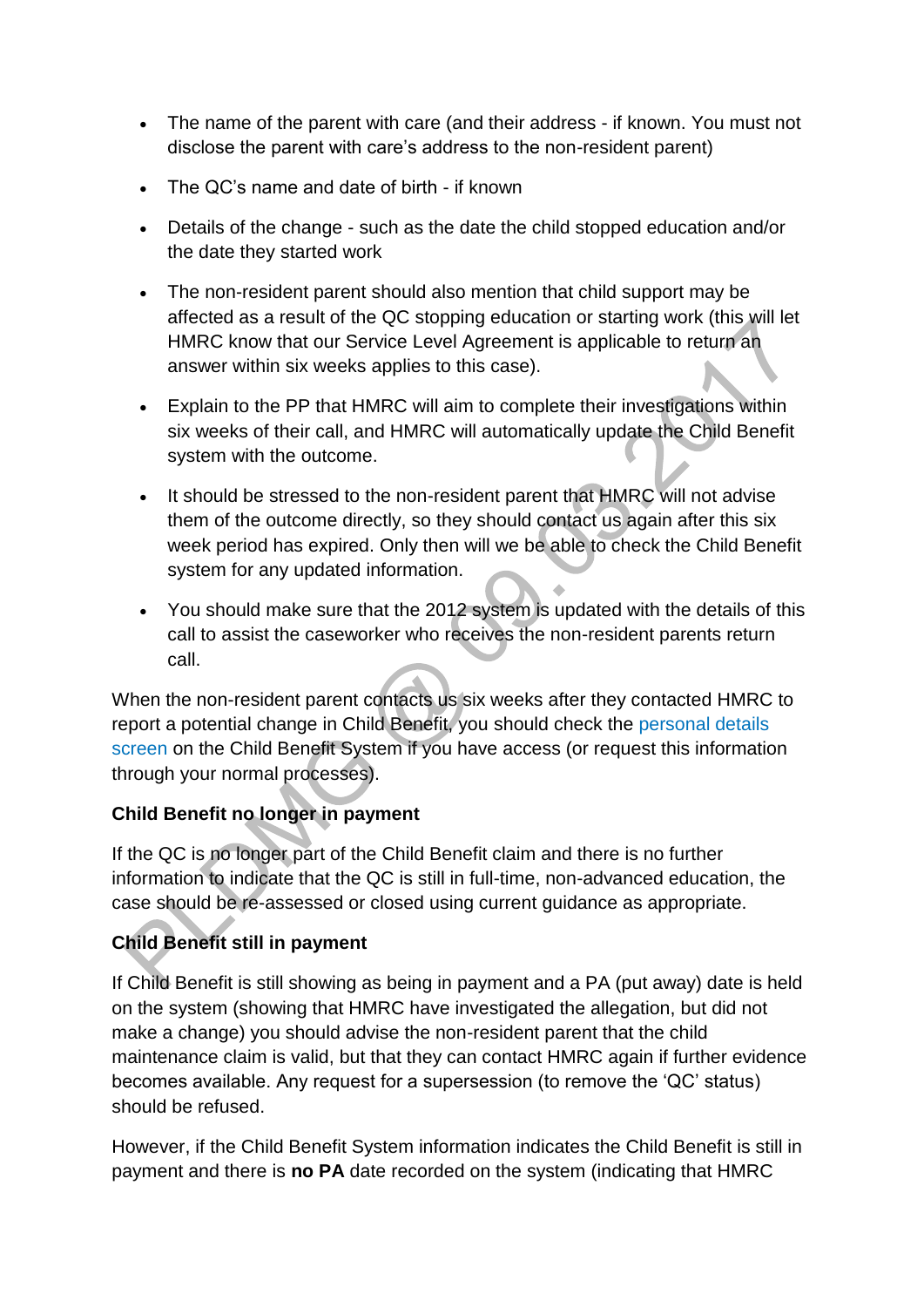have not yet investigated) you should email the [SLA.TEAM@DWP.GSI.GOV.UK](mailto:SLA.TEAM@DWP.GSI.GOV.UK) with a brief outline of the case. If appropriate, the Service Level Agreement team will send you a form to complete and they will then contact HMRC on your behalf to confirm the NRP has reported the allegation of Child Benefit fraud and escalate the query accordingly.

### **Contacting the Financial Investigations Unit (FIU)**

At any point during the above discussions, if you think there is sufficient evidence to merit investigating whether any fraud has occurred as a result of the Child Benefit claim currently in payment you may consider referring the case to the Financial Investigations Unit (FIU).

If FIU tell you that there isn't enough evidence with which to proceed, make a note of this on the 2012 system and explain this to the non-resident parent. Advise the nonresident parent that if any further evidence becomes available in the future, they're welcome to contact us again at any time.  $\ddot{\phantom{a}}$ 

Please note that FIU will not investigate the Child Benefit status for you - this remains the responsibility of the case owning caseworker.

Meaning of Terms in the Qualifying Young Person Conditions

### **Full-time education: Definition**

*[2006/223 R](http://www.legislation.gov.uk/uksi/2006/223/contents/made)egulations 1 & 3 of the Child Benefit (General) Regulations 2006*

Full-time education means —

Education undertaken in pursuit of a course, where the average time spent during term time in receiving tuition, engaging in practical work, or supervised study, or taking examinations exceeds 12 hours per week.

In calculating the time spent in pursuit of the course, no account shall be taken of time occupied by meal breaks or spent on unsupervised study.

Note: We can ignore temporary interruptions in education / training, if they are not expected to be permanent and can be considered reasonable. For example: absences due to ill health / disability.

The absence must be due to circumstances beyond the person's control and should not normally last for more than 6 months, although longer periods can be considered if the interruption is due to health reasons.

### **Advanced education: Definition**

The HMRC list of 'Full-time non-advanced education and approved training' can be found [here.](https://www.tax.service.gov.uk/information/help?helpcategory=shortform&helpid=CBOFTECH299e)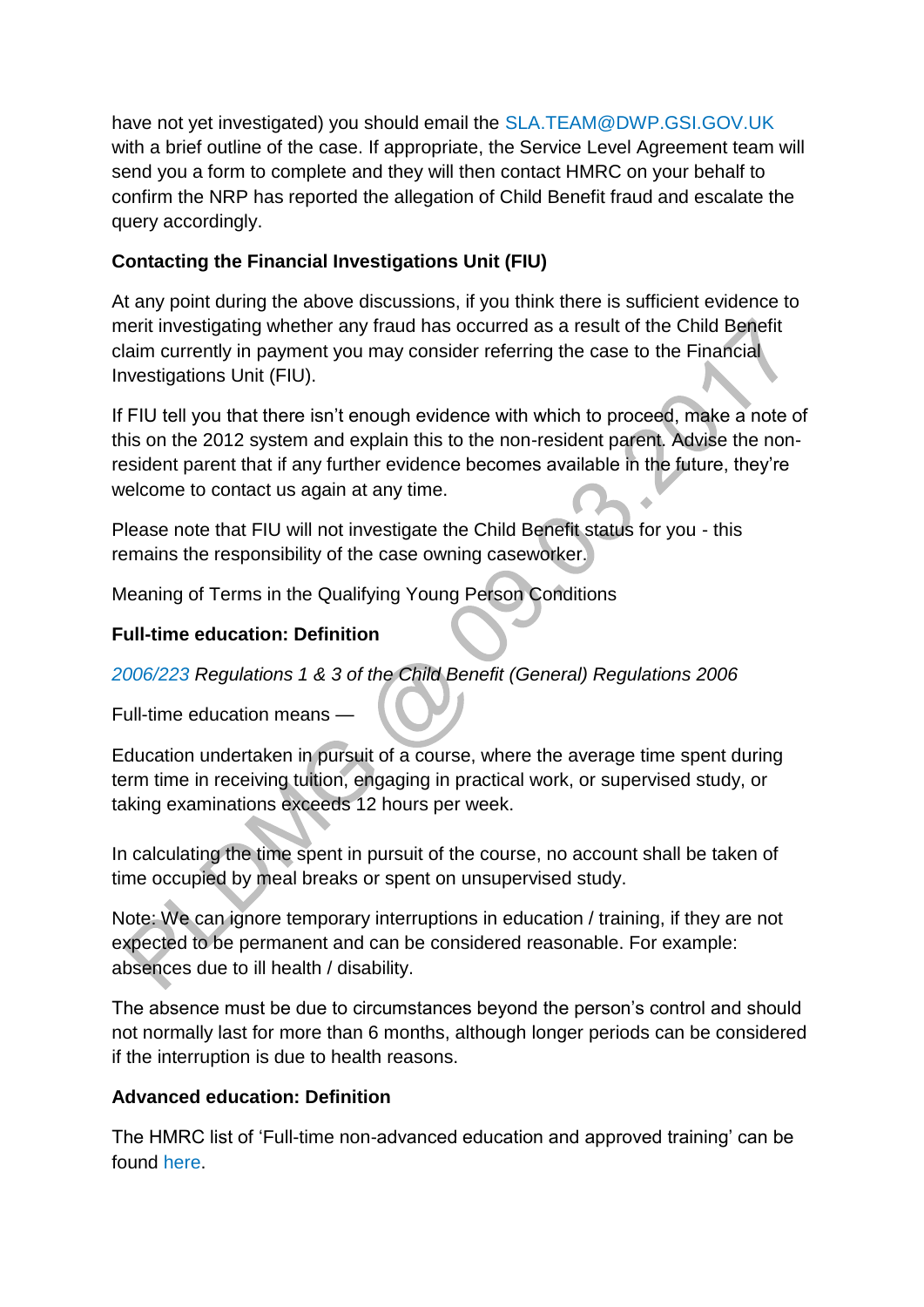Note: **Non-advanced education** is education not to the level of advanced education, which is defined below.

Advanced education means full-time education means —

- A course in preparation for a degree, a diploma of higher education, a higher national diploma, or a teaching qualification; or
- any other course which is of a standard above ordinary national diploma, a national diploma or national certificate of Edexcel, a general certificate of education (advanced level), or Scottish national qualifications at higher or advanced higher level:

### **Approved Training: Definition**

*[2006/223 R](http://www.legislation.gov.uk/uksi/2006/223/contents/made)egulation 1 of the Child Benefit (General) Regulations 2006*

Approved training" means arrangements made by the Government—

Her Majesties Revenue and Customs (HMRC) lists 'Full-time non-advanced education and approved training'. These can be viewed by clicking [here.](https://www.tax.service.gov.uk/information/help?helpcategory=shortform&helpid=CBOFTECH299e)

### **Extension Periods**

### *[2006/223 R](http://www.legislation.gov.uk/uksi/2006/223/contents/made)egulation 5 of the Child Benefit (General) Regulations 2006*

Extension periods may "extend" the time that an individual can be treated as a Qualifying Young Person" after they leave full-time, non-advanced education or approved training. The extension period must be applied for within 3 months of the date of leaving full-time, non-advanced education or approved training. If no application is made, the child is treated as a child until the next terminal date after leaving full-time, non-advanced education or approved training.

An extension period will apply if the qualifying person is under the age of 18 and they are:

- Registered for work, training or education with a qualified body; and
- Not in remunerative work (i.e. less than 24 hours a week); and
- Not in education or training; and
- Child Benefit was in payment / payable for them immediately before the extension period began; and
- The applicable extension period has not expired; and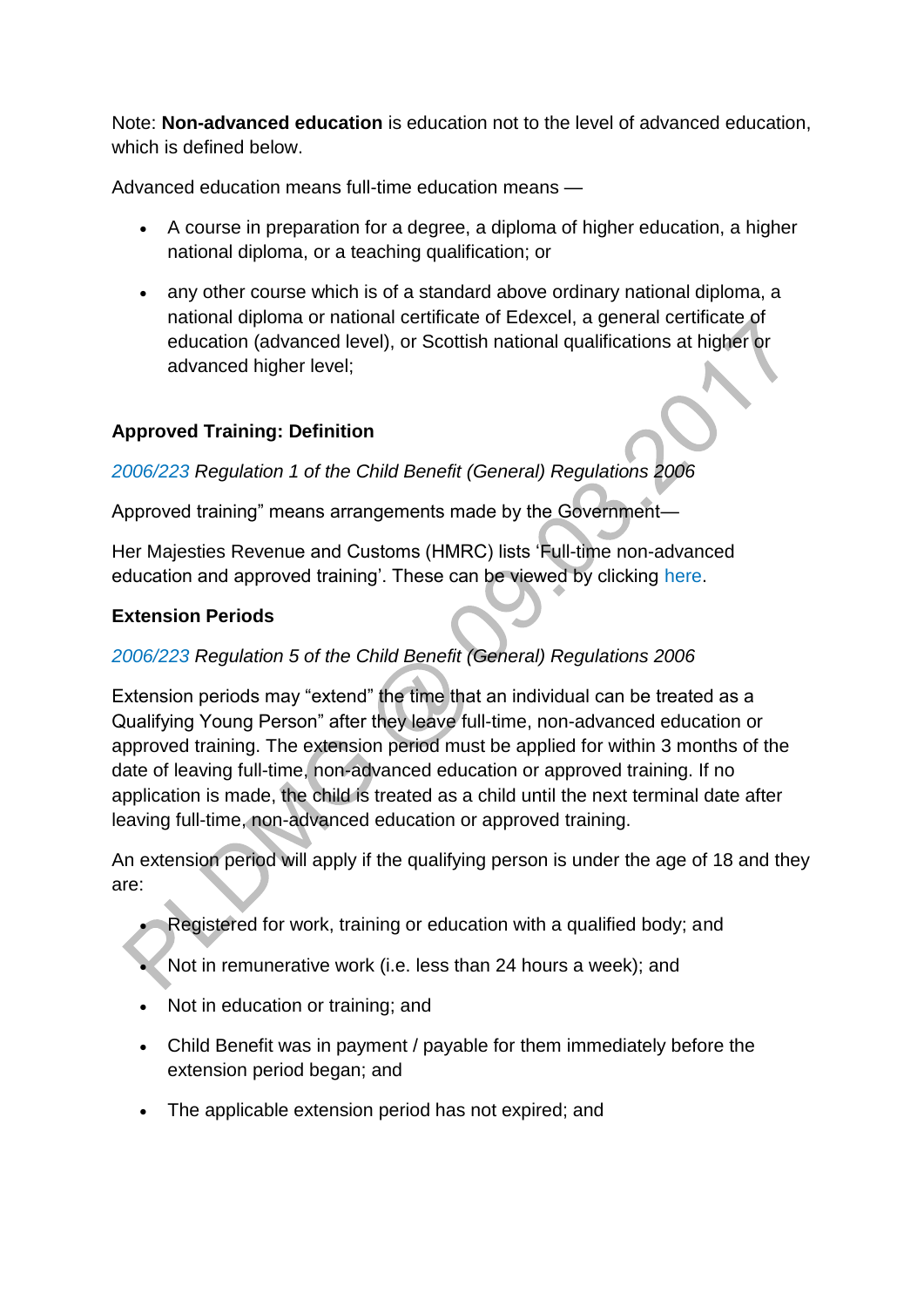The individual responsible for the qualifying person has made a request for payment of Child Benefit during the extension period and within three months of the education / training ceasing.

The extension period starts from the Monday after the education / training ends and continues for up to 20 weeks or until:

- the Qualifying Young Person's turns 18; or,
- he Qualifying Young Person starts to claim a benefit or tax credit in their own right.

### **Terminal Dates**

*[2006/223](http://www.legislation.gov.uk/uksi/2006/223/contents/made) Regulation 7 of the Child Benefit (General) Regulations 2006*

Terminal dates are the first of these dates that arise after a child/Qualifying Young Person leaves education / training:

- 31 August;
- 30 November:
- The last day in February;
- 31 May.

[Return to Contents](http://np-cmg-sharepoint.link2.gpn.gov.uk/sites/policy-law-and-decision-making-guidance/Pages/Applications/Applications.aspx#DMGcontents)

### [Decision Making Guidance: Maintenance Orders and Agreements](http://np-cmg-sharepoint.link2.gpn.gov.uk/sites/policy-law-and-decision-making-guidance/Pages/Applications/Applications.aspx)

**Background** 

We cannot accept an application for child maintenance if any of the following apply:

- a written maintenance **agreement** made before 5 April 1993 is still in force;
- a maintenance **order** made **before** 3 March 2003 is still in force;
- a maintenance order has been made **after** 3 March 2003, and has not yet been in force for one year. Refer to the specific section on this type of order for additional guidance.

### **NOTE: This exclusion does not apply to Court Orders:**

*[1991/48 T](http://www.legislation.gov.uk/ukpga/1991/48)he Child Support Act 1991*

*[1991/2628 T](http://www.legislation.gov.uk/nisi/1991/2628/contents)he Child Support (Northern Ireland) Order 1991*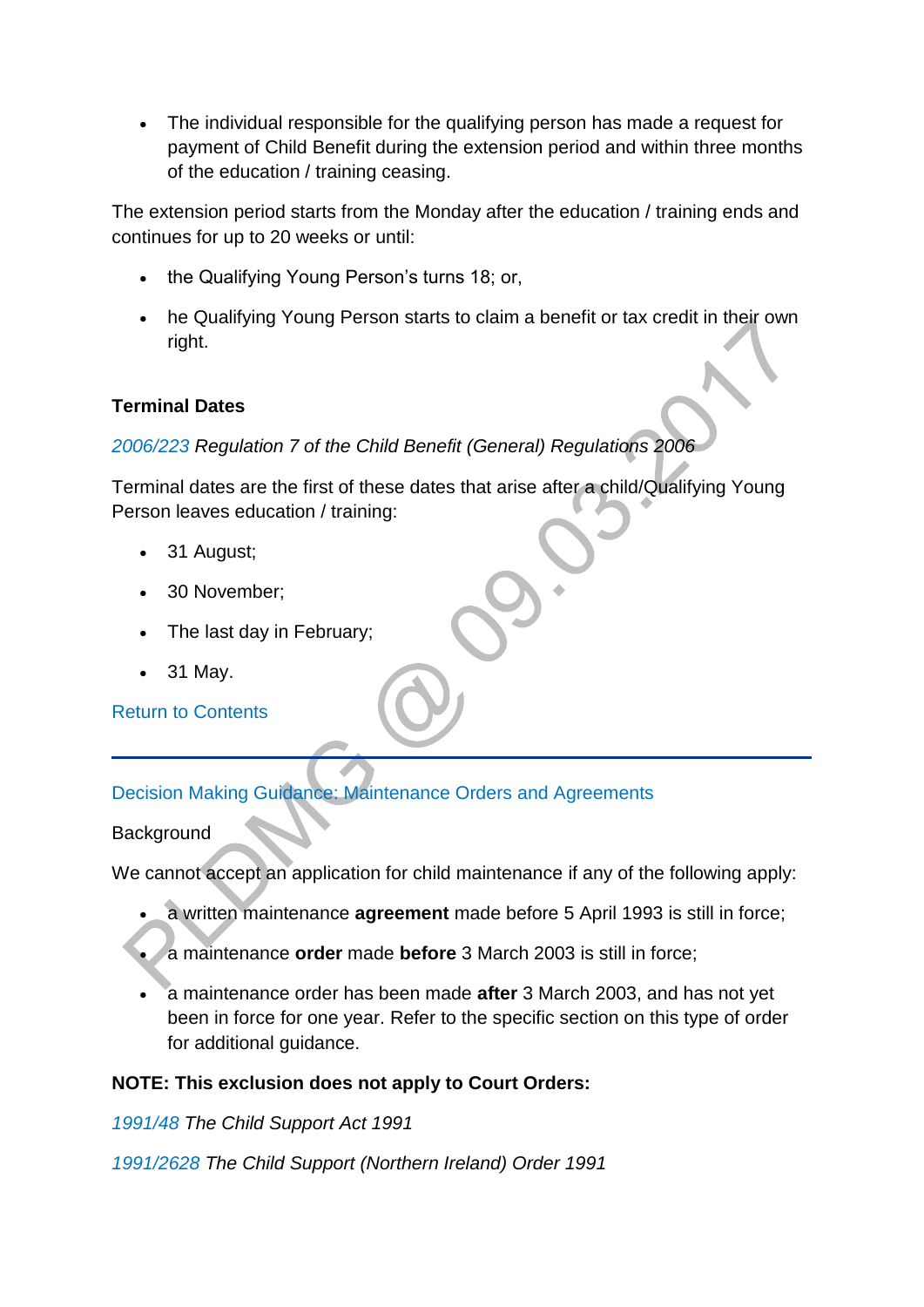- For 'top up' maintenance (where the non-resident parent's gross weekly income exceeds £3000) Section 8(6) Child Support Act 1991; Article 10(6) Child Support (Northern Ireland) Order 1991
- That provide specifically for costs associated with a child's educational or training needs Section 8(7) Child Support Act 1991; Article 10(7) Child Support (Northern Ireland) Order 1991
- That provide specifically for costs associated with a child's disability Section 8(8) Child Support Act 1991; Article 10(8) Child Support (Northern Ireland) Order 1991
- That provide for periodic payments of maintenance against the Parent with Care Section 8(10) Child Support Act 1991; Article 10(10) Child Support (Northern Ireland) Order 1991

## What are Maintenance Orders and Agreements?

### **Maintenance Orders**

Maintenance Orders (England and Wales)

*[1991/48 S](http://www.legislation.gov.uk/ukpga/1991/48)ections 8(11) and 54 of the Child Support Act 1991*

### *[1992/2645](http://www.legislation.gov.uk/uksi/1992/2645/pdfs/uksi_19922645_301114_en.pdf) Regulations 2 and 3 of the Maintenance Arrangements and Jurisdiction Regulations 1992*

A Maintenance Order is an order that requires a person to make or secure periodical payments to, or for the benefit of, a child. Maintenance Orders differ from written maintenance agreements in that they are decisions of a court, and will have been made under one of the following items of legislation:

- [1973/18](http://www.legislation.gov.uk/ukpga/1973/18/contents) Part II of the Matrimonial Causes Act 1973;
- [1978/22 T](http://www.legislation.gov.uk/ukpga/1978/22/contents)he Domestic Proceedings and Magistrates Court Act 1978;
- [1984/42 P](http://www.legislation.gov.uk/ukpga/1984/42/contents)art III of the Matrimonial and Family Proceedings Act 1984;
- [1985/37 T](http://www.legislation.gov.uk/ukpga/1985/37/contents)he Family Law (Scotland) Act 1985;
- [1989/41 S](http://www.legislation.gov.uk/ukpga/1989/41/contents)chedule 1 to the Children Act 1989;
- [2004/33 S](http://www.legislation.gov.uk/ukpga/2004/33/contents)ection 5, 6 or 7 of the Civil Partnership Act 2004;
- [1861/86](http://www.legislation.gov.uk/ukpga/Vict/24-25/86/contents) The Conjugal Rights (Scotland) Amendment Act 1861;
- [1907/51](http://www.legislation.gov.uk/ukpga/Edw7/7/51/contents) The Sheriff Courts (Scotland) Act 1907;
- [1948/29 T](http://www.legislation.gov.uk/ukpga/Geo6/11-12/29/contents)he National Assistance Act 1948;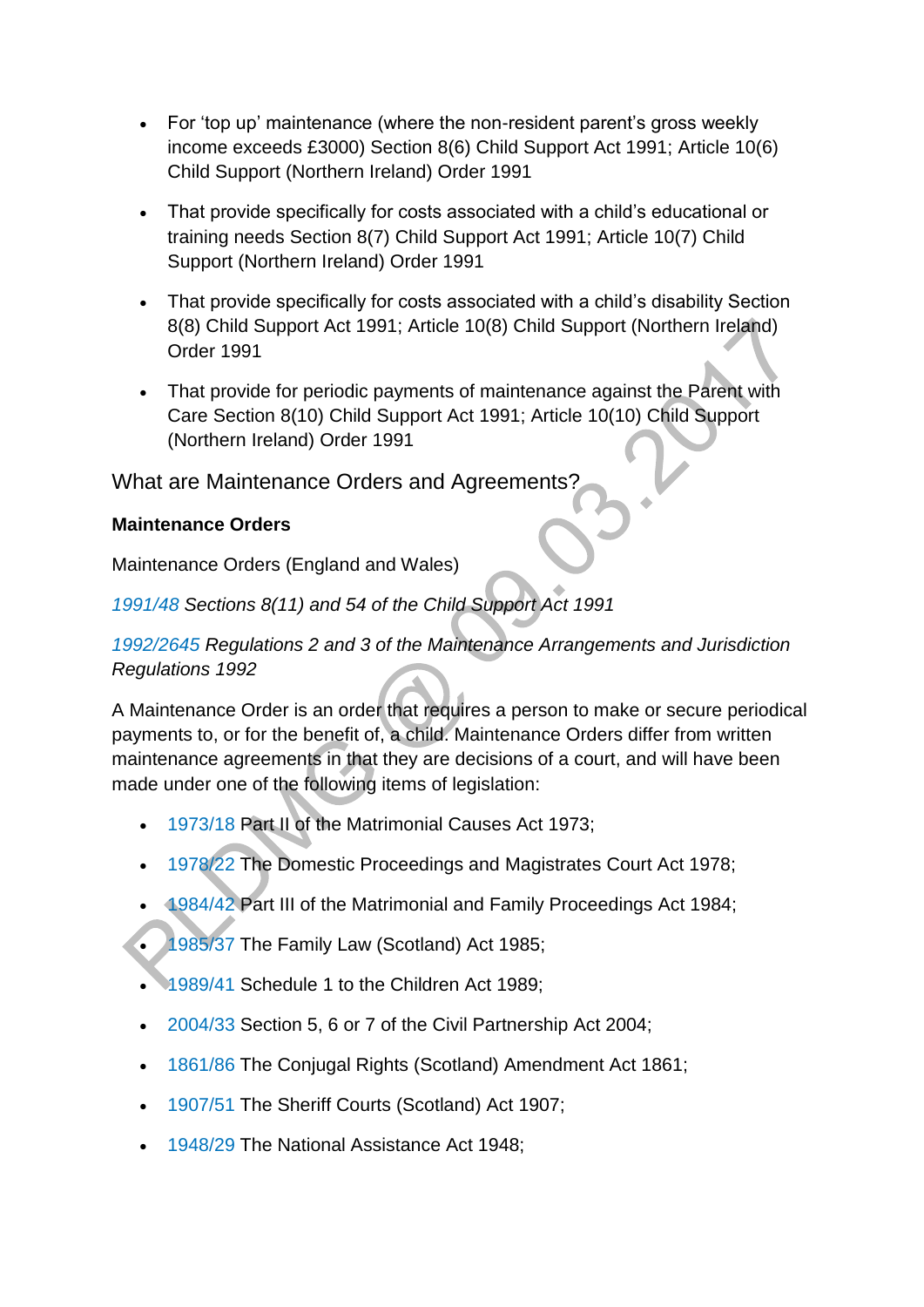- [1958/40](http://www.legislation.gov.uk/ukpga/Eliz2/6-7/40/contents) The Matrimonial Proceedings (Children) Act 1958;
- [1975/72](http://www.legislation.gov.uk/ukpga/1975/72/contents) The Children Act 1975;
- [1976/71 T](http://www.legislation.gov.uk/ukpga/1976/71/contents)he Supplementary Benefits Act 1976;
- [1986/50 T](http://www.legislation.gov.uk/ukpga/1986/50/contents)he Social Security Act 1986;
- [1992/5](http://www.legislation.gov.uk/ukpga/1992/5) The Social Security Administration Act 1992

#### **Maintenance Orders (Northern Ireland)**

*[1991/2628 A](http://www.legislation.gov.uk/nisi/1991/2628/contents)rticle 10(1) and 2 Child Support (Northern Ireland) Order 1991*

*Regulations 2 and 3 Child Support (Maintenance Arrangements and Jurisdiction) Regulations (Northern Ireland) 1992*

The following legislation applies to Maintenance Orders or Agreements made in Northern Ireland:

- The Matrimonial Causes Act (Northern Ireland) 1939;
- The Summary Jurisdiction (Separation and Maintenance) Act (Northern Ireland) 1945;
- Section 4 of the Law Reform (Miscellaneous Provisions) Act (Northern Ireland 1951;
- The Health and Personal Social Services (Northern Ireland) Order 1977;
- The Supplementary Benefits (Northern Ireland) Order 1977;
- Section 27 of the Judicature (Northern Ireland) Act 1978;
- Part III of the Matrimonial Causes (Northern Ireland) Order 1978;
- The Domestic Proceedings (Northern Ireland) Order 1980;
- The Social Security (Northern Ireland) Order 1986;
- Part IV of the Matrimonial and Family Proceedings (Northern Ireland) Order1989;
- The Social Security Administration (Northern Ireland) Act 1992;
- Schedule 1 to the Children (Northern Ireland) Order 1995;
- Schedule 15, 16 or 17 to the Civil Partnership Act 2004.

#### **Maintenance Orders / Agreements (Scotland)**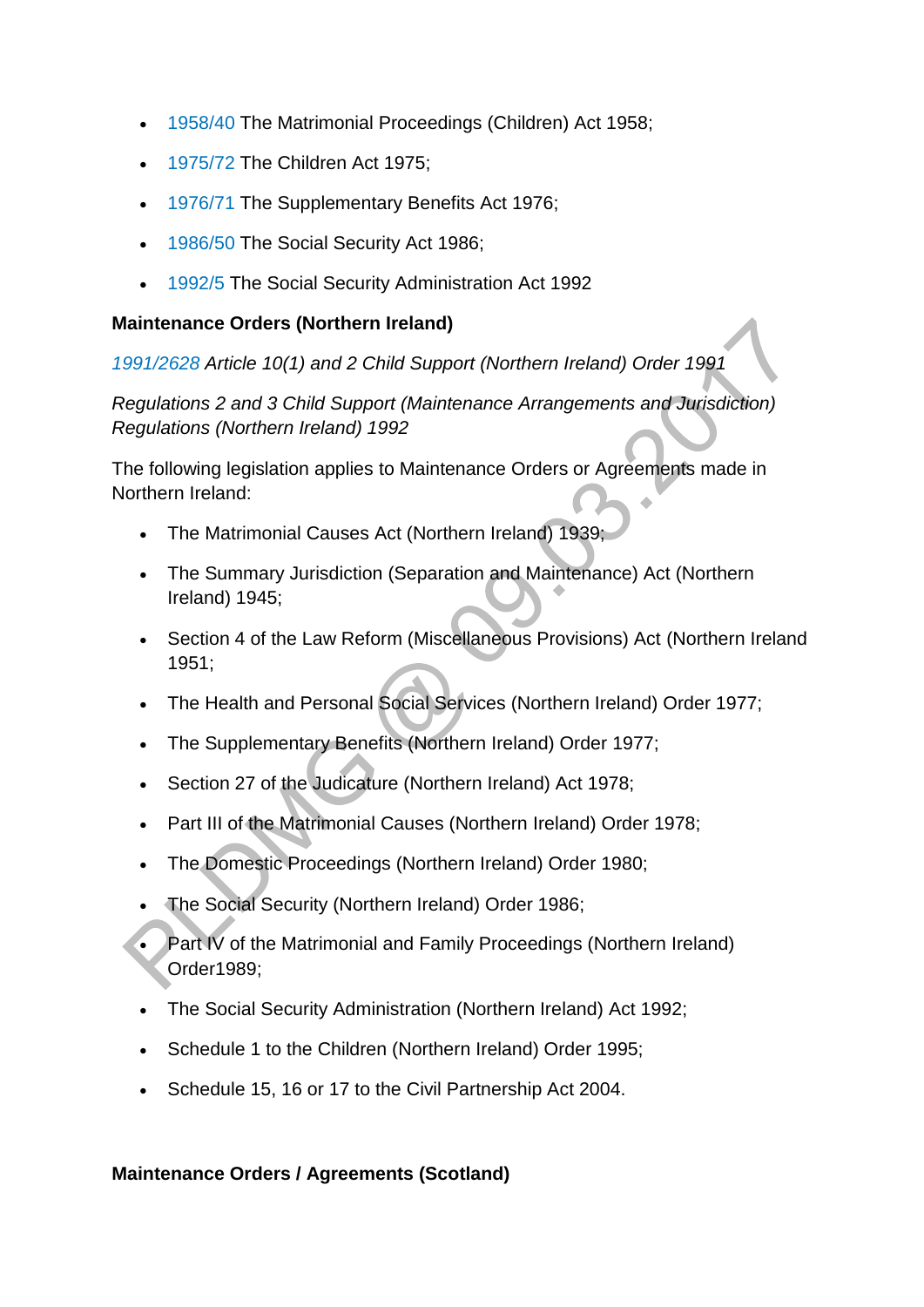### *Commissioner's Decision R(CS 3/99)*

For child support purposes in Scotland, the CMG treats written maintenance agreements in the same way as maintenance orders, providing they are registered for preservation and execution in the Books of Council and Session.

If they are registered for preservation only, and the registration occurred after 5 April 1993, the minute of agreement does not constitute a court order and there is no issue with us having jurisdiction. The application should be handled the same as any other application that doesn't involve a court order.

### **Written Maintenance Agreements**

### *[1991/48 S](http://www.legislation.gov.uk/ukpga/1991/48)ection (9)(1) and 54 of the Child Support Act 1991*

*[1991/2628 A](http://www.legislation.gov.uk/nisi/1991/2628/contents)rticle 11(1) and (2) of the Child Support (Northern Ireland) Order 1991* 

A written maintenance agreement means any written agreement for the making or securing of periodical payments, by way of maintenance (in Scotland: aliment) to be made for the benefit of the child.

NOTE: payments do not have to be made directly to the parent with care or the child. For example: an agreement to make mortgage payments on the child's home could be included.

# Maintenance Orders made on or after 3 March 2003

Any order made on or after 3 March 2003 must have been in force for one year or more, beginning on the date that the order was made before an application for child maintenance can be accepted.

### **Order in force for less than one year at the date of application**

• If an order made on or after 3 March 2003 has been in force for less than one year, when an application is made, the application should be rejected.

#### **Order in force for more than one year at the date of application**

If an order made on or after 3 March 2003 has been in force for one year or more at the date of application, it will cease to have effect on the effective date of the Maintenance Calculation; BUT

Only so far as it relates to periodical payments for any qualifying children;

Any part of the order that does not relate to these payments will normally remain in force.

If a Maintenance Calculation will affect a Maintenance Order in this way, you must notify the relevant parties, who are: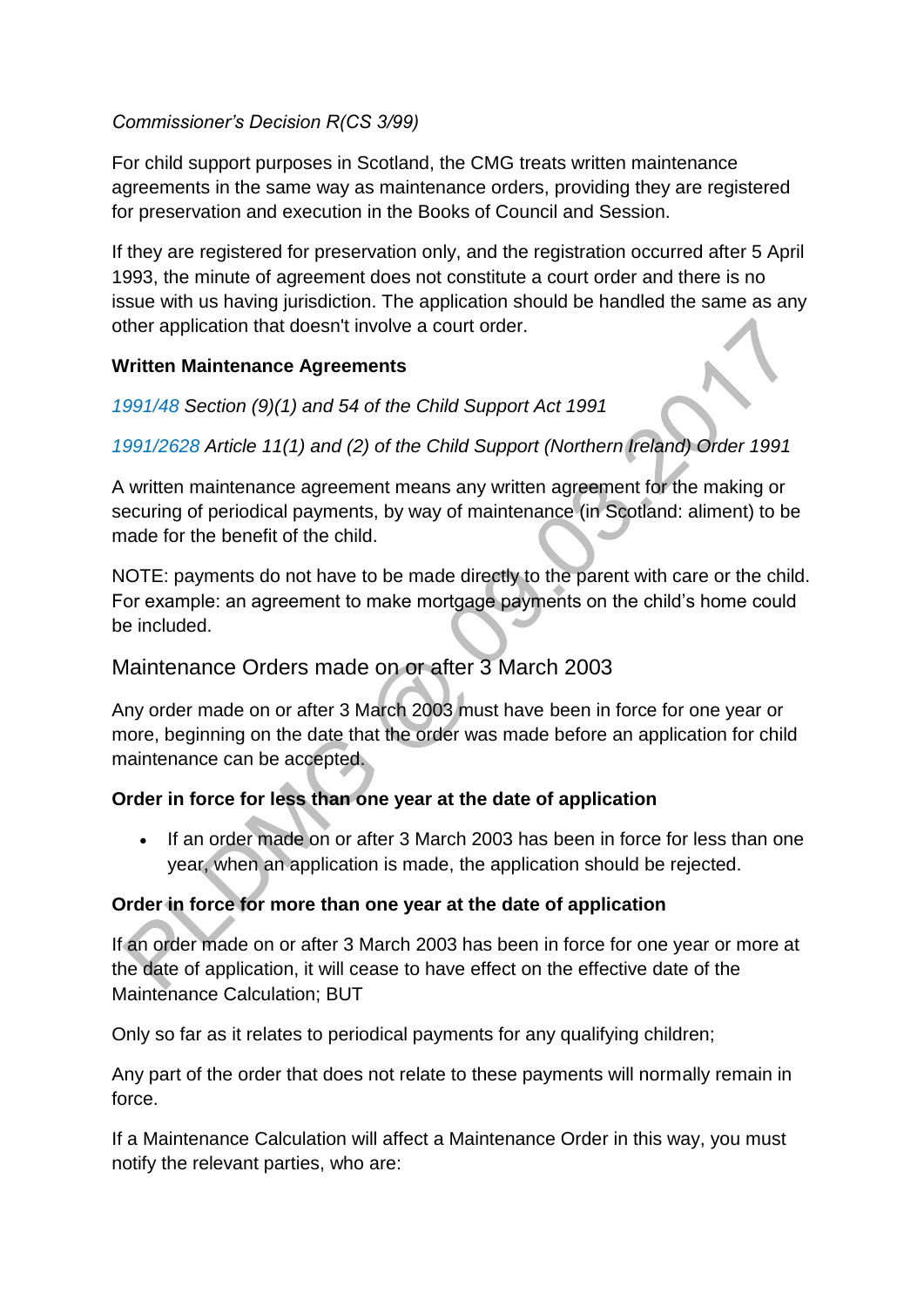- The court where the order was made;
- The parent with care;
- The non-resident parent;
- The child in Scotland (if they have made the application under Section 7 of the Act).

REMEMBER: the parties to the calculation will also receive a notice of the maintenance calculation, showing what the new payments will be, and how they were arrived at.

[Return to Contents](http://np-cmg-sharepoint.link2.gpn.gov.uk/sites/policy-law-and-decision-making-guidance/Pages/Applications/Applications.aspx#DMGcontents) / Return to Overview

[Decision Making Guidance: Application Requirements](http://np-cmg-sharepoint.link2.gpn.gov.uk/sites/policy-law-and-decision-making-guidance/Pages/Applications/Applications.aspx)

*[1991/48 S](http://www.legislation.gov.uk/ukpga/1991/48)ection 3 of the Child Support Act 1991*

*[1991/2628 A](http://www.legislation.gov.uk/nisi/1991/2628/contents)rticle 4 of the Child Support (Northern Ireland) Order 1991*

Minimum Requirements: All Cases

All applications for statutory child maintenance must demonstrate that:

- 1. the child is a qualifying child;
- 2. the qualifying child has their home with the person named as the parent with care; and
- 3. the parent with care has day to day care of the qualifying child.

(1) At the application stage, you will check Child Benefit systems to confirm whether Child Benefit is in payment for the qualifying child. If so, you can assume that they satisfy the definition of a child for child support purposes. If not, you would need to ask the applicant for additional information / evidence to confirm that the child can be treated as a child for our purposes.

Refer to the section on ['Who is a Child'](http://np-cmg-sharepoint.link2.gpn.gov.uk/sites/policy-law-and-decision-making-guidance/Pages/Applications/Applications.aspx#dmgchild) for further advice.

(2) and (3) Statements about who is the parent with care and who is the non-resident parent should be accepted at the application stage (subject to the identity check outlined below). You would only need to make further enquiries if one of the parties disputes:

- that they are a non-resident parent; or
- that the person named as the parent with care provides day to day care for the qualifying child, or has their home with them.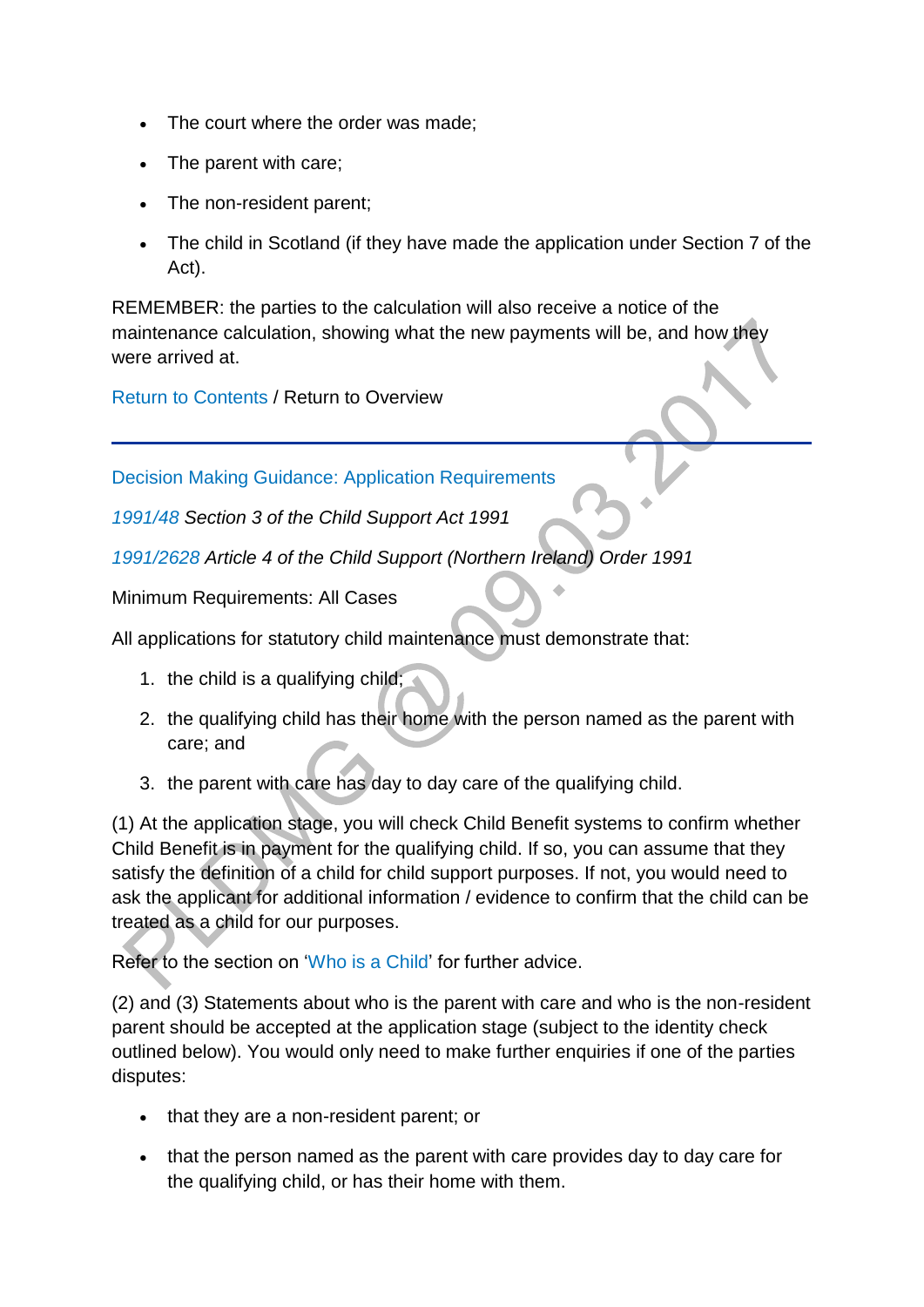Refer to the sections on ['Who is a non-resident parent'](http://np-cmg-sharepoint.link2.gpn.gov.uk/sites/policy-law-and-decision-making-guidance/Pages/Applications/Applications.aspx#dmgnrp) and ['Who is a parent with](http://np-cmg-sharepoint.link2.gpn.gov.uk/sites/policy-law-and-decision-making-guidance/Pages/Applications/Applications.aspx#dmgpwc)  [care'](http://np-cmg-sharepoint.link2.gpn.gov.uk/sites/policy-law-and-decision-making-guidance/Pages/Applications/Applications.aspx#dmgpwc) for further advice.

#### **Additional Minimum Requirements: Applications by a parent with care**

In addition to the above, applications by the parent with care must include sufficient information for the CMG to identify the non-resident parent.

This means that as a minimum requirement you will need a forename and surname. However, you should also try and obtain other supporting information such as the non-resident parent's date of birth / approximate age / last known address / location etc.

If the parent with care cannot provide you with enough basic information to identify the non-resident parent, the application must be rejected. If you have been able to identify the non-resident parent, but cannot trace a confident address for them, you should still proceed with the application and continue to take appropriate trace action.

NOTE: If you are unable to find a confident address for the non-resident parent using any of our information sources (e.g. CIS, CRA) and the parent with care provides an address that they are confident is the last known address, then you should proceed with the application using this address.

Applications can only be rejected because we cannot identify the non-resident parent, not because we cannot locate them.

If, following the first six month confirm current location review period no confident address for the non-resident parent can be identified then then the case may be closed, and written notification provided to the applicant.

If you are able to locate the non-resident parent, i.e. through Credit Reference Agency but you can't identify them through CIS and therefore find a NINO then the case may need to be processed off-line.

[Return to Contents](http://np-cmg-sharepoint.link2.gpn.gov.uk/sites/policy-law-and-decision-making-guidance/Pages/Applications/Applications.aspx#DMGcontents) / Return to Overview

[Decision Making Guidance: Multiple Applications](http://np-cmg-sharepoint.link2.gpn.gov.uk/sites/policy-law-and-decision-making-guidance/Pages/Applications/Applications.aspx)

*[1991/48 S](http://www.legislation.gov.uk/ukpga/1991/48)ection 5 of the Child Support Act 1991*

*[1991/2628 A](http://www.legislation.gov.uk/nisi/1991/2628/contents)rticle 8 of the Child Support (Northern Ireland) Order 1991*

*[2012/2677 R](http://www.legislation.gov.uk/uksi/2012/2677/pdfs/uksi_20122677_301114_en.pdf)egulation 10 of the Child Support Maintenance Calculation Regulations 2012*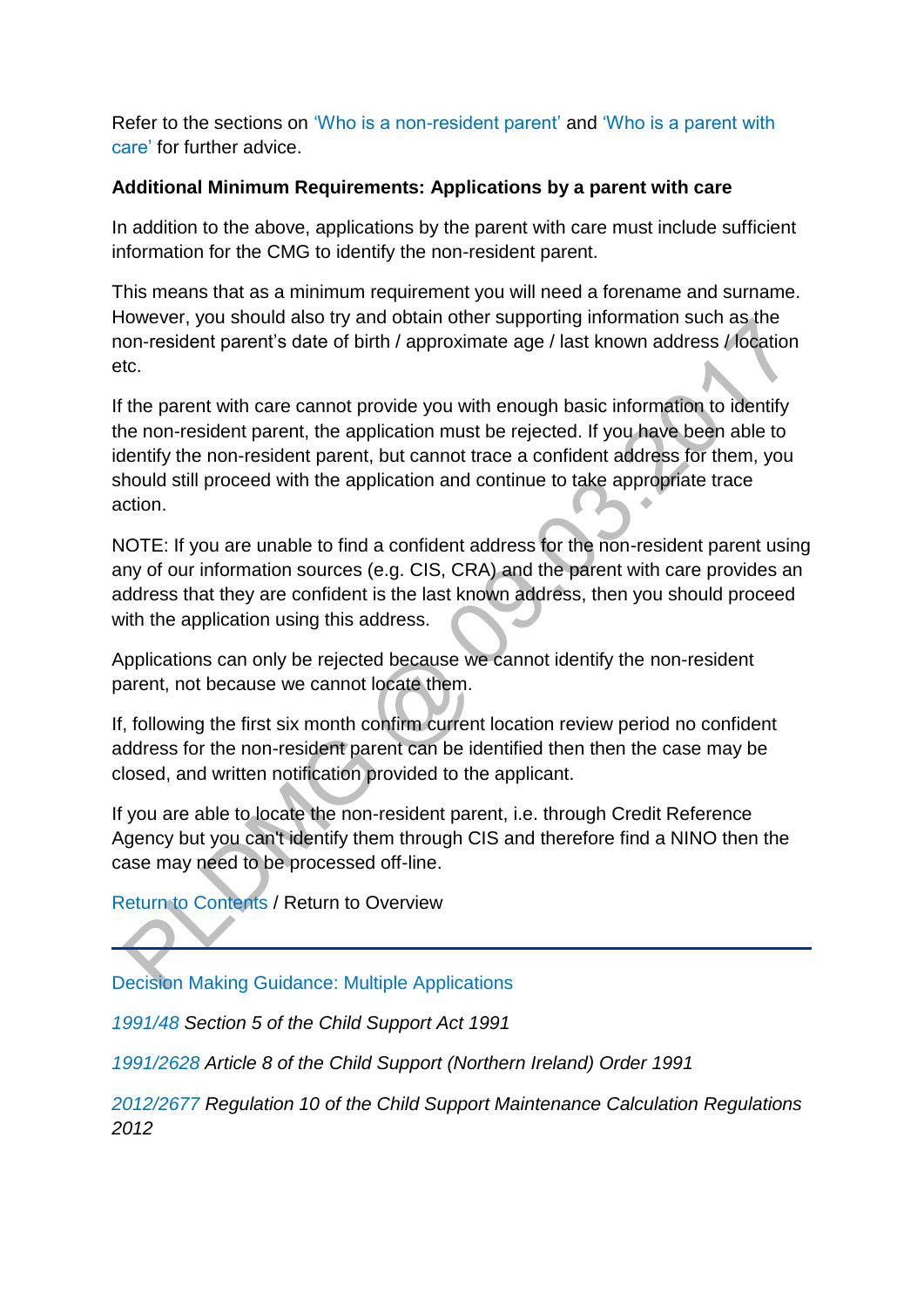*[2012/247/10](http://www.legislation.gov.uk/nisr/2012/427/regulation/10/made) Regulation 10 of the Child Support Maintenance Calculation (Northern Ireland) Regulations 2012*

*[1989/41](http://www.legislation.gov.uk/ukpga/1989/41/contents) Sections 2-6 of the Children Act 1989*

*[1995/2702 A](http://www.legislation.gov.uk/nisi/1995/2702/contents)rticles 5-7 and 159 - 161 of the Children (Northern Ireland) Order 1995*

### **When does this guidance apply**

The following guidance applies where more than one application is received for the same qualifying child **before** the Maintenance Calculation has been completed. If the calculation has been completed, you would continue with the existing case and reject the new application **unless** the new application demonstrated that the previous applicant was no longer the parent with care of the qualifying child/ren. For example: a non-resident parent might submit an application on the basis that a qualifying child had moved to live with them.

Remember: although an application made after the Maintenance Calculation has been completed will normally be rejected, you can use any information / evidence submitted with it to revise / supersede the existing application if appropriate.

Multiple Applications: the General Rule

If more than one person applies for maintenance for the same qualifying child/ren, and before the Maintenance Calculation has been completed, you must decide which application should proceed.

In most cases, the following rules will apply:

- an application by a parent with care or a non-resident parent will take priority over an application made by a Child in Scotland;
- in all other cases, the earlier application will take priority over the one made later.

### **Examples**

### Example 1

A child in Scotland submits an application for maintenance on 3 June. The parent with care submits a subsequent application on 5 June. Although the child in Scotland's application was submitted earlier, the parent with care's application takes priority and will be taken forward. The child in Scotland's application will be rejected.

### Example 2

A parent with care makes an application for maintenance on 5 July. The non-resident parent makes a subsequent application on 6 July. The parent with care's application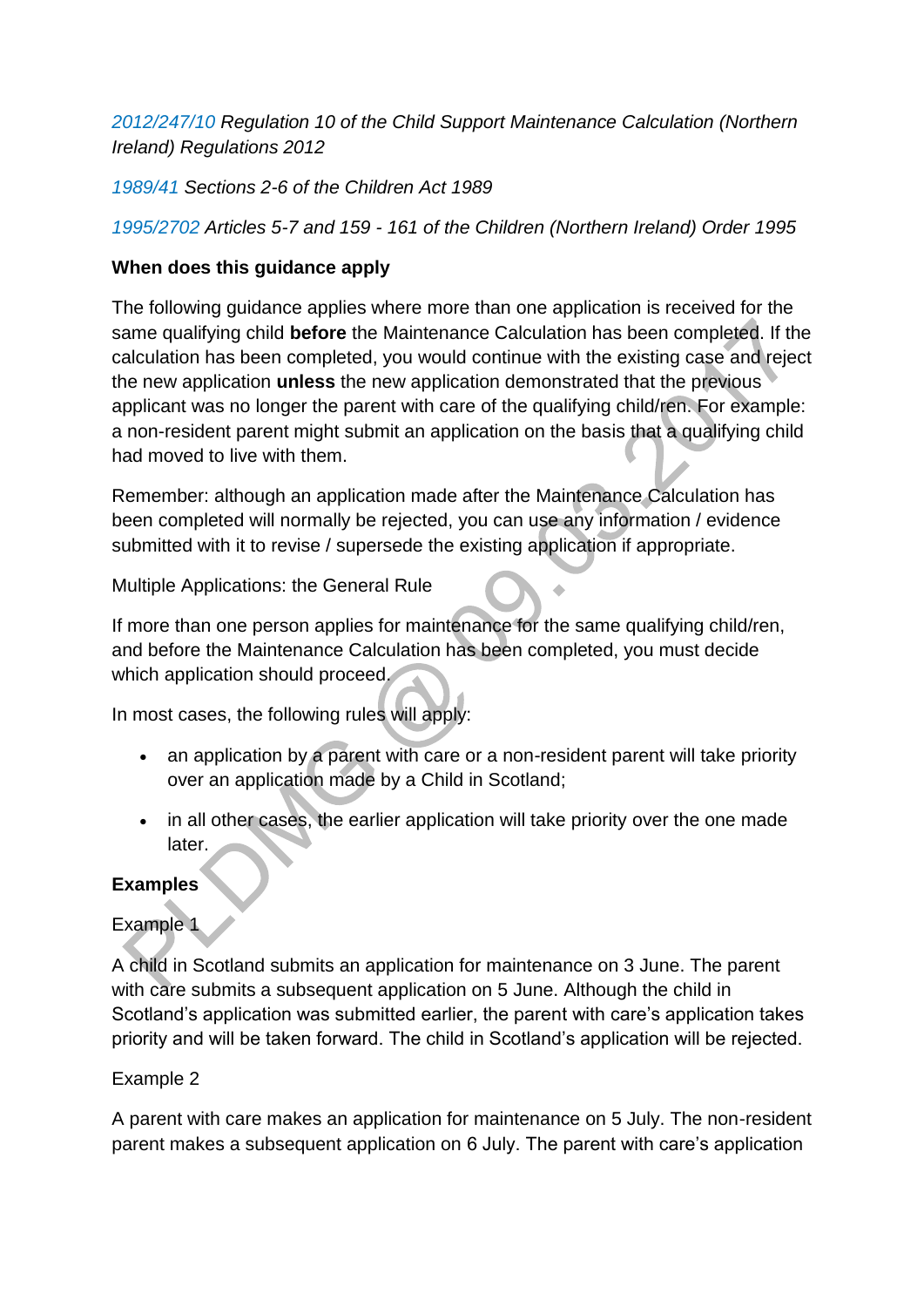was received first and will be taken forward. The non-resident parent's application will be rejected.

### **Exception**

### **More than one parent / person with care applies for maintenance**

If more than one parent / person with care applies for maintenance in respect of the same qualifying child, you would firstly need to consider whether both / all the applicants have parental responsibility (Parental Rights in Scotland) for the qualifying child/ren.

In these circumstances, you would only consider processing the application(s) made by individuals who can demonstrate that they have parental responsibility / rights. If only one of the applicants can demonstrate this, their application would proceed and the other application(s) would proceed.

If more than one of the applicants has parental responsibility / rights, the general rule will apply and the earliest application will take priority.

### **Demonstrating Parental Responsibility**

Parental responsibility can be demonstrated in a number of ways, which will vary depending on the circumstances. Documents that could demonstrate parental responsibility include:

- a valid Parental Responsibility agreement; or
- a court order stipulating parental responsibility; or
- a document showing the applicant is registered under the applicable Births and Deaths legislation as the child's parent;
- In cases where a person is appointed as the child's quardian, a valid will or court order.

#### **Birth and Marriage Certificates**

- the child's birth certificate will be sufficient evidence to confirm that the mother has parental responsibility;
- parents who were married to each other or in a civil partnership at the time the child was born are automatically considered to have parental responsibility;
- if an unmarried father's name appears on the birth certificate this will also be sufficient evidence of parental responsibility for births registered in England and Wales on or after 1 December 2003 or in Scotland on or after 4 May 2006;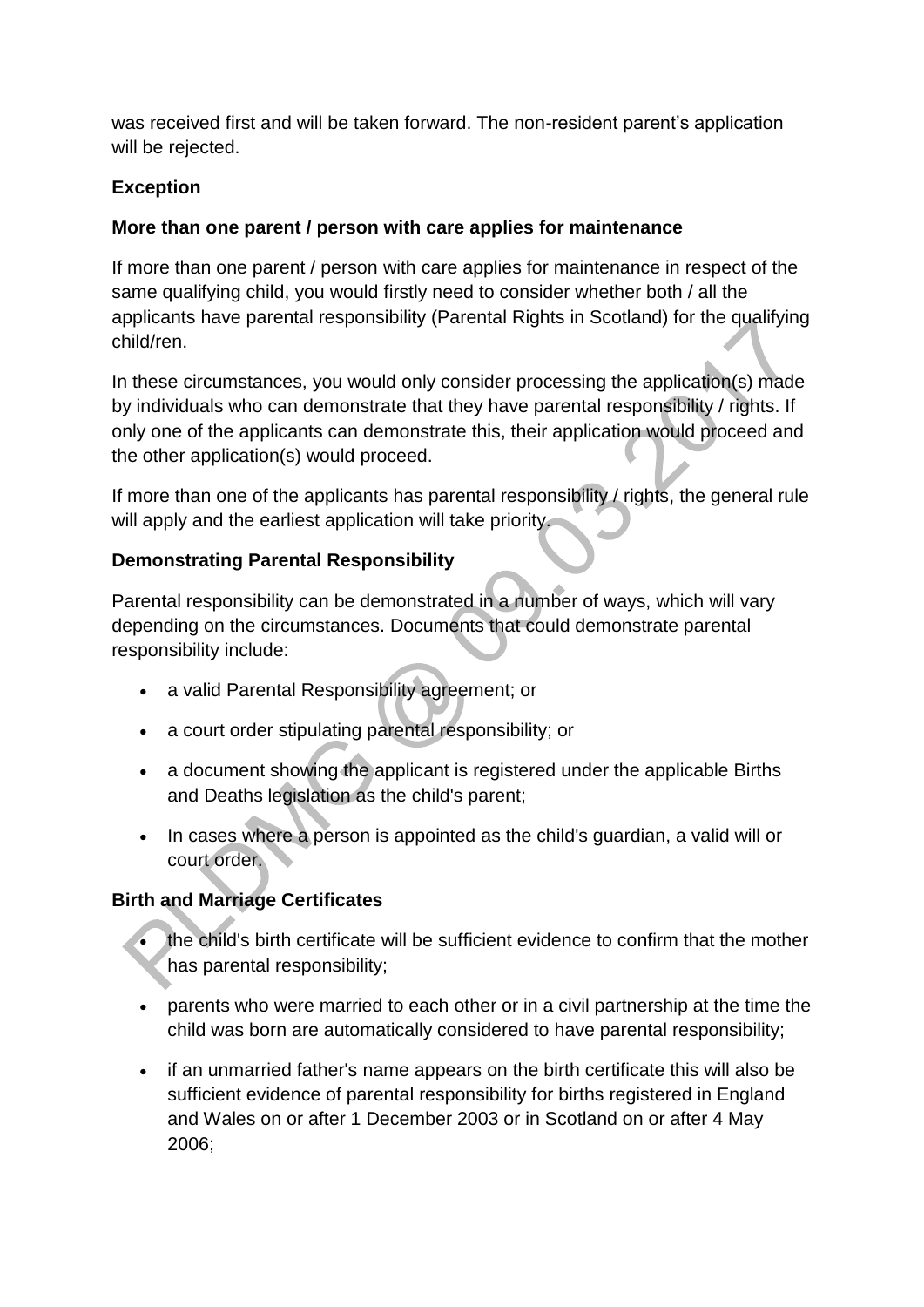• if an unmarried father's name appears on a birth certificate issued before this date, they will need to provide one of the additional documents referred to above to confirm they have parental responsibility.

NOTE: the above guidance solely applies in multiple application cases. Where only one application has been made, it is not necessary for an applicant to demonstrate that they have parental responsibility / rights.

### [Return to Contents](http://np-cmg-sharepoint.link2.gpn.gov.uk/sites/policy-law-and-decision-making-guidance/Pages/Applications/Applications.aspx#DMGcontents)

[Decision Making Guidance: Jurisdiction / Habitual Residence](http://np-cmg-sharepoint.link2.gpn.gov.uk/sites/policy-law-and-decision-making-guidance/Pages/Applications/Applications.aspx)

*[1991/48 S](http://www.legislation.gov.uk/ukpga/1991/48)ection 44 of the Child Support Act, 1991*

*[1991/2628 A](http://www.legislation.gov.uk/nisi/1991/2628/contents)rticle 41 and 42(2A) of the Child Support (Northern Ireland) Order 1991*

*[1992/2645 R](http://www.legislation.gov.uk/uksi/1992/2645)egulation 7A of the Child Support (Maintenance Arrangements and Jurisdiction) Regulations 1992*

*Regulation 7A of the Child Support (Maintenance Arrangements and Jurisdiction) Regulations (Northern Ireland) 1992*

#### Habitual Residence

The term 'habitual residence' is not defined in child support legislation and so should be interpreted in accordance with existing case law, which generally conveys that habitual residence is a regular physical presence for a settled purpose which lasts for an appreciable period of time. Account should be taken of a person's intention to follow a settled way of life in a particular place. A person does not have to be present in the UK all the time to be habitually resident. They may be habitually resident in more than one country, or in none.

There are no right or wrong decisions on habitual residence. It is possible for different caseworkers to attribute different significance to an individual factor and, even when all the factors are considered as a whole, the result will often depend on the individual caseworker's impression, with the result that different caseworkers may quite properly come to a different conclusion on the same facts.

And if any party is unhappy with a habitual residence decision, they have the legal right to ask us to look at our decision again and to appeal against it.

Section 44(1) of the Child Support Act 1991 covers the CMG's jurisdiction and provides that: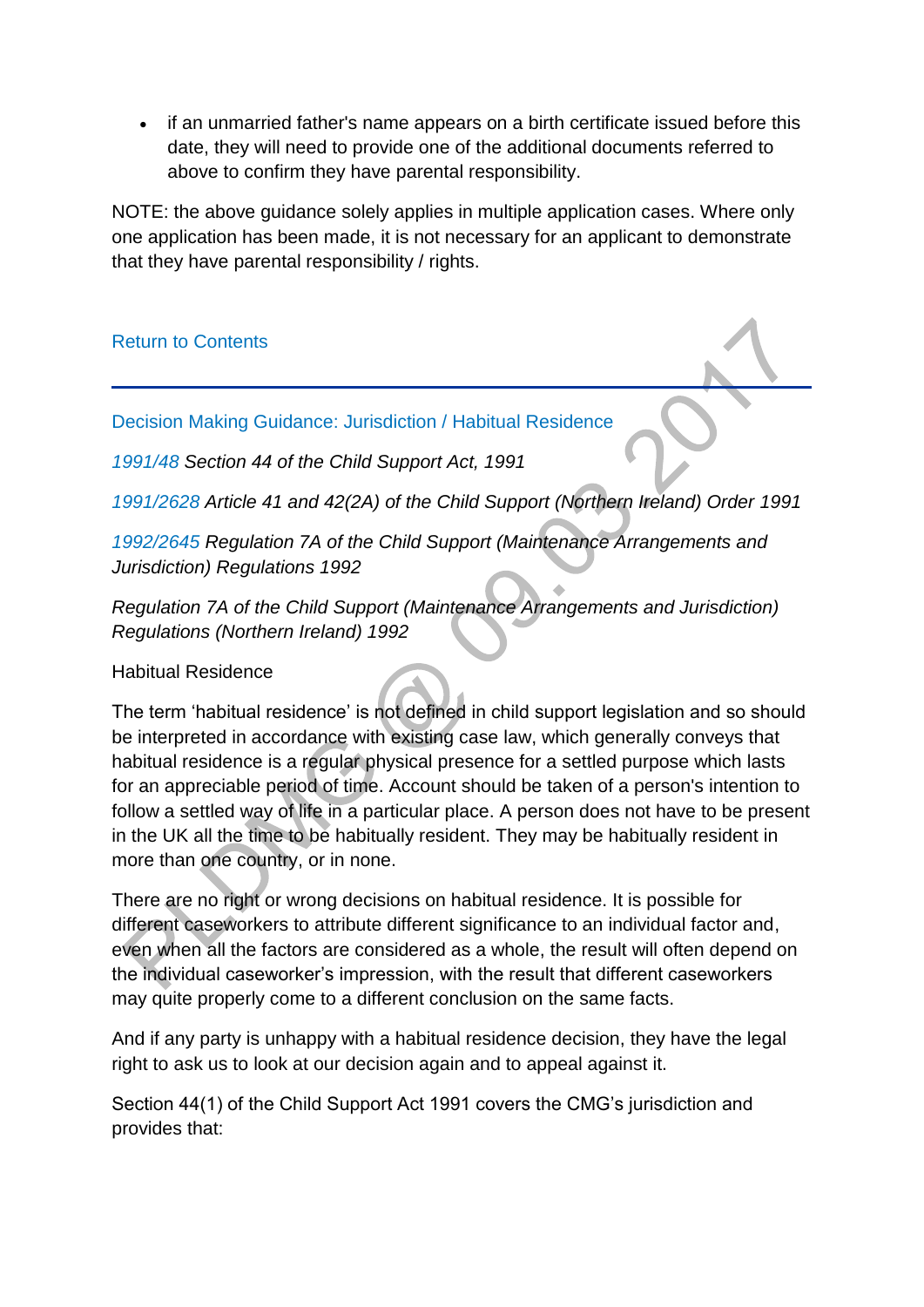"44.-(1) The Secretary of State shall have jurisdiction to make a maintenance calculation with respect to a person who is—

(a) a person with care;

(b) a non-resident parent; or

(c) a qualifying child, only if that person is habitually resident in the United Kingdom, except in the case of a non-resident parent who falls within subsection (2A)."

NOTE: the provision in section 44(2A) DOES NOT extend to parents with care and/or qualifying child/ren.

What is the UK?

The UK means Great Britain (GB – England, Scotland and Wales, including islands near to the mainland such as Orkney, Shetland, the Hebrides, the Isles of Scilly, the Isle of Wight and Lundy) and Northern Ireland including UK territorial waters next to GB and Northern Ireland.

The UK does not include the following:

- 1. Isle of Man.
- 2. Channel Islands.
- 3. Gibraltar.
- 4. British ships on the high seas other than Royal Navy vessels.
- 5. British owned aircraft flying over the high seas or another State.
- 6. British embassies or other diplomatic buildings abroad.
- 7. British military bases abroad (but see "parents with care living overseas with member of the Armed Forces … below).

The territories at 1, 2 and 3 are separate Crown dependencies. Although Gibraltar is treated as part of the UK for some EU purposes, it is not part of the UK for child support purposes.

Factors which may be taken into account when deciding on habitual residence may include:

- $\bullet$  the length and continuity of residence in the UK;
- $\bullet$  the length and purpose of any absence from the UK;
- their reasons for leaving the UK;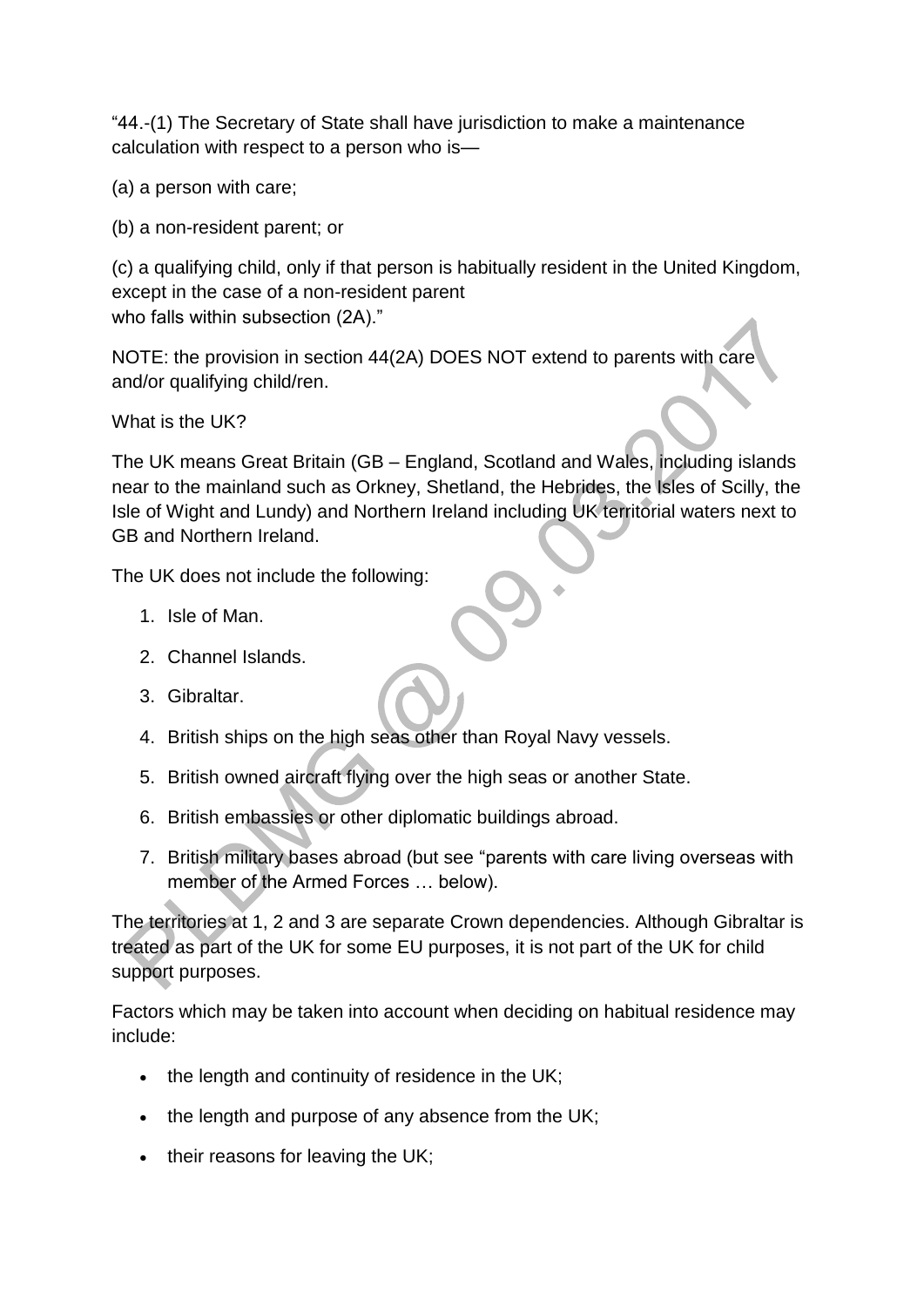- the person's future intentions;
- the nature of the person's work;
- where the person's 'centre of interest' lies; and
- whether the person has a substantial connection with a place.

The caseworker will need to make a decision on habitual residence based on the information available to them and what they are able to obtain. Deciding whether a person is habitually resident in the UK is a decision that a caseworker must make having considered all the facts available to them. It's probably worth reiterating that there is no right or wrong decision on habitual residence even if a different caseworker or a tribunal would take a different view, what is important is that all the relevant facts are considered. A Commissioner's decision (CCS/1307/01) highlighted "that there is a margin of judgement in which different tribunals may legitimately analyse the same facts differently". Also, one adjudicating authority cannot change the decision of a person of the same level of authority unless the facts have been clearly interpreted incorrectly or new facts have come to light which were not previously available.

### Points for consideration

The caseworker may need to make a decision about whether habitual residence has been lost. In a Commissioner's decision (R(CS)(5/96)), the Commissioner stated that "In determining whether a person has ceased to be habitually resident one must consider the circs and determine whether it can be inferred that there is no longer the necessary intention to regard the UK as a home (there can be more than one country regarded as a home)."

The Commissioner stated that "The important factors were the nature and degree of his past and continuing connection with the UK and his intentions as to the future. It was not enough merely to look at the length and continuity of his actual residence abroad." He goes on to state "Account must be taken of the length and continuity of the residence before the person moved, the length and purpose of his absence, the nature of the occupation in the country to which he has moved, and the intention of the person as it appears from all the circumstances."

In a more recent Commissioner's decision (CSCS/06/06), the Commissioner stated:

"While one cannot give general guidance because so much depends on the circs of each case … there must at minimum, in my view, be evidence that he has "burned his boats" with respect to continuing residence in this country; where, utilizing as analogous in reverse, the factors suggested by Lord Slynn in Nessa v CAO … the person leaving takes all his possessions, does everything necessary to establish residence in the new country before going there, seeks to take a family, already has "durable ties" to the new country of residence and severs ties with his former home,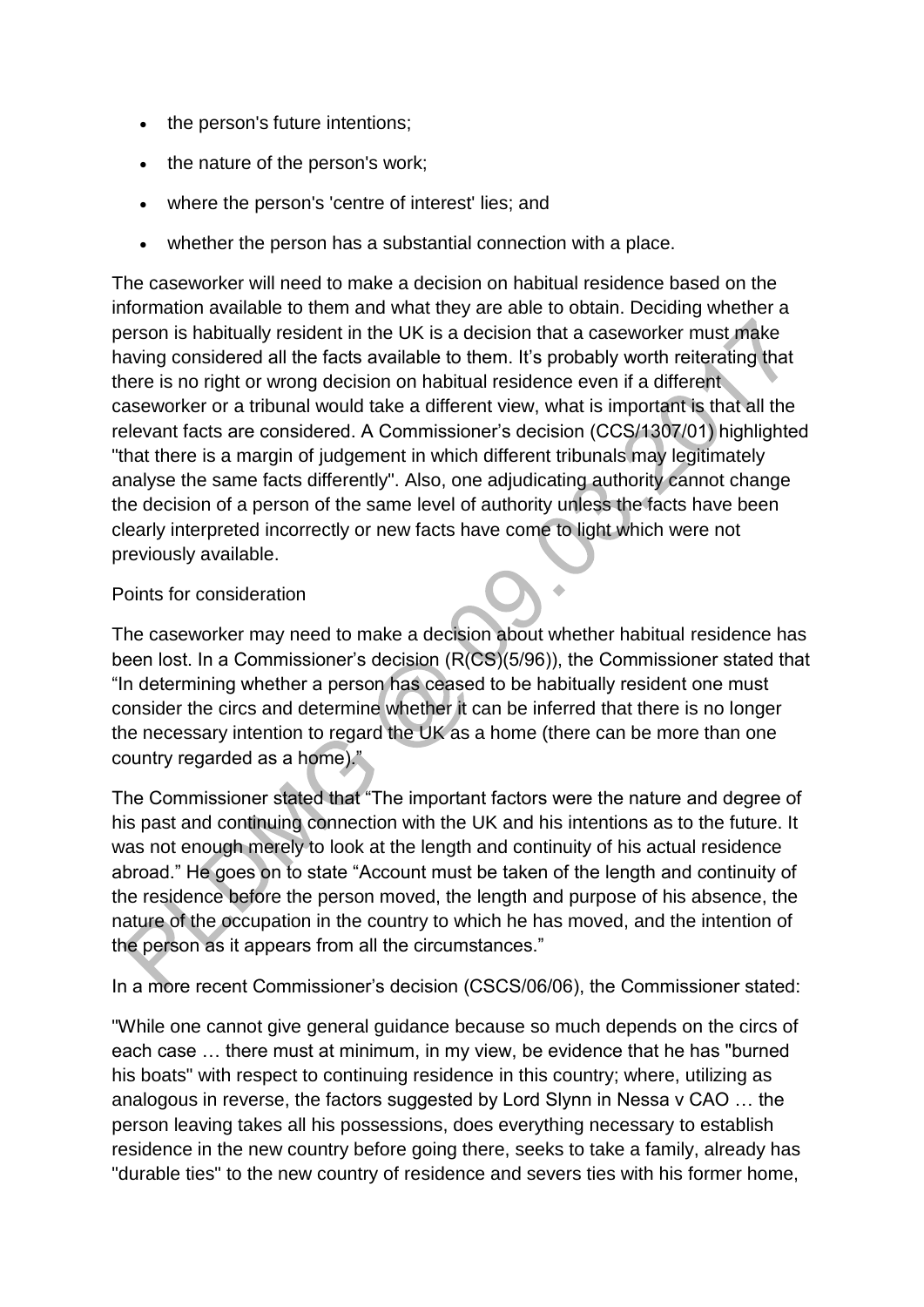some or all of this may suggest he has ceased to be habitually resident in the latter country. Someone who goes abroad to take up a job without these sorts of indicators, however, would not, in general, lose their habitual residence immediately".

In order to be habitually resident, a person needs to have a regular physical presence in the UK for a settled purpose which lasts for some time. The fact that a person may own or rent a property in the UK or have a bank account in the UK or be getting a UK occupational pension or a UK state benefit, pension or allowance whilst abroad would not by itself confirm a regular physical presence in the country so would not mean the person is habitually resident here. It is important to look at each case on its merits because it is the overall picture which is important. The caseworker would need to consider the person's intentions in the case and their reasons for being abroad. Consideration should be given to how often the person returns to the UK and the reasons for those returns. The more often they come back to the UK, the more likely it is that the centre of interest is here and that habitual residence continues.

Although a person's original intention is most important, the caseworker can take account of unforeseen changes of circumstances. If a person states that they intend to live and work abroad permanently the caseworker should normally accept this. A person who says they intend to go abroad temporarily, but then decides to stay away, is also likely to stop being habitually resident in the UK, but the change may be from a later date.

The caseworker should ignore temporary absences when considering habitual residence if the person concerned intends to return. Occasional presence should not be regarded as habitual.

Taking all the factors into account at the time the caseworker is ready to make their decision, the caseworker may decide that the person's intention is to sever all ties with the UK; if this is their decision then it may be reasonable to decide that the person has ceased to be habitually resident in the UK. The caseworker should fully document the reasons for their decision.

### Temporary absence

A caseworker can consider temporary absence when considering habitual residence if the person concerned intends to return. Occasional presence should not be regarded as habitual. To decide whether an absence is temporary the caseworker should look at the following:

- 1. the length of the absence
- 2. if and when the absence is likely to end;
- 3. the purpose of the absence;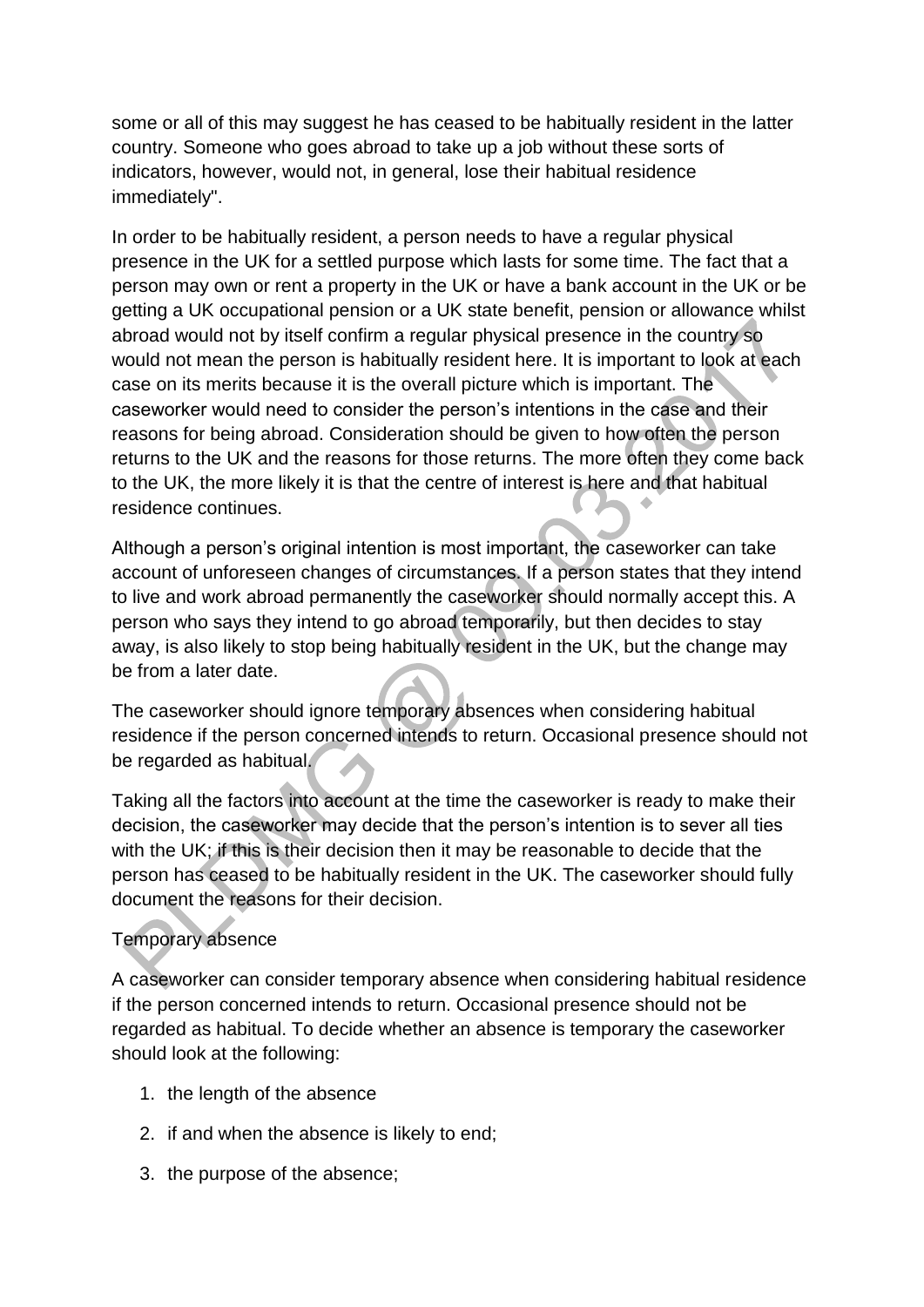4. the intention to return.

We should not normally accept an absence of more than 12 months as temporary unless:

- 1. there are special circumstances, such as an accident which delays the person's return;
- 2. there is a reasonable prospect of the absence ending.

An absence is not necessarily temporary because it has not lasted 12 months. The caseworker may decide from the start that an absence is not temporary if the person intends to be away indefinitely or for a set period which is longer than 12 months. The person's reason for going abroad should help the caseworker to decide whether the absence is temporary. The caseworker should consider whether the person intends to return to the UK.

A temporary absence will stop being temporary if the person changes their mind and decides to stay outside the UK permanently, or other circumstances make it uncertain if or when they will come back. In line with the general principles of decision-making, a caseworker has to make a decision on the facts available and the evidence supplied at the time they are ready to make their decision, including what actually happened (if known) as well as the person's intentions. Once the caseworker has decided that an absence is not temporary, this decision will not normally be affected by any later plans the person makes for a return to the UK. An absence which has turned out to be not permanent is not temporary for child support purposes.

Parents With Care living overseas with members of HM's Armed Forces, Diplomatic Service and Overseas Civil Service

If a parent with care applies for child support maintenance and they are living overseas with their partner who is a member of the Armed Forces, the Diplomatic Service or the Overseas Civil Service, the normal habitual residence rules will apply to the applicant. It is likely in such circumstances that the partner, as a member of the Armed Forces, Diplomatic Service or the Overseas Civil Service, is habitually resident in the UK and the location of the family's main home should be considered. In addition, whether the parent with care receives child benefit for the qualifying child(ren) and their future intention as to residence should be considered.

It is essential to remember that the CMG may not always have jurisdiction to deal with an application for child support maintenance made by a parent with care living abroad with their partner who is a member of the Armed Forces, the Diplomatic Service or the Overseas Civil Service.

Deciding on habitual residence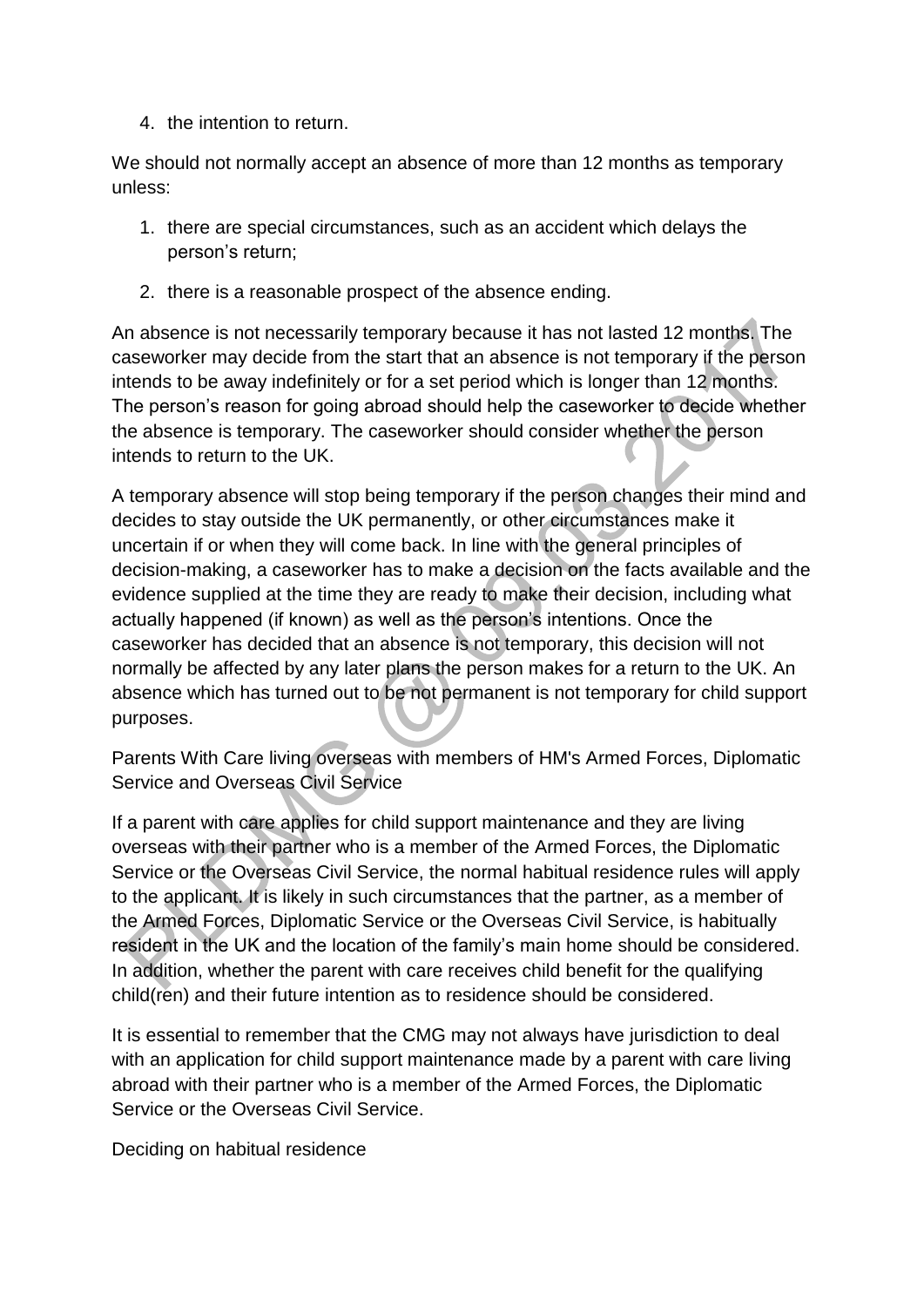If the caseworker determines that all parties to a maintenance calculation (the PWC, the NRP and the QC(s)) are habitually resident in the UK:

we can proceed with an application (new case); or

an existing case should remain open and any liability ongoing.But if the caseworker decides that a party to a maintenance calculation is not habitually resident in the UK;

- we cannot proceed with an application, or
- an existing case should close

This is because if we do not have jurisdiction we do not have the legal authority to deal with a case.

There are no definitive answers, but the final decision rests with the caseworker and any decision should be based on the facts available and the evidence supplied at the time they are ready to make their decision; the decision must be fully documented

Section 44(2A) of the Act – Non-resident Parent's employment relationship with the UK falls into a specified category

If after considering a non-resident parent's circumstances, the caseworker decides that the non-resident parent is not habitually resident in the UK, the caseworker may then need to make a decision as to whether the CMG has jurisdiction in accordance with [1991/48 s](http://www.legislation.gov.uk/ukpga/1991/48)ection 44(2A) of the Act. This subsection operates effectively to deem a non-resident parent habitually resident in the UK if the person's employment relationship with the UK falls into one of the specified categories. Section 44(2A) extends the CMG's jurisdiction to non-resident parents abroad who are employed:

- in the civil service;
- members of HM Forces;
- by a local authority or the NHS (including Trusts); or
- ''by a company of a prescribed description registered under the Companies Act 2006". Regulation 7A(1) of the Child Support (Maintenance Arrangement and Jurisdiction) Regulations 1992 (made under the authority of section 44(2A)(c)) defines such companies as "companies which employ employees to work outside the United Kingdom but make calculations and payment arrangements in relation to the earnings of those employees in the United Kingdom so that a deduction from earnings order may be made.

Reciprocal Enforcement of Maintenance Orders (REMO)

If a non-resident parent is found NOT to be within our jurisdiction, the UK has arrangements with more than 100 countries and territories that allow a person living in one jurisdiction to claim maintenance from an ex-partner living in the other (a list of